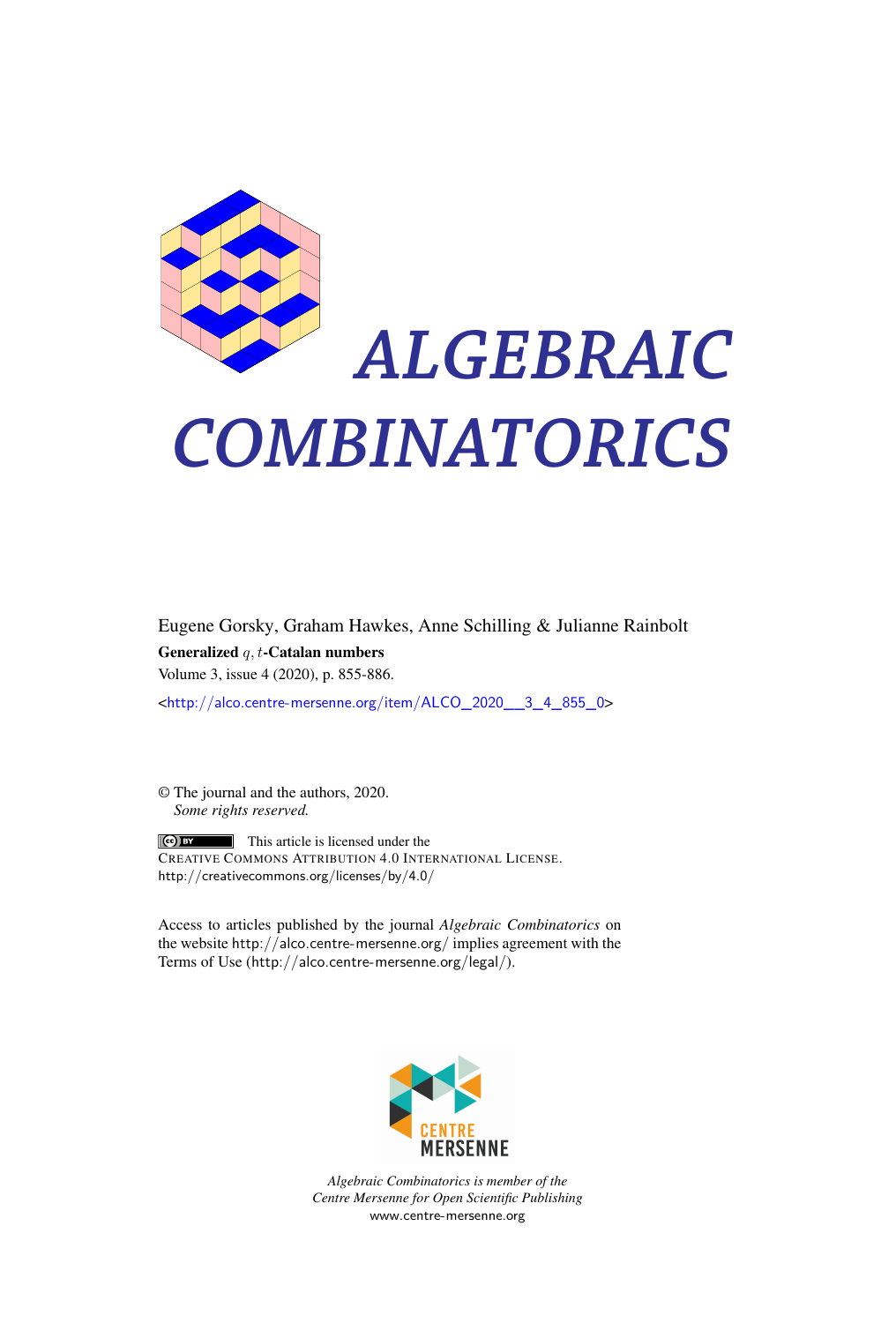

# Generalized *q, t*-Catalan numbers

## Eugene Gorsky, Graham Hawkes, Anne Schilling & Julianne Rainbolt

Abstract Recent work of the first author, Negut, and Rasmussen, and of Oblomkov and Rozansky in the context of Khovanov–Rozansky knot homology produces a family of polynomials in *q* and *t* labeled by integer sequences. These polynomials can be expressed as equivariant Euler characteristics of certain line bundles on flag Hilbert schemes. The *q, t*-Catalan numbers and their rational analogues are special cases of this construction. In this paper, we give a purely combinatorial treatment of these polynomials and show that in many cases they have nonnegative integer coefficients.

For sequences of length at most 4, we prove that these coefficients enumerate subdiagrams in a certain fixed Young diagram and give an explicit symmetric chain decomposition of the set of such diagrams. This strengthens results of Lee, Li and Loehr for (4*, n*) rational *q, t*-Catalan numbers.

#### 1. INTRODUCTION

The last decade revealed deep, and yet partially conjectural connections [\[11,](#page-31-0) [9,](#page-31-1) [12,](#page-31-2) [13,](#page-31-3) [6,](#page-31-4) [7,](#page-31-5) [8\]](#page-31-6) of the HOMFLY-PT link homologies with various intricate constructions in algebraic combinatorics such as  $q, t$ -Catalan numbers of Garsia and Haiman [\[4\]](#page-31-7), LLT polynomials [\[14\]](#page-31-8), and the elliptic Hall algebra [\[25\]](#page-31-9). Some of these conjectures were recently proven (mostly for the torus knots and links) by Elias, Hogancamp and Mellit [\[3,](#page-31-10) [17,](#page-31-11) [23\]](#page-31-12).

An interesting class of knots, which best fits in the framework of the above conjectures, are the so-called Coxeter links defined as closures of braids

$$
\beta(a_1,\ldots,a_n)=\ell_1^{a_1}\cdots\ell_n^{a_n}t_1\cdots t_{n-1},
$$

where  $\ell_i = t_{i-1} \cdots t_1 t_1 \cdots t_{i-1}$  are Jucys–Murphy elements and  $t_i$  are the standard braid group generators. Here  $a_i$  are arbitrary integers, but in this paper we will mostly assume  $a_i \geq 0$ , so that all crossings in the braid  $\beta(a_1, \ldots, a_n)$  are positive.

Motivated by the geometry of the flag Hilbert scheme of points on the plane (see Section [2.2](#page-4-0) and references therein) we can approximate the invariants of such knots with the following combinatorial expressions. Define

$$
(1) \t f(a_1,\ldots,a_n) = \sum_{T} z_1^{a_1} \cdots z_n^{a_n} \prod_{i=2}^n \frac{1}{(1-z_i^{-1})(1-qtz_{i-1}/z_i)} \prod_{i
$$

*Manuscript received 1st June 2019, revised 7th February 2020, accepted 19th March 2020.* Keywords. *q, t*-Catalan numbers, symmetric chain decomposition, Khovanov–Rozansky knot homology.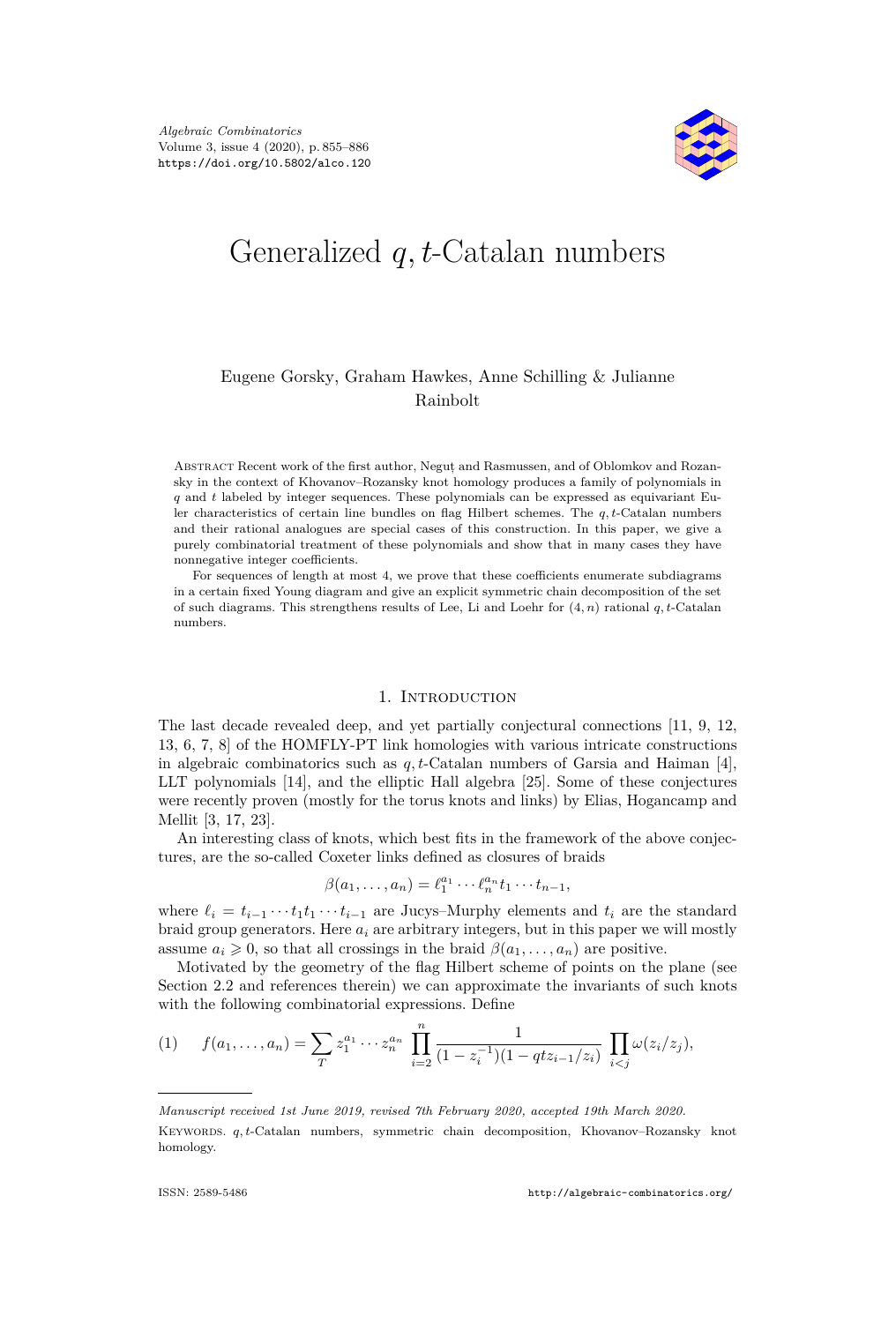where the sum is over standard tableaux *T* with *n* boxes,  $z_i$  is the  $(q, t)$ -content  $q^{c-1}t^{r-1}$  of the box labeled by *i* in row *r* and column *c* in *T*, and  $\omega(x) = \frac{(1-x)(1-qtx)}{(1-qx)(1-tx)}$ . A priori, this is a rational function in *q* and *t*, but we prove in Section [2.3](#page-6-0) that it is always a polynomial in *q* and *t* with integer coefficients. This polynomial can be expressed as a sum over Tesler matrices with row sums  $a_i$  as in [\[9\]](#page-31-1) and especially [\[1\]](#page-31-13), where similar polynomials have already appeared.

In the special case when

$$
a_i = S_i(m, n) := \left\lceil \frac{im}{n} \right\rceil - \left\lceil \frac{(i-1)m}{n} \right\rceil,
$$

by [\[9\]](#page-31-1) the function  $f(S_i(m,n))$  agrees with the *rational*  $q,t$ -*Catalan number*  $c_{m,n}(q,t)$ .<sup>(1)</sup> By the main result of  $[22]$ , this is a polynomial in *q* and *t* with nonnegative coefficients. More precisely,

$$
c_{m,n}(q,t)=\sum_{D}q^{\text{area}(D)}t^{\text{dinv}(D)},
$$

where the sum is over all Dyck paths *D* in the  $m \times n$  rectangle and  $area(D)$ ,  $dinv(D)$  are certain combinatorial statistics (see for example [\[15\]](#page-31-15)). In the even more special case  $m = n + 1$ , we obtain  $a_i = S_i(n+1, n) = 1$  for  $i > 1$ , and the polynomial  $f(1, \ldots, 1) =$  $f(2, 1, \ldots, 1)$  agrees with the  $q, t$ *–Catalan number* of Garsia and Haiman [\[4\]](#page-31-7).

Motivated by [\[10,](#page-31-16) [24\]](#page-31-17), we expect that the beautiful combinatorics of *q, t*-Catalan numbers and their rational analogues can be generalized to the case of arbitrary  $a_i$ , possibly constrained by some inequalities. In fact, as we show in this paper, that varying  $a_i$  allows one to compute the invariants  $f(a_1, \ldots, a_n)$  recursively, see Corol-lary [2.21](#page-11-0) for the  $n = 4$  example.

Using the machinery of Tesler matrices, we prove the following result.

PROPOSITION 1.1. *Suppose that*  $a_i \geq 0$ . *Then*  $f(a_1, \ldots, a_n)$  *is a polynomial in q and*  $t$ *. At*  $t = 1$ *, this polynomial specializes to* 

$$
f(a_1,\ldots,a_n)\Big|_{t=1}=\sum_{\mu\subseteq\lambda(a)}q^{|\lambda(a)|-|\mu|},
$$

 $where \lambda(a) = (a_2 + \cdots + a_n, a_3 + \cdots + a_n, \ldots, a_n).$ 

<span id="page-2-1"></span>EXAMPLE 1.2. For  $n = 2$ , one has

$$
f(a_1, a_2) = [a_2 + 1]_{q,t} := q^{a_2} + q^{a_2 - 1}t + \dots + qt^{a_2 - 1} + t^{a_2}.
$$

For  $n = 3$  and  $a_2 \geq a_3$  one has

$$
f(a_1, a_2, a_3) = [a_2 + 2a_3 + 1]_{q,t} + qt[a_2 + 2a_3 - 2]_{q,t} + \dots + q^{a_3}t^{a_3}[a_2 - a_3 + 1]_{q,t}.
$$
  
See Examples 2.18 and 2.19 for derivations of these formulas.

The following conjecture was communicated to the authors by Andrei Negut,.

<span id="page-2-2"></span>CONJECTURE 1.3 (Negut). *If*  $a_1 \geq a_2 \geq \cdots \geq a_n \geq 0$ , then  $f(a_1, \ldots, a_n)$  is a polyno*mial in q and t with nonnegative coefficients.*

For general  $a_1 \geq a_2 \geq \cdots \geq a_n \geq 0$ , it is still an open problem to find an explicit statistic stat on partitions  $\mu$  such that

<span id="page-2-0"></span>(2) 
$$
f(a_1,\ldots,a_n) = \sum_{\mu \subseteq \lambda(a)} q^{|\lambda(a)|-|\mu|} t^{\text{stat}(\mu)}.
$$

In this paper, we solve the problem for  $n = 4$ :

<sup>&</sup>lt;sup>(1)</sup>Note that the formula for  $S_i(m, n)$  in [\[9\]](#page-31-1) used floors instead of ceilings, but the two are related by the change  $i \to n+1-i$ . This change is implicit in [\[9\]](#page-31-1) since that paper uses opposite conventions for standard tableaux.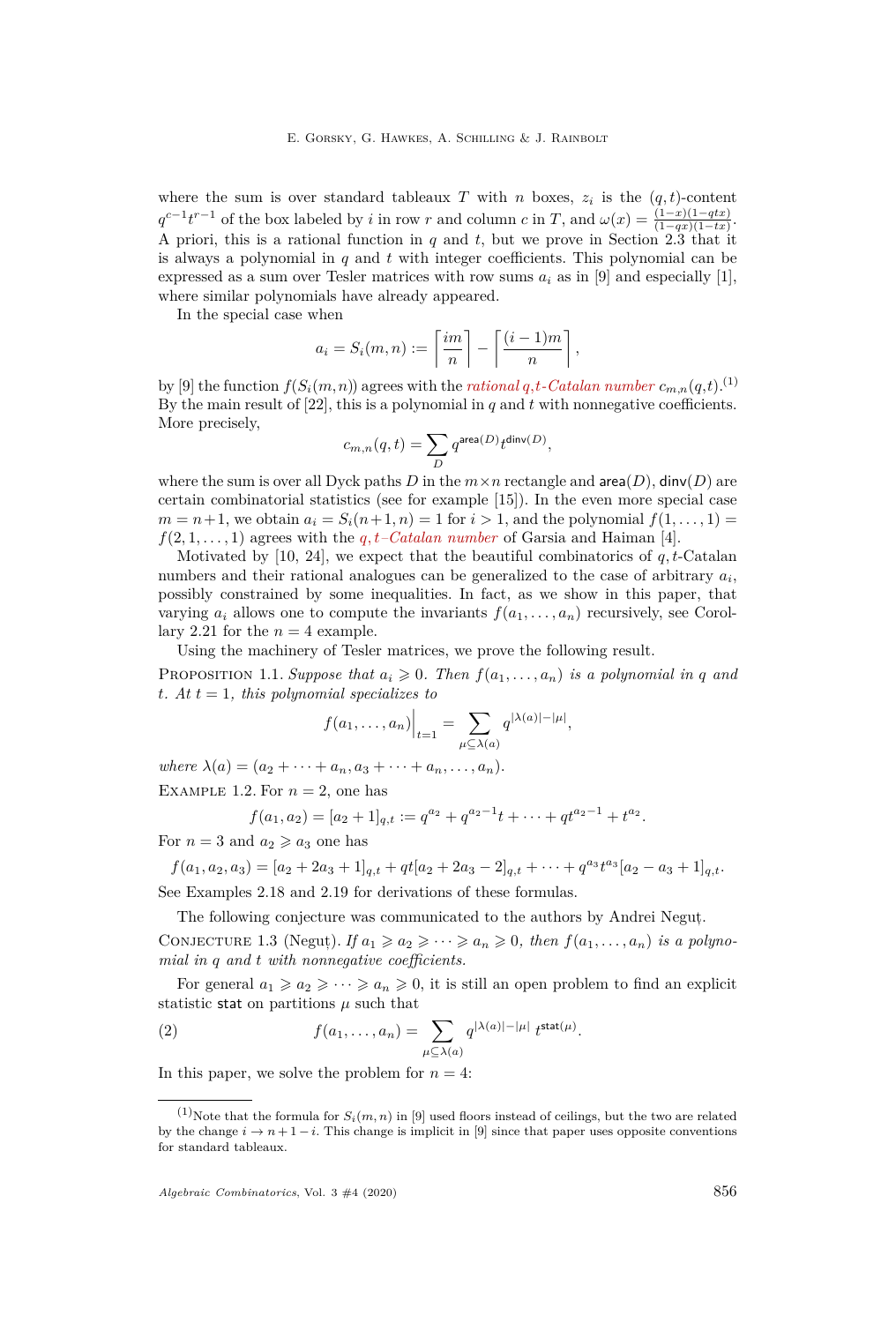THEOREM 1.4. For  $a + 1 \geq b$ ,  $a + 1$ ,  $b + 1 \geq c \geq 0$ , the polynomial  $F(a, b, c) :=$ *f*(*a*1*, a, b, c*) *has nonnegative integer coefficients and can be written in the form* [\(2\)](#page-2-0)*. The statistic* stat( $\mu$ ) *arises from an explicit decomposition of the set of*  $\mu \subseteq \lambda(a)$  *into symmetric chains.*

See Section [3](#page-13-0) for further details.

Since a symmetric chain specializes to  $q^k + q^{k-2} + \cdots + q^{-k+2} + q^{-k}$  a  $t = q^{-1}$ , we immediately obtain the following corollary.

COROLLARY 1.5. *For*  $a+1 \geq b$ ,  $a+1$ ,  $b+1 \geq c \geq 0$ , the coefficients of the specialization  $F(a, b, c)|_{t=a^{-1}}$  *are unimodular in even and in odd degrees.* 

REMARK 1.6. By [\[10,](#page-31-16) [24\]](#page-31-17) the specialization of  $f(a_1, \ldots, a_n)$  at  $q = t^{-1}$  coincides with the part of the HOMFLYPT polynomial of the knot  $\beta(a_1, \ldots, a_n)$ .

REMARK 1.7. Our statistic and decomposition is different from that in [\[19,](#page-31-18) [20\]](#page-31-19). In particular, some of their chains are not symmetric, but the authors show that partitions come in symmetric pairs.

We provide a recursion for  $F(a, b, c)$  and prove that the combinatorial expression also satisfies the recursion (see Sections [2.5](#page-10-2) and [4.6\)](#page-28-0).

The set of Young diagrams  $\mu$  contained in the diagram  $\lambda(a)$  is in bijection with the Demazure crystal [\[18,](#page-31-20) [21\]](#page-31-21) with highest weight  $(a_1, \ldots, a_n)$  and Weyl group element  $c = t_1 \cdots t_{n-1}$ . The size of  $\mu$  can be easily expressed in terms of the weight of the corresponding element of the crystal basis. This observation leads to many interesting questions:

- What is the crystal-theoretic interpretation of the statistic stat?
- Is there a crystal-theoretic interpretation of the symmetric chains and the polynomials  $f(a_1, \ldots, a_n)$ ?

REMARK 1.8. In the terminology of [\[2\]](#page-31-22), subdiagrams of  $\lambda(a)$  correspond to so-called *s*-Dyck paths, and it is shown in [\[2\]](#page-31-22) that they are in bijection with remarkably many combinatorial objects, just as usual Catalan numbers are in bijection with trees, triangulations etc. It would be interesting to relate the results of [\[2\]](#page-31-22) both to Demazure crystals and to the above statistic stat.

The paper is organized as follows. In Section [2,](#page-3-0) we discuss the algebraic aspects of the function  $f(a_1, \ldots, a_n)$  (or equivalently  $F(a_2, \ldots, a_n)$ ). The definition of the function  $f(a_1, \ldots, a_n)$  is given in Section [2.1.](#page-3-1) In Section [2.2,](#page-4-0) we briefly recall its connection to flag Hilbert schemes and knot invariants; combinatorially inclined readers are wel-come to skip this section. In Section [2.3,](#page-6-0) we connect  $f(a_1, \ldots, a_n)$  to Tesler matrices and prove that they are indeed polynomials in *q* and *t*. In Section [2.5](#page-10-2) we prove the recursion for  $n = 4$ . Section [3](#page-13-0) contains the combinatorial expressions for  $F(a, b, c)$ . We also provide examples. In Section [4,](#page-16-0) we construct the symmetric chains underlying the combinatorial formulas explicitly and also prove the combinatorial formulas.

#### 2. The algebraic side

<span id="page-3-1"></span><span id="page-3-0"></span>2.1. THE FORMULA. Given a standard tableau *T* of size *n*, we define a vector  $z(T)$  =  $(z_i)_{1\leq i\leq n}$ , where  $z_i$  is the  $(q, t)$ -content of the box in *T* labeled by *i*. The  $(q, t)$ -content of the box with row and column coordinates  $(r, c)$ , is  $q^{c-1}t^{r-1}$ . For example, for the tableau

$$
T = \frac{\frac{4}{3} \cdot 5}{1 \cdot 2 \cdot 6 \cdot 7}
$$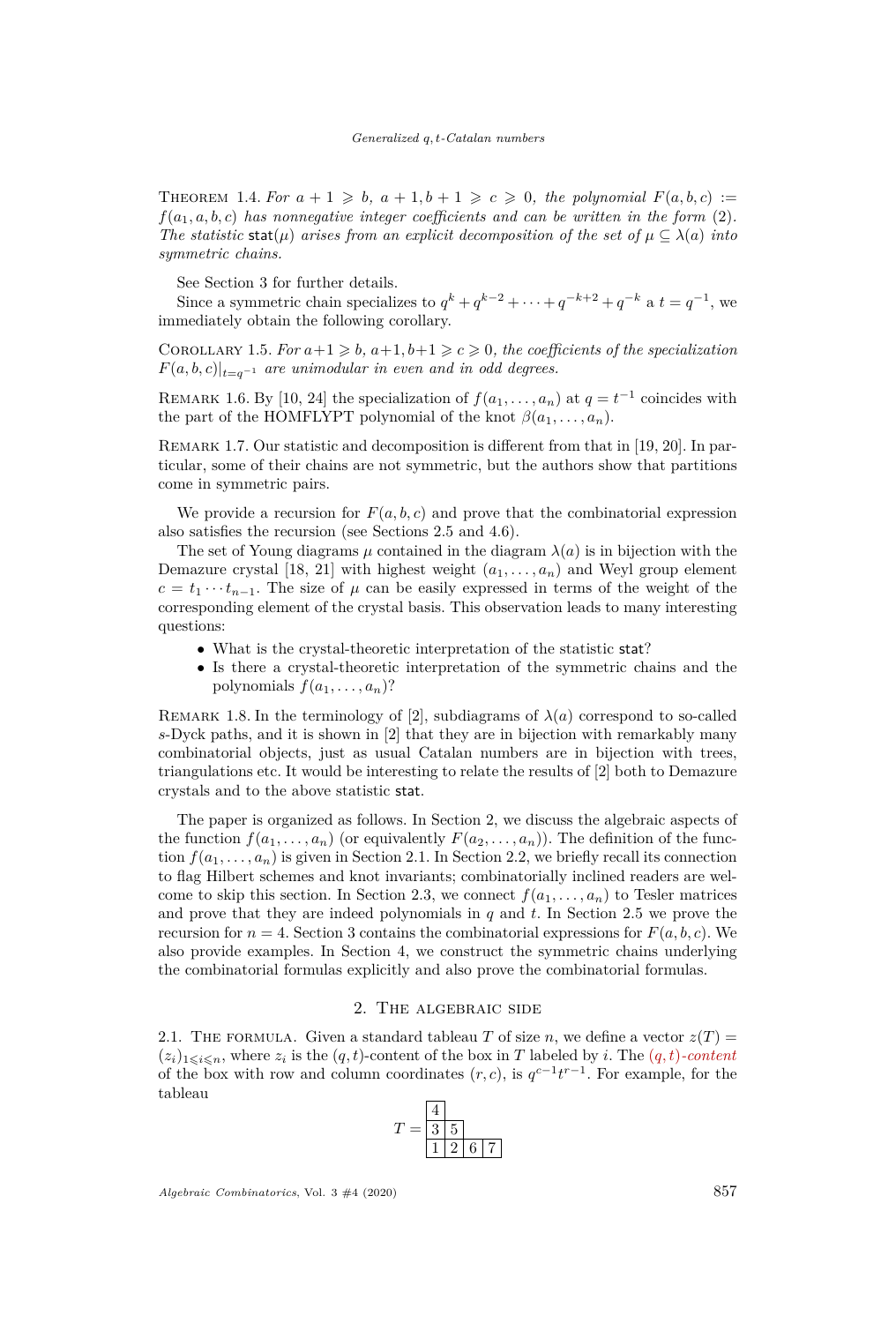we have

$$
z(T) = (1, q, t, t^2, qt, q^2, q^3).
$$

By convention,  $z_1 = 1$ . We define the *weight* of a tableau *T* by

$$
\operatorname{wt}(T) = \operatorname{wt}(z(T)) = \prod_{i=2}^n \frac{1}{(1 - z_i^{-1})(1 - qtz_{i-1}/z_i)} \prod_{i < j} \frac{(1 - z_i/z_j)(1 - qtz_i/z_j)}{(1 - qz_i/z_j)(1 - tz_i/z_j)}.
$$

Note that some of the individual factors in this product (both in the numerator and denominator) could vanish, and the convention is that we simply ignore these factors. Given a vector of integers  $(a_2, \ldots, a_n)$  with  $n \geq 2$ , we define

<span id="page-4-1"></span>(3) 
$$
F(a_2,\ldots,a_n)=\sum_T z_2^{a_2}\cdots z_n^{a_n}\cdot \text{wt}(T),
$$

where the summation is over all standard tableaux of size *n*.

<span id="page-4-2"></span>PROPOSITION 2.1. For all integer vectors  $(a_2, \ldots, a_n)$ , the function  $F(a_2, \ldots, a_n)$  is a *polynomial in q and t with integer coefficients.*

The proof is very similar to the computations in [\[9,](#page-31-1) Section 6.5], but we present it in Section [2.3](#page-6-0) for completeness.

REMARK 2.2. For  $a_2 = \cdots = a_n = m$ , the polynomial  $F(a_2, \ldots, a_n)$  agrees with the Fuss–Catalan polynomial, see [\[9\]](#page-31-1) and [\[22\]](#page-31-14).

The following conjecture was communicated to the authors by Andrei Negut,.

CONJECTURE 2.3 (Negut). *For*  $a_2 \geq a_3 \geq \cdots \geq a_n \geq 0$ , the polynomial  $F(a_2, \ldots, a_n)$ *has nonnegative coefficients.*

In this paper, we prove this conjecture for  $n = 2, 3$  and 4 in the slightly more general case  $a_2 + 1 \geq a_3$ ,  $a_2 + 1$ ,  $a_3 + 1 \geq a_4 \geq 0$ . In addition, we provide explicit combinatorial formulas for  $F(a_2, a_3, a_4)$  in this case (see Section [3\)](#page-13-0).

REMARK 2.4. Note that it is not enough to assume that  $a_{i-1}+1 \geq a_i$  in the conjecture. For example,

$$
F(0,1,2) = q^8 + q^7t + q^6t^2 + q^5t^3 + q^4t^4 + q^3t^5 + q^2t^6 + qt^7 + t^8 + q^6t + q^5t^2 + q^4t^3 + q^3t^4
$$
  
+ 
$$
q^2t^5 + qt^6 + q^5t + 2q^4t^2 + 2q^3t^3 + 2q^2t^4 + qt^5 - q^4t - q^3t^2 - q^2t^3 - qt^4.
$$

On can check that  $F(1, 2, 3)$  contains negative terms as well.

<span id="page-4-0"></span>2.2. FLAG HILBERT SCHEMES. The definition of  $F(a_2, \ldots, a_n)$  is motivated by the geometry of the flag Hilbert scheme of points on the plane, which we briefly review here.

The flag Hilbert scheme  $FHilb^{n}(\mathbb{C}^{2})$  is defined as the moduli space of flags

$$
\mathrm{FHilb}^n(\mathbb{C}^2) = \{ \mathbb{C}[x, y] = I_0 \supset I_1 \supset I_2 \supset \cdots \supset I_n \},
$$

where all  $I_k$  are ideals in  $\mathbb{C}[x, y]$  of codimension k. Similarly, the punctual flag Hilbert scheme FHilb<sup>n</sup>( $\mathbb{C}^2$ , 0) is defined as the set of such flags, where all  $I_k$  are supported at the origin.

The dilation action of  $(\mathbb{C}^*)^2$  on  $\mathbb{C}^2$  defined by  $(x, y) \mapsto (q^{-1}x, t^{-1}y)$  lifts to an action on both  $FHilb<sup>n</sup>(\mathbb{C}^2)$  and  $FHilb<sup>n</sup>(\mathbb{C}^2, 0)$ . The fixed points of this action correspond to the flags of monomial ideals, and it is easy to see that these are in bijection with standard Young tableaux of size *n*. The flag Hilbert scheme carries natural line bundles  $\mathcal{L}_k := I_{k-1}/I_k$  which are equivariant with respect to the action of  $(\mathbb{C}^*)^2$ . The weight of the line bundle  $\mathcal{L}_k$  at a fixed point corresponding to a standard tableau  $T$  equals the  $(q, t)$ -content  $z_k(T)$ . Note that the line bundle  $\mathcal{L}_1$  is trivial.

The results and conjectures in [\[10,](#page-31-16) [24\]](#page-31-17) lead to the following conjecture.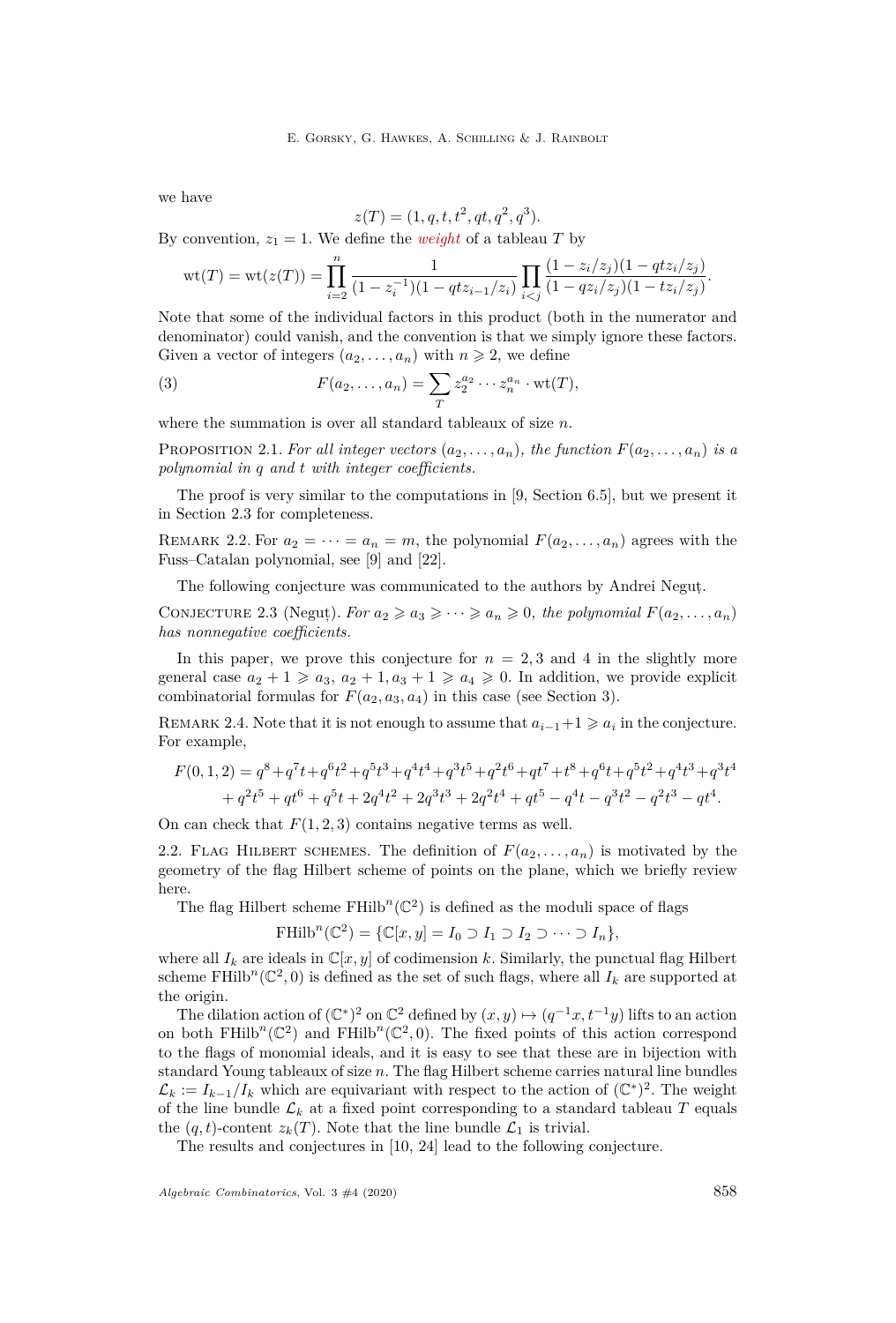Conjecture 2.5. *For all a<sup>i</sup> the Khovanov–Rozansky homology of the closure of the braid*  $\beta(a_1, \ldots, a_n)$  (defined in the introduction) is isomorphic to the total sheaf coho*mology*

$$
H^{\bullet}(\mathrm{FHilb}^n(\mathbb{C}^2,0),\mathcal{L}_1^{a_1} \otimes \cdots \otimes \mathcal{L}_n^{a_n}).
$$

For small values of *n*, the geometry of  $FHilb^{n}(\mathbb{C}^{2}, 0)$  can be described explicitly. For  $n=2$  we have

$$
\mathrm{FHilb}^2(\mathbb{C}^2, 0) = \mathbb{P}^1, \ \mathcal{L}_2 = \mathcal{O}(1),
$$

so

$$
H^{\bullet}(\mathrm{FHilb}^2(\mathbb{C}^2,0),\mathcal{L}_1^{a_1}\mathcal{L}_2^{a_2})=H^{\bullet}(\mathbb{P}^1,\mathcal{O}(a_2)).
$$

Furthermore, for  $a_2 \geq 0$  higher cohomology vanishes and the  $(\mathbb{C}^*)^2$ -equivariant character of the space of global sections agrees with  $F(a_2)$ .

For  $n = 3$  the space FHilb<sup>3</sup>( $\mathbb{C}^2$ , 0) is a smooth cubic Hirzebruch surface, and the line bundles  $\mathcal{L}_1^{a_1} \mathcal{L}_2^{a_2} \mathcal{L}_3^{a_3}$  and their cohomology can be described explicitly for all  $a_1, a_2, a_3$ , see [\[10\]](#page-31-16). Indeed, there is a natural projection  $\pi$ : FHilb<sup>3</sup>( $\mathbb{C}^2$ , 0)  $\to$  FHilb<sup>2</sup>( $\mathbb{C}^2$ , 0) =  $\mathbb{P}^1$ and for  $a_3 \geqslant 0$  one has

$$
\pi_* \mathcal{L}_3^{a_3} = \text{Sym}^{a_3}(\mathcal{O}(2) \oplus \mathcal{O}(-1)) = \mathcal{O}(2a_3) \oplus \mathcal{O}(2a_3 - 3) \oplus \cdots \oplus \mathcal{O}(-a_3),
$$

so

<span id="page-5-0"></span>(4) 
$$
H^{\bullet}(\mathrm{FHilb}^3(\mathbb{C}^2,0),\mathcal{L}_1^{a_1}\mathcal{L}_2^{a_2}\mathcal{L}_3^{a_3}) = H^{\bullet}(\mathbb{P}^1,\mathcal{O}(a_2)\otimes\pi_*\mathcal{L}_3^{a_3})
$$

$$
= H^{\bullet}(\mathbb{P}^1,\mathcal{O}(2a_3+a_2)\oplus\cdots\oplus\mathcal{O}(a_2-a_3)).
$$

In particular, for  $a_2 \geq a_3$  higher cohomology vanishes and the  $(\mathbb{C}^*)^2$ -equivariant character of the space of global sections agrees with  $F(a_2, a_3)$ , compare [\(4\)](#page-5-0) with Example [1.2.](#page-2-1)

REMARK 2.6. For  $(a_2, a_3) = (0, 2)$  we obtain by [\(4\)](#page-5-0):

$$
H^{\bullet}(\mathrm{FHilb}^3(\mathbb{C}^2,0),\mathcal{L}_3^2) = H^{\bullet}(\mathbb{P}^1,\mathcal{O}(4) \oplus \mathcal{O}(1) \oplus \mathcal{O}(-2)).
$$

Note that  $H^1(\mathbb{P}^1, \mathcal{O}(-2))$  is one-dimensional, which corresponds to the negative term in

$$
F(0,2) = q^4 + q^3t + q^2t^2 + qt^3 + t^4 + q^2t + qt^2 - qt.
$$

However, for  $n \geq 4$  the spaces FHilb<sup>n</sup>( $\mathbb{C}^2$ , 0) become very singular and reducible. Still, they carry a natural virtual structure sheaf, and one can use virtual localization techniques to prove the identity

$$
\chi_{(\mathbb{C}^*)^2}(\mathrm{FHilb}^n(\mathbb{C}^2,0),\mathcal{L}_1^{a_1} \otimes \cdots \otimes \mathcal{L}_n^{a_n}) = F(a_2,\ldots,a_n).
$$

Here on the left hand side, we obtain the  $(\mathbb{C}^*)^2$ -equivariant Euler characteristic which can be computed as an explicit sum over fixed points of  $(\mathbb{C}^*)^2$  or, equivalently, over standard Young tableaux. This sum agrees with [\(3\)](#page-4-1). We refer the reader to [\[9\]](#page-31-1) and [\[10\]](#page-31-16) for further details.

It is important to point out that, although the polynomial  $F(a_2, \ldots, a_n)$  has a geometric interpretation, this does not immediately imply Conjecture [1.3.](#page-2-2) Indeed, for  $n = 2, 3$  this follows from vanishing of higher cohomology, but no such vanishing results are available yet for  $n \geqslant 4$ . It would be interesting to compare the results of this paper with the geometry of  $FHilb^{4}(\mathbb{C}^{2}, 0)$ . See [\[10,](#page-31-16) Section 1.4] and [\[24,](#page-31-17) Conjecture 6.4.2] for more on the geometric context.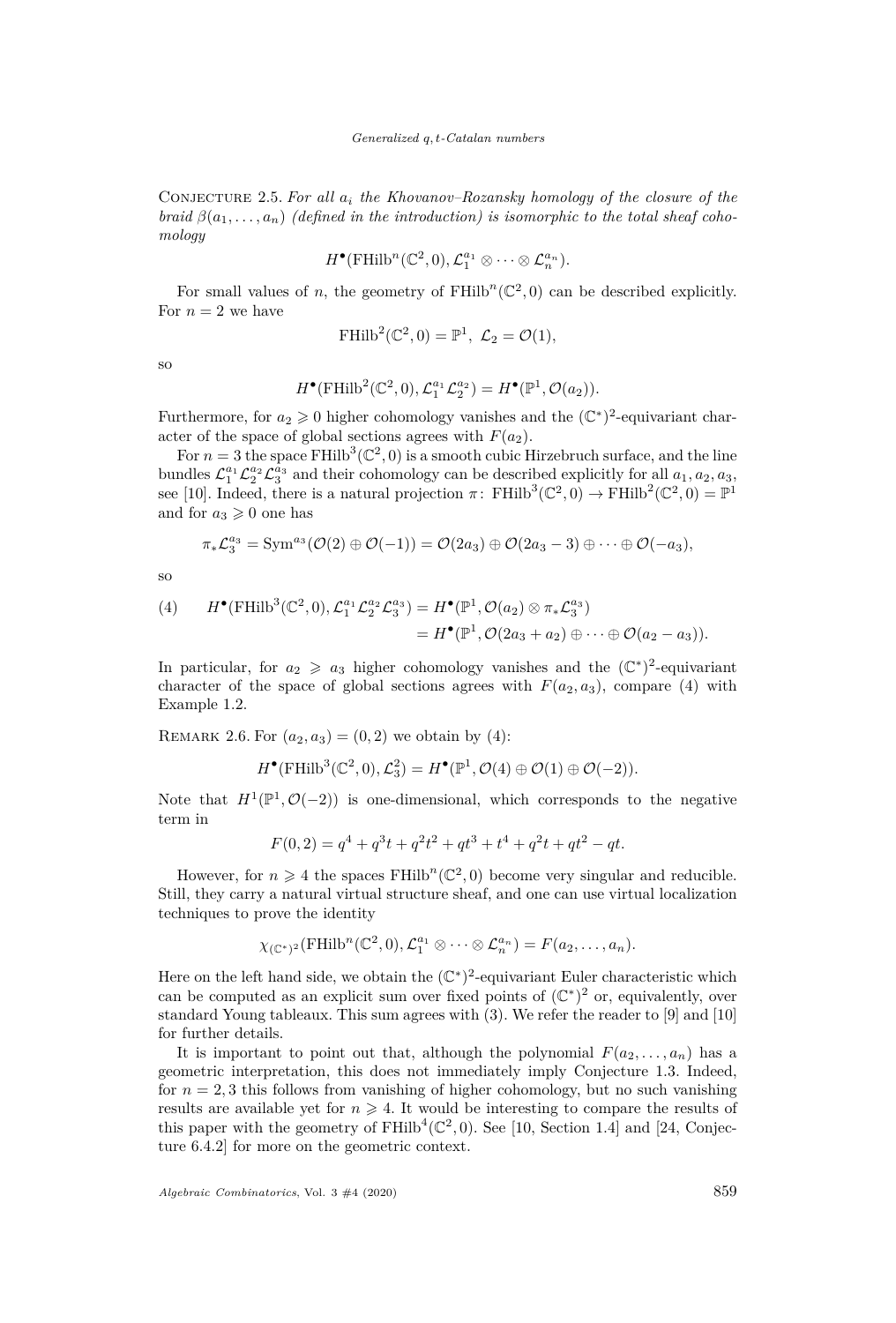<span id="page-6-0"></span>2.3. Tesler matrices. To prove Proposition [2.1,](#page-4-2) we need to use the formalism of Tesler matrices, developed in [\[16,](#page-31-23) [1,](#page-31-13) [5\]](#page-31-24). Given a sequence  $a = (a_1, a_2, \ldots, a_n)$  of nonnegative integers, we define a *Tesler matrix* to be an upper-triangular matrix  $M = (m_{ij})_{j \geqslant i}$  with nonnegative integer coefficients  $m_{ij} \geqslant 0$  satisfying a system of linear equations

<span id="page-6-1"></span>(5) 
$$
m_{ii} + \sum_{ji} m_{ij} = a_i \quad \text{for } 1 \leq i \leq n.
$$

<span id="page-6-4"></span>Lemma 2.7. *The set of Tesler matrices is finite for fixed a.*

*Proof.* Equation [\(5\)](#page-6-1) can be rewritten as follows:

<span id="page-6-2"></span>(6) 
$$
m_{ii} + \cdots + m_{nn} + \sum_{j
$$

Since all  $m_{ij}$  are nonnegative integers, we obtain  $m_{ij} \leq a_1 + \cdots + a_n$  for all *i*, *j*.  $\Box$ 

Given a sequence  $(a_2, \ldots, a_n)$ , we define a partition or Young diagram

$$
\lambda(a)=(a_2+\cdots+a_n,\ldots,a_n)
$$

(note that  $a_1$  is not used). Let us call a Tesler matrix *two-diagonal*, if  $m_{ij} = 0$  for  $j > i + 1$ .

<span id="page-6-5"></span>Lemma 2.8. *There is a bijection between the set of two-diagonal Tesler matrices associated to*  $a = (a_1, \ldots, a_n)$  *and the set of subdiagrams of*  $\lambda(a_2, \ldots, a_n)$ *.* 

*Proof.* If *M* is a two-diagonal Tesler matrix, then for  $i \geq 2$  [\(6\)](#page-6-2) simplifies to

$$
m_{ii} + \dots + m_{nn} + m_{i-1,i} = a_i + \dots + a_n,
$$

while for  $i = 1$  we obtain

$$
m_{11}+\cdots+m_{nn}=a_1+\cdots+a_n.
$$

This means that for  $i \geq 2$  the diagonal elements of *M* define a subdiagram of  $\lambda(a)$ 

$$
m_{ii} + \cdots + m_{nn} \leqslant a_i + \cdots + a_n = \lambda_{i-1},
$$

while  $m_{11}$  and all  $m_{i-1,i}$  are uniquely determined by the diagonal.  $\Box$ 

We define the functions  $A(m)$  and  $B(m)$  by the equations

$$
\sum_{m=0}^{\infty} A(m)z^m = \frac{(1-z)(1-qtz)}{(1-qz)(1-tz)} = 1 - (1-q)(1-t)\frac{z}{(1-qz)(1-tz)}
$$

$$
= 1 - (1-q)(1-t)\sum_{m=1}^{\infty} [m]_{q,t}z^m,
$$

$$
\sum_{m=0}^{\infty} B(m)z^m = \frac{1-z}{(1-qz)(1-tz)} = \sum_{m=0}^{\infty} ([m+1]_{q,t} - [m]_{q,t})z^m.
$$

THEOREM 2.9. For all  $a_i \geq 0$ , we have

<span id="page-6-3"></span>(7) 
$$
F(a_2,...,a_n) = \sum_{M} \prod_{i} B(m_{i,i+1}) \prod_{j>i+1} A(m_{i,j}),
$$

*where the sum is over all Tesler matrices M satisfying* [\(5\)](#page-6-1)*.*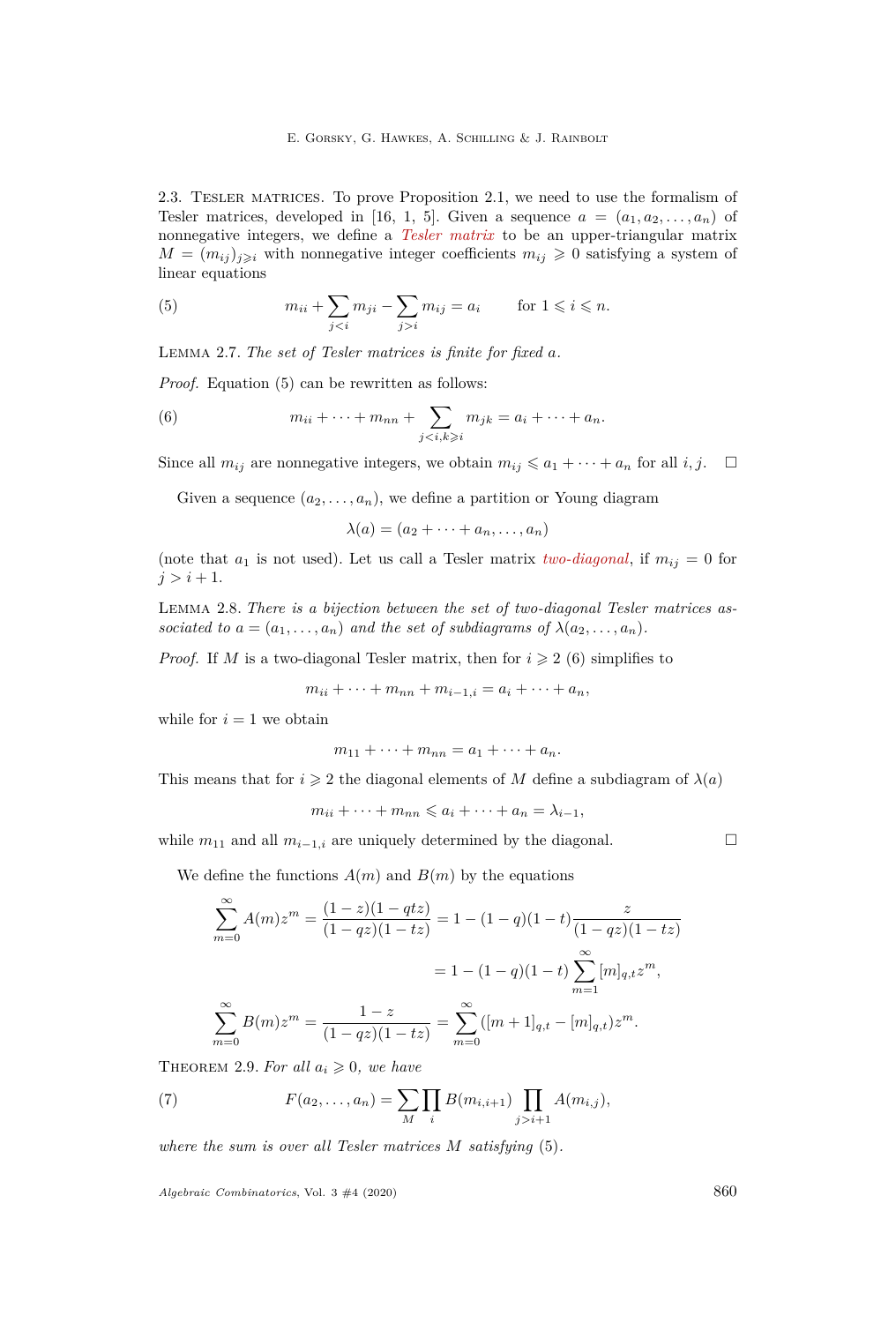*Proof.* The proof is very similar to [\[9,](#page-31-1) Section 6.5], but we present it here for completeness. Since  $(7)$  is an identity between rational functions in *q* and *t*, without loss of generality we may assume that *q* and *t* are complex numbers very close to 1. Pick real numbers  $1 \ll r_1 \ll \cdots \ll r_n$ , and consider the torus

$$
T = \{ |z_1| = r_1, \ldots, |z_n| = r_n \} \subset \mathbb{C}^n.
$$

Given  $a = (a_1, \ldots, a_n)$ , consider the rational function

$$
\Phi_a(z_1,\ldots,z_n) = z_1^{a_1}\cdots z_n^{a_n} \prod_{i=1}^n \frac{1}{(1-z_i^{-1})} \prod_{i=2}^n \frac{1}{(1-qtz_{i-1}/z_i)} \prod_{i
$$

We would like to prove that the integral

$$
I(a_1,\ldots,a_n) = \int_T \Phi_a(z_1,\ldots,z_n) \frac{\mathrm{d} z_1}{2\pi i z_1} \cdots \frac{\mathrm{d} z_n}{2\pi i z_n}
$$

equals both the left and the right hand side of [\(7\)](#page-6-3). First, we can write it as an iterated integral

$$
I(a_1,\ldots,a_n)=\int_{|z_n|=r_n}\cdots\int_{|z_1|=r_1}\Phi_a(z_1,\ldots,z_n)\frac{\mathrm{d}\,z_1}{2\pi i z_1}\cdots\frac{\mathrm{d}\,z_n}{2\pi i z_n}.
$$

Given  $z_2, \ldots, z_n$ , the possible poles of  $\Phi_a(z_1, \ldots, z_n)$  in  $z_1$  are at  $z_1 = 1, z_1 = z_k/q$ and  $z_1 = z_k/t$ . By our choice of  $r_i$ , we observe that  $z_1 = 1$  is the only pole inside the circle  $|z_1| = r_1$ , so the integral

$$
R_1(z_2,\ldots,z_n) = \int_{|z_1|=r_1} \Phi_a(z_1,\ldots,z_n) \frac{dz_1}{2\pi iz_1}
$$

equals the residue at this pole, which is an explicit function in  $z_2, \ldots, z_n$ . Similarly, it is easy to see that for fixed  $z_3, \ldots, z_n$  the only poles of  $R_1(z_2, \ldots, z_n)$  are  $z_2 = q$  and  $z_2 = t$  (see Example [2.10\)](#page-8-0) and compute the integral

$$
R_2(z_3,\ldots,z_n) = \int_{|z_2|=r_2} R_1(z_2,\ldots,z_n) \frac{\mathrm{d} z_2}{2\pi i z_2}
$$

as a sum of residues at these poles. More generally, one can prove that for  $a_i \geq 0$  the only poles that appear in the computation of  $I(a_1, \ldots, a_n)$  are at points  $(z_1, \ldots, z_n)$ corresponding to the  $(q, t)$ –contents of all standard tableaux, and  $(3)$  can be interpreted as a sum of residues at these poles. Therefore  $I(a_1, \ldots, a_n) = F(a_2, \ldots, a_n)$ .

On the other hand, we can change the order of integration and write

$$
I(a_1,\ldots,a_n)=\int_{|z_1|=r_1}\cdots\int_{|z_n|=r_n}\Phi_a(z_1,\ldots,z_n)\frac{\mathrm{d} z_n}{2\pi i z_n}\cdots\frac{\mathrm{d} z_1}{2\pi i z_1}.
$$

For fixed  $z_1, \ldots, z_{n-1}$  the possible poles are at  $z_n = 1, z_n = qz_k$  and  $z_n = tz_k$  (note that the denominators  $(1 - qtz_{i-1}/z_i)$  cancel out) which are all inside the circle  $|z_n|$  $r_n$ . Therefore the integral can be written as a residue at infinity

$$
\int_{|z_n|=r_n} \Phi_a(z_1,\ldots,z_n) \frac{\mathrm{d} z_n}{2\pi i z_n} = -\operatorname{Res}_{z_n=\infty} \Phi_a(z_1,\ldots,z_n) \frac{\mathrm{d} z_n}{2\pi i z_n},
$$

and similarly we have the iterated residue at infinity

$$
I(a_1,\ldots,a_n) = (-1)^n \operatorname{Res}_{z_1=\infty} \cdots \operatorname{Res}_{z_n=\infty} \Phi_a(z_1,\ldots,z_n) \frac{\mathrm{d} z_n}{2\pi i z_n} \cdots \frac{\mathrm{d} z_1}{2\pi i z_1}.
$$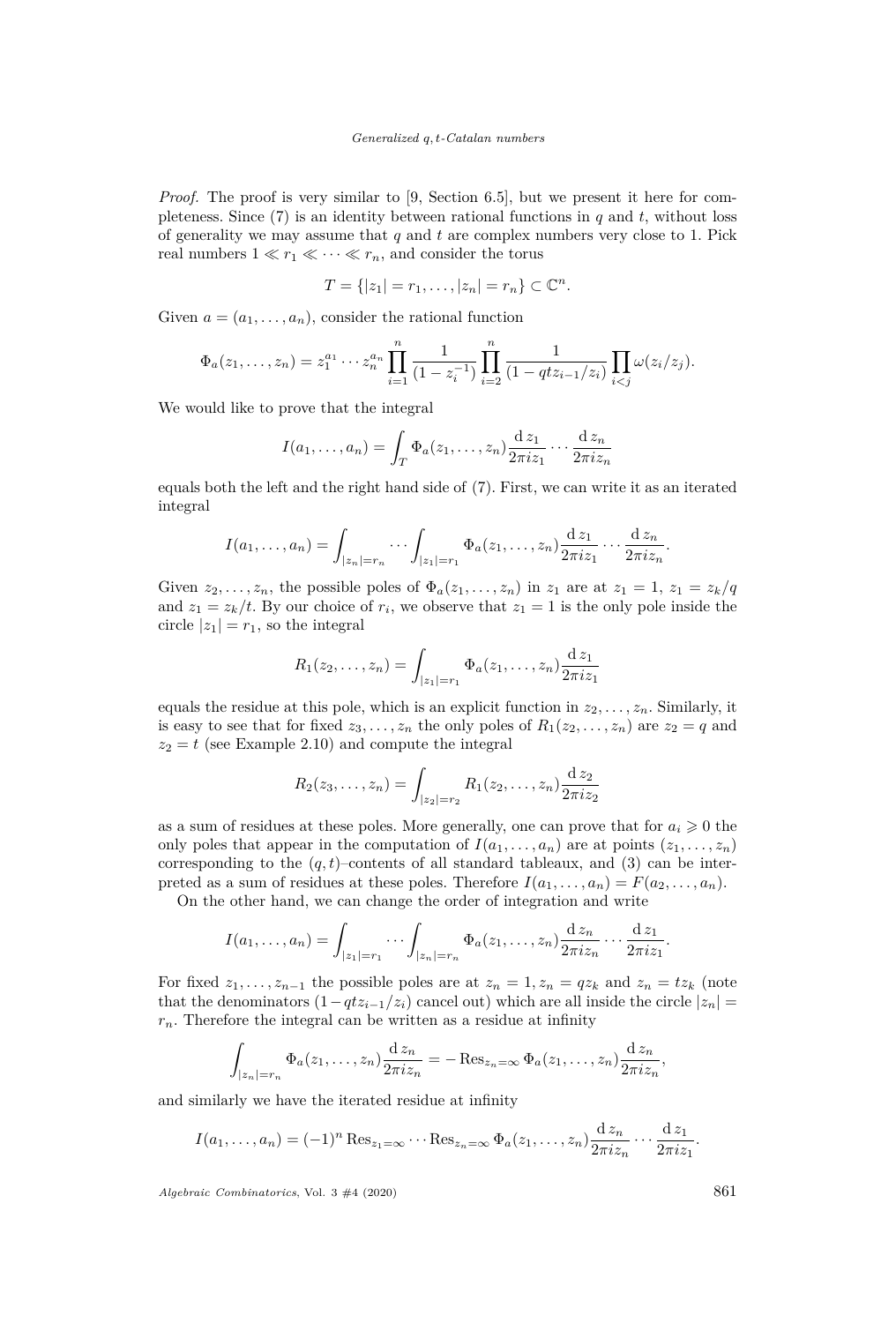To deal with these residues properly, we introduce new variables  $u_i = z_i^{-1}$ . Note that  $z_i/z_j = u_j/u_i$ . Hence  $I(a_1, \ldots, a_n)$  equals

Res<sub>u<sub>1</sub>=0</sub> ··· Res<sub>u<sub>n</sub>=0</sub>  

$$
u_1^{-a_1} \cdots u_n^{-a_n} \prod_{i=1}^n \frac{1}{(1-u_i)} \prod_{i=2}^n \frac{1}{(1-qtu_i/u_{i-1})} \prod_{i < j} \omega(u_j/u_i) \frac{du_n}{2\pi i u_n} \cdots \frac{du_1}{2\pi i u_1}.
$$

which is precisely the coefficient of the rational function

$$
\prod_{i=1}^{n} \frac{1}{(1-u_i)} \prod_{i=2}^{n} \frac{1}{(1 - qtu_i/u_{i-1})} \prod_{i < j} \omega(u_j/u_i)
$$

at  $u_1^{a_1} \cdots u_n^{a_n}$ . On the other hand, we can expand the rational function as follows:

<span id="page-8-1"></span>
$$
(8) \quad \prod_{i=1}^{n} \frac{1}{(1-u_i)} \times \prod_{i=1}^{n-1} \frac{(1-u_{i+1}/u_i)}{(1-qu_{i+1}/u_i)(1-tu_{i+1}/u_i)} \times \prod_{j>i+1} \omega(u_j/u_i)
$$

$$
= \sum_{m_{ii}} u_i^{m_{ii}} \times \sum_{m_{i,i+1}} B(m_{i,i+1}) \left(\frac{u_{i+1}}{u_i}\right)^{m_{i,i+1}} \times \sum_{m_{i,j}} A(m_{i,j}) \left(\frac{u_j}{u_i}\right)^{m_{i,j}}.
$$

The terms in the sum in [\(8\)](#page-8-1) are parameterized by the exponents  $m_{ii}, m_{i,i+1}, m_{i,j}$ which can be combined in a single upper-triangular matrix  $M = (m_{ij})$ . Such a term contributes to  $u_1^{a_1} \cdots u_n^{a_n}$  if

$$
m_{ii} - \sum_{j>i} m_{ij} + \sum_{j
$$

which is precisely the Tesler matrix condition  $(5)$ .

<span id="page-8-0"></span>EXAMPLE 2.10. For  $n = 2$ , we have

$$
\Phi_a(z_1, z_2) = \frac{z_1^{a_1} z_2^{a_2} (1 - z_1/z_2)}{(1 - z_1^{-1})(1 - z_2^{-1})(1 - q z_1/z_2)(1 - t z_1/z_2)}.
$$

For fixed  $z_2$ , the poles are at  $z_1 = 1, z_1 = z_2/q$  and  $z_1 = z_2/t$ , and only the first one is inside the circle  $|z_1| = r_1$ . Therefore

$$
R_1(z_2) = \int_{|z_1|=r_1} \Phi_a(z_1, z_2) \frac{dz_1}{2\pi i z_1} = \frac{z_2^{a_2} (1 - 1/z_2)}{(1 - z_2^{-1})(1 - q/z_2)(1 - t/z_2)}
$$
  
= 
$$
\frac{z_2^{a_2}}{(1 - q/z_2)(1 - t/z_2)}.
$$

At the first step we compute the residue at  $z_1 = 1$ , and at the second we cancel the factors  $(1 - z_2^{-1})$ . Now  $R_1(z_2)$  has poles at  $z_2 = q$  and  $z_2 = t$ , and the residues of  $R_2(z_2) \frac{dz_2}{2\pi i z_2}$  are equal to  $\frac{q^{a_2}}{1-t/q}$  and  $\frac{t^{a_2}}{1-q/t}$ , respectively.

To compute the residue at infinity, we write  $u_i = z_i^{-1}$  and

$$
I(a_1, a_2) = \text{Res}_{u_1=0} \text{Res}_{u_2=0} \frac{u_1^{-a_1} u_2^{-a_2} (1 - u_2/u_1)}{(1 - u_1)(1 - u_2)(1 - qu_2/u_1)(1 - tu_2/z_1)} \frac{d u_2}{2\pi i u_2} \frac{d u_1}{2\pi i u_1}.
$$

Now we expand

$$
\frac{1}{1-u_1} = \sum_{m_{11}\geq 0} u_1^{m_{11}}, \quad \frac{1}{1-u_2} = \sum_{m_{22}\geq 0} u_2^{m_{22}},
$$

$$
\frac{1-u_2/u_1}{(1-qu_2/u_1)(1-tu_2/u_1)} = \sum_{m_{12}\geq 0} B(m_{12})(u_2/u_1)^{m_{12}}.
$$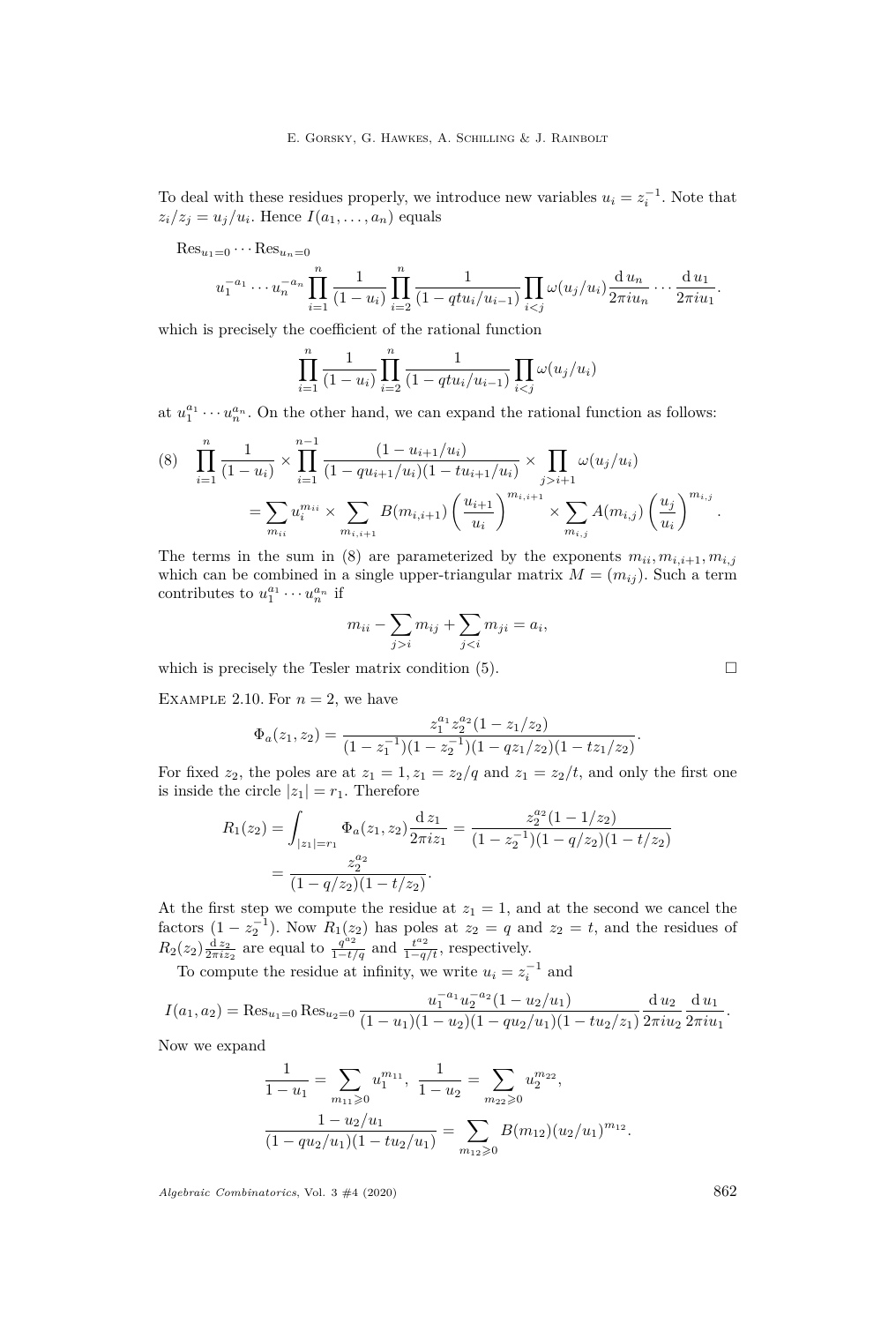By multiplying these three series and picking up the coefficient at  $u_1^{a_1} u_2^{a_2}$  we get  $m_{11} - m_{12} = a_1$ ,  $m_{22} + m_{12} = a_2$ , so  $m_{11}$  and  $m_{22}$  are determined by  $m_{12} \le a_2$  and

$$
I(a_1, a_2) = \sum_{m_{12} \leq a_2} B(m_{12}) = [a_2 + 1]_{q,t}.
$$

COROLLARY 2.11. For all  $a_i \geqslant 0$  the function  $F(a_2, \ldots, a_r)$  is a polynomial in q and t.

*Proof.* Indeed, by Lemma [2.7](#page-6-4) there are finitely many terms in the sum [\(7\)](#page-6-3), and for all  $m \geq 0$  both  $A(m)$  and  $B(m)$  are polynomials in *q* and *t*.

COROLLARY 2.12. The specialization of  $F(a_2, \ldots, a_r)$  at  $t = 1$  agrees with the sum

$$
\sum_{\mu \subseteq \lambda(a)} q^{|\lambda(a)|-|\mu|},
$$

*where*  $a = (a_2, \ldots, a_n)$ .

*Proof.* It is clear that at  $t = 1$  the coefficients  $A(m)$  and  $B(m)$  specialize as follows:

$$
A(m)\Big|_{t=1} = 0 \text{ for } m > 0, \quad A(0)\Big|_{t=1} = 1, \quad B(m)\Big|_{t=1} = q^m.
$$

Therefore at  $t = 1$  the sum [\(7\)](#page-6-3) specializes to the sum over two-diagonal Tesler matrices which by Lemma [2.8](#page-6-5) correspond to subdiagrams  $\mu \subseteq \lambda(a)$ . The weight of such a twodiagonal Tesler matrix specializes to  $\prod_i q^{m_{i,i+1}} = q^{|\lambda(a)|-|\mu|}$ . — Процессиональные производствование и производствование и производствование и производствование и производс<br>В 1990 году в 1990 году в 1990 году в 1990 году в 1990 году в 1990 году в 1990 году в 1990 году в 1990 году в<br>

<span id="page-9-1"></span>COROLLARY 2.13. For  $a_i \geq 0$  and  $a_n = 0$  we have

$$
F(a_2,\ldots,a_{n-1},0)=F(a_2,\ldots,a_{n-1}).
$$

*Proof.* The last equation in [\(5\)](#page-6-1) reads as

$$
m_{nn} + \sum_{j < n} m_{jn} = a_n.
$$

Hence if  $a_n = 0$ , we obtain  $m_{in} = 0$  for all *j*. Therefore a Tesler matrix with parameters  $(a_1, a_2, \ldots, a_{n-1}, 0)$  is just an  $(n-1) \times (n-1)$  Tesler matrix with row parameters  $(a_1, a_2, \ldots, a_{n-1})$  completed with a column of zeroes. Since  $A(0) = B(0) = 1$ , the weight of a Tesler matrix in  $(7)$  does not change after adding this column.  $\Box$ 

2.4. Separating the sum. It is useful to separate the sum [\(3\)](#page-4-1) into two pieces. Clearly, for any tableau *T* with at least two boxes either  $z_2 = q$  or  $z_2 = t$ . Let us call a standard tableau *T head-like* if  $z_2 = q$ . Given such a tableau, we define reduced weight  $wt(T) = (1 - t/q) wt(T)$  and

$$
H(a_2,\ldots,a_n;q,t)=\sum_{z_2(T)=q}z_2^{a_2}\cdots z_n^{a_n}\cdot \widetilde{\mathrm{wt}}(T).
$$

Similarly to the proof of Proposition [2.1](#page-4-2) one can prove that  $H(a_2, \ldots, a_n)$  is a polynomial in *q* and *t* with integer coefficients.

<span id="page-9-0"></span>REMARK 2.14. The polynomial  $H(a_2, \ldots, a_n)$  depends on  $a_2$  only by an overall factor of  $q^{a_2}$ :

$$
H(a_2,\ldots,a_n;q,t)=q^{a_2}\left(\sum_{z_2(T)=q}z_3^{a_3}\cdots z_n^{a_n}\cdot \widetilde{\mathrm{wt}}(T)\right).
$$

REMARK 2.15. In the geometric setup of Section [2.2](#page-4-0) the series  $H(a_2, \ldots, a_n)$  computes the equivariant character of the pushforward  $\pi_*(\mathcal{L}_2^{a_2} \cdots \cdots \mathcal{L}_{n}^{a_n})$  at one of the fixed points on FHilb<sup>2</sup>( $\mathbb{C}^2$ , 0) =  $\mathbb{P}^1$ . Here  $\pi$ : FHilb<sup>n</sup>( $\mathbb{C}^2$ ,  $\overline{0}$ )  $\to$  FHilb<sup>2</sup>( $\mathbb{C}^2$ , 0) is the natural projection.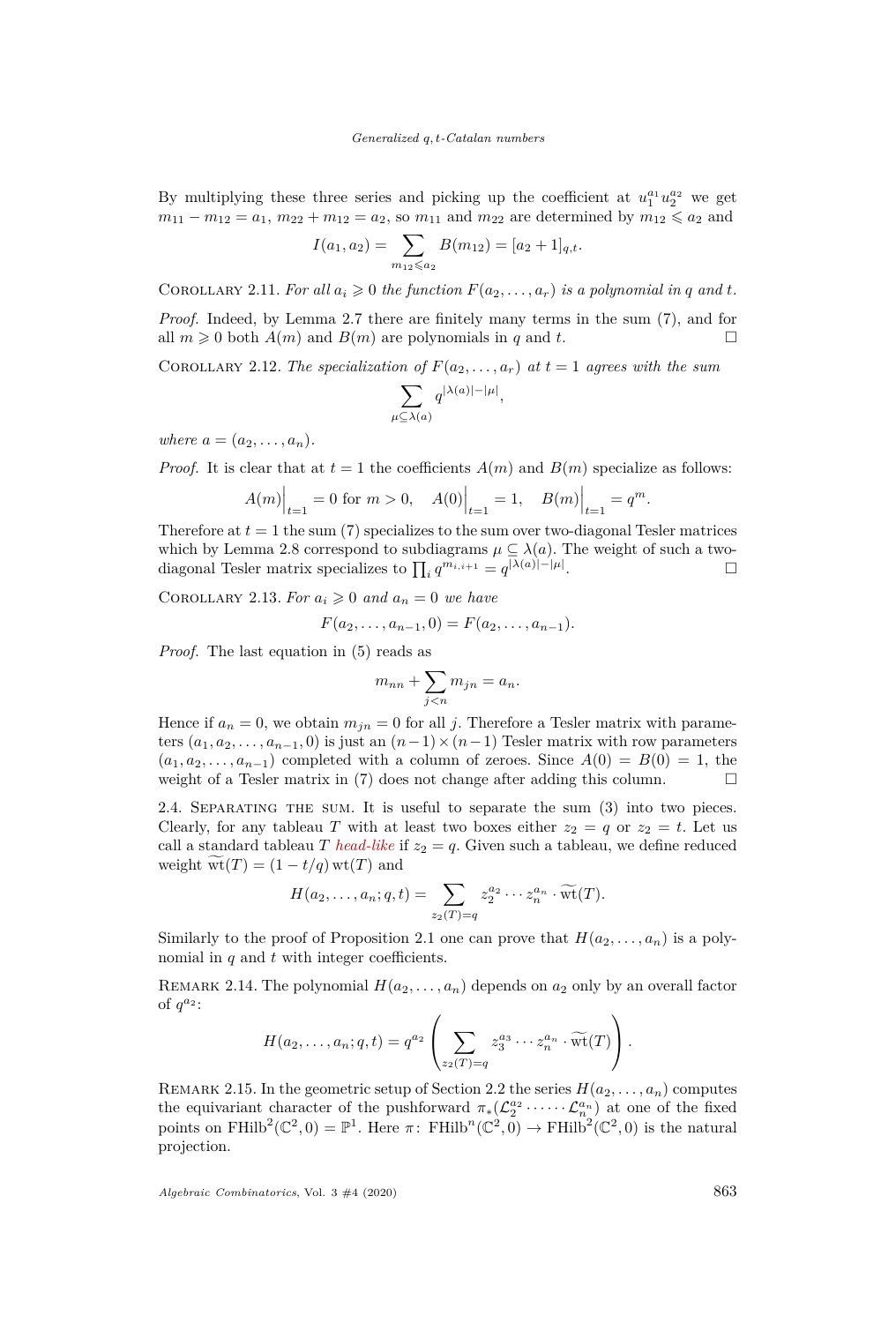E. Gorsky, G. Hawkes, A. Schilling & J. Rainbolt

<span id="page-10-3"></span>The following is clear from the definition:

(9) 
$$
F(a_2,...,a_n) = \frac{1}{1-t/q}H(a_2,...,a_n;q,t) + \frac{1}{1-q/t}H(a_2,...,a_n;t,q).
$$

Therefore any linear relation on  $H(a)$  implies a linear relation for  $F(a)$ .

<span id="page-10-4"></span>LEMMA 2.16. Assume that  $H(a_2, \ldots, a_n)$  is a polynomial in q and t with nonnegative *coefficients, where all monomials*  $q^i t^j$  *satisfy*  $i \geq j$ *. Then*  $F(a_2, \ldots, a_n)$  *is a polynomial in q and t with nonnegative coefficients.*

*Proof.* By linearity of [\(9\)](#page-10-3) it suffices to prove the statement for a single monomial  $q^i t^j$ with  $i \geq j$ . In this case

$$
\frac{q^{i}t^{j}}{1-t/q} + \frac{q^{j}t^{i}}{1-q/t} = q^{j}t^{j}\frac{q^{i-j+1}-t^{i-j+1}}{q-t} = q^{j}t^{j}(q^{i-j}+\cdots+t^{i-j})
$$

$$
= q^{i}t^{j} + q^{i-1}t^{j+1}+\cdots+q^{j+1}t^{i-1} + q^{j}t^{i}.
$$

COROLLARY 2.17. Assume that the polynomial  $H(a_2, a_3, \ldots, a_n)$  has nonnegative co*efficients. Then for all sufficiently large N the polynomial*  $F(N, a_3, \ldots, a_n)$  *has nonnegative coefficients.*

*Proof.* Indeed, by Remark [2.14](#page-9-0) we have

$$
H(N, a_3, \ldots, a_n) = q^{N-a_2} H(a_2, \ldots, a_n)
$$

and for sufficiently large N all terms in it satisfy the condition in Lemma [2.16.](#page-10-4)  $\Box$ 

As we will see below, writing the formulas for  $H(a; a, t)$  is much more efficient than the ones for  $F(a; q, t)$ , and the sums contain half as many terms.

<span id="page-10-0"></span>EXAMPLE 2.18. Consider the case  $n = 2$ . There is only one tableau with  $z_2(T) = q$ , and  $z(T) = (1, q)$ . A direct computation shows that wt $(1, q) = \frac{1}{1-t/q}$ , so  $\widetilde{\text{wt}}(1, q) = 1$ . Therefore  $H(a) = q^a$ . By the proof of Lemma [2.16,](#page-10-4) this confirms Example [1.2.](#page-2-1)

<span id="page-10-1"></span>EXAMPLE 2.19. Consider the case  $n = 3$ . There are two tableaux with  $z_2 = q$  and

$$
wt(1, q, q^{2}) = \frac{1}{(1 - t/q)(1 - t/q^{2})}, \qquad wt(1, q, t) = \frac{1}{(1 - t/q)(1 - q^{2}/t)}
$$

while

$$
\widetilde{\text{wt}}(1, q, q^2) = \frac{1}{(1 - t/q^2)}, \qquad \widetilde{\text{wt}}(1, q, t) = \frac{1}{(1 - q^2/t)}.
$$

We obtain

<span id="page-10-5"></span>
$$
(10) \ \ H(a,b) = \frac{q^{a+2b}}{(1-t/q^2)} + \frac{q^a t^b}{(1-q^2/t)} = q^a (q^{2b} + q^{2b-2}t + \dots + t^b) = q^a \sum_{i=0}^b (q^2)^{b-i} t^i.
$$

Note that [\(10\)](#page-10-5) holds for any integer *a* and  $b \ge -1$ . Furthermore,  $H(a, -1) = 0$  for all integers *a*. For  $a \ge b \ge 0$  the conditions of Lemma [2.16](#page-10-4) are satisfied, and  $F(a, b)$ has nonnegative coefficients. Using [\(9\)](#page-10-3), one can confirm the explicit expression in Example [1.2](#page-2-1) (see also Lemma [2.23\)](#page-12-0).

<span id="page-10-2"></span>2.5. RECURSION FOR  $n = 4$ . The situation for  $n = 4$  is more interesting. We record here the reduced weights  $\overline{\text{wt}}(T)$  for all five head-like tableaux:

$$
\widetilde{\text{wt}}(1, q, q^2, q^3) = \frac{1}{(1 - t/q^2)(1 - t/q^3)}, \qquad \widetilde{\text{wt}}(1, q, q^2, t) = \frac{1}{(1 - t/q^2)(1 - q^3/t)},
$$
\n
$$
\widetilde{\text{wt}}(1, q, t, q^2) = \frac{(1 - t)}{(1 - t^2/q^2)(1 - q^2/t)(1 - t/q)}, \quad \widetilde{\text{wt}}(1, q, t, t^2) = \frac{1}{(1 - q^2/t^2)(1 - q/t)},
$$
\n
$$
\widetilde{\text{wt}}(1, q, t, qt) = \frac{1 - q}{(1 - q^2/t)(1 - q/t)(1 - t/q)}.
$$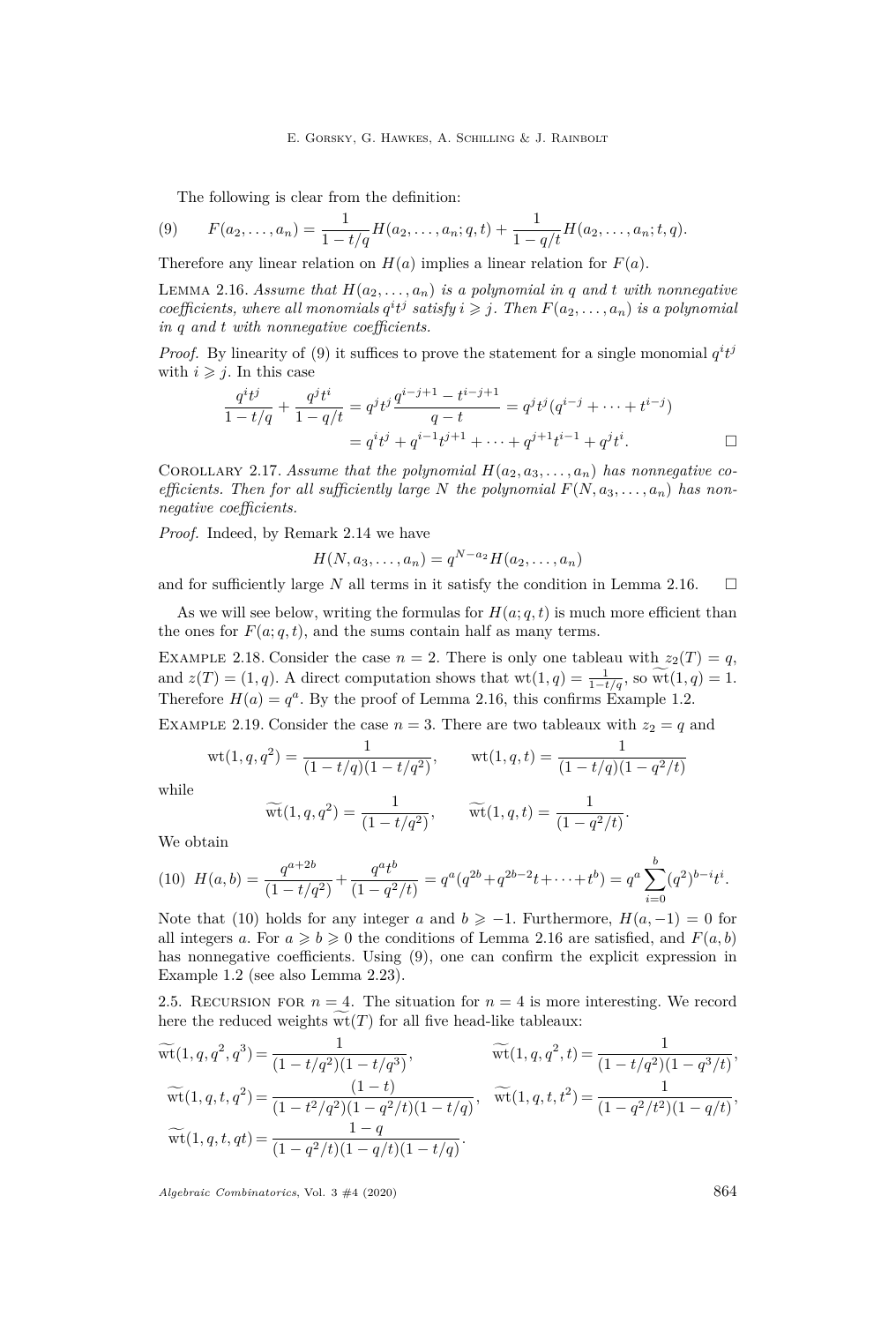LEMMA 2.20. *The polynomials*  $H(a, b, c)$  *satisfy the following recursion* 

$$
H(a,b,c) = H(a+1,b+1,c-1) + (qt)^{c}H(a+c,b-c) + \sum_{i=0}^{c-1} (qt)^{b+2c-2i}H(a-b-2c+4i).
$$

*Proof.* Let us compute the contribution of all tableaux to  $H(a, b, c) - H(a + 1, b + c)$ 1,  $c - 1$ ). Let  $\ell(T; a, b, c) = z_2^a z_3^b z_4^c$ . Then

$$
\ell(1, q, q^2, q^3; a, b, c) = q^{a+2b+3c} = \ell(1, q, q^2, q^3; a+1, b+1, c-1),
$$
  
\n
$$
\ell(1, q, q^2, t; a, b, c) = q^{a+2b}t^c, \qquad \ell(1, q, q^2, t; a+1, b+1, c-1) = q^{a+2b+3}t^{c-1},
$$
  
\n
$$
\ell(1, q, t, q^2; a, b, c) = q^{a+2c}t^b, \qquad \ell(1, q, t, q^2; a+1, b+1, c-1) = q^{a+2c-1}t^{b+1},
$$
  
\n
$$
\ell(1, q, t, t^2; a, b, c) = q^{a}t^{b+2c}, \qquad \ell(1, q, t, t^2; a+1, b+1, c-1) = q^{a+1}t^{b+2c-1},
$$
  
\n
$$
\ell(1, q, t, qt; a, b, c) = q^{a+c}t^{b+c} = \ell(1, q, t, qt; a+1, b+1, c-1).
$$

Therefore the contributions of  $(1, q, q^2, q^3)$  and  $(1, q, t, qt)$  cancel, and

$$
H(a, b, c) - H(a + 1, b + 1, c - 1) = q^{a + 2b} t^c (1 - q^3 / t) \widetilde{\text{wt}}(1, q, q^2, t)
$$
  
+  $q^{a + 2c} t^b (1 - t/q) \widetilde{\text{wt}}(1, q, t, q^2)$   
+  $q^{a} t^{b + 2c} (1 - q/t) \widetilde{\text{wt}}(1, q, t, t^2)$   
=  $\frac{q^{a + 2b} t^c}{(1 - t/q^2)} + \frac{q^{a + 2c} t^b (1 - t)}{(1 - t^2/q^2)(1 - q^2 / t)} + \frac{q^{a} t^{b + 2c}}{(1 - q^2 / t^2)}.$ 

On the other hand, by [\(10\)](#page-10-5) we obtain

$$
(qt)^{c}H(a+c,b-c) = \frac{q^{a+2b}t^{c}}{(1-t/q^{2})} + \frac{q^{a+2c}t^{b}}{(1-q^{2}/t)},
$$

so

$$
H(a,b,c) - H(a+1,b+1,c-1) - (qt)^c H(a+c,b-c) = -\frac{q^{a+2c}t^b}{(1-q^2/t^2)} + \frac{q^at^{b+2c}}{(1-q^2/t^2)}.
$$

Comparing this with the last term in the recurrence, we find

$$
\sum_{i=0}^{c-1} (qt)^{b+2c-2i} H(a-b-2c+4i) = \sum_{i=0}^{c-1} (qt)^{b+2c-2i} \cdot q^{a-b-2c+4i}
$$

$$
= \sum_{i=0}^{c-1} q^{a+2i} t^{b+2c-2i} = q^a t^{b+2c} \frac{1-q^{2c}t^{-2c}}{1-q^2/t^2}
$$

$$
= \frac{q^a t^{b+c} - q^{a+2c} t^b}{1-q^2/t^2}.
$$

<span id="page-11-0"></span>COROLLARY 2.21. *The polynomials*  $F(a, b, c)$  *satisfy the recursion relation* 

$$
F(a,b,c) = F(a+1,b+1,c-1) + (qt)^{c} F(a+c,b-c) + \sum_{i=0}^{c-1} (qt)^{b+2c-2i} F(a-b-2c+4i).
$$

Note that the entries  $a - b - 2c + 4i$  in the recurrence of Corollary [2.21](#page-11-0) can become negative. However, the following symmetry relation holds.

<span id="page-11-1"></span>PROPOSITION 2.22. We have for  $a > 0$ 

$$
F(-a) = -\frac{1}{(qt)^{a-1}} F(a-2).
$$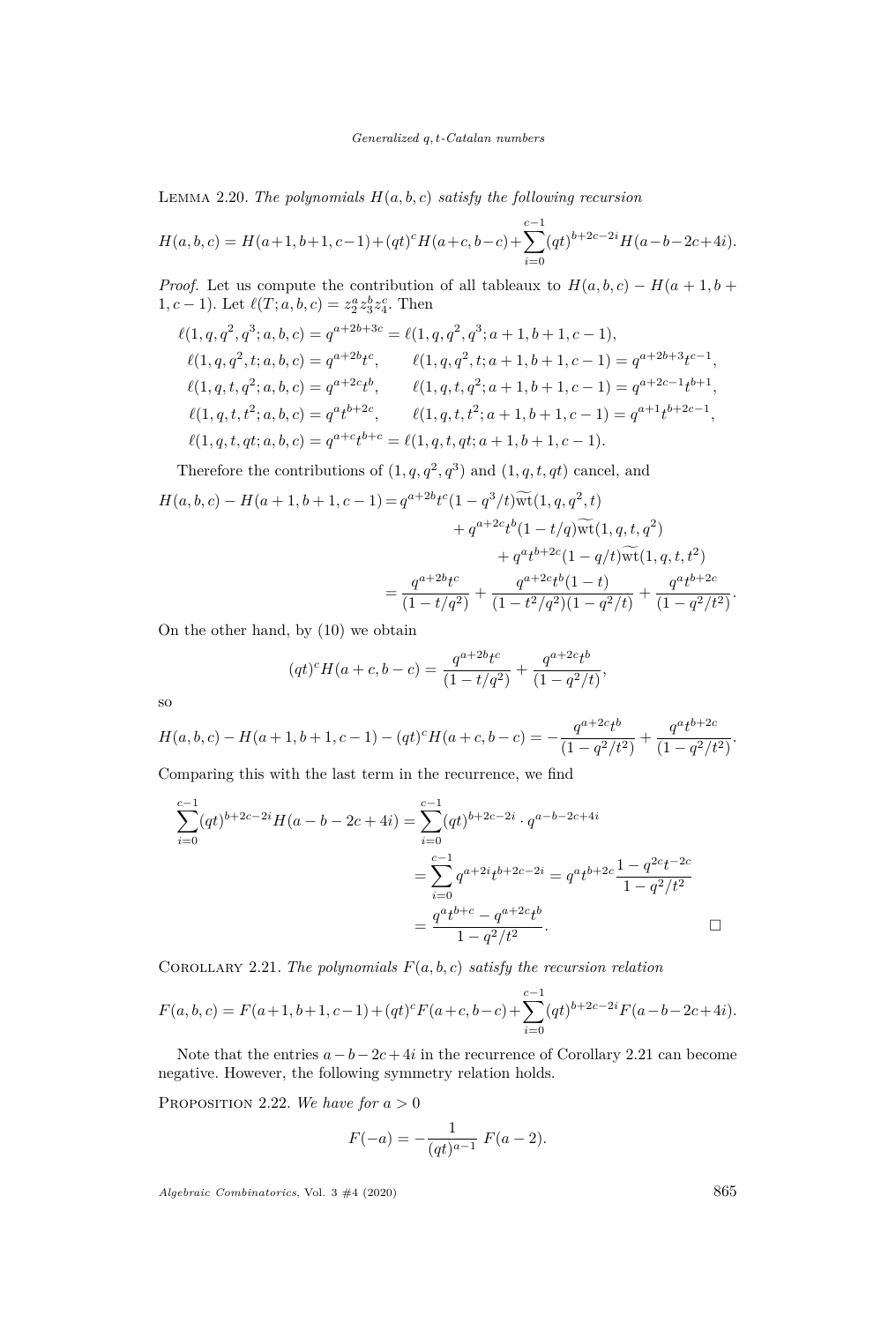*Proof.* By [\(9\)](#page-10-3) and Example [2.18,](#page-10-0) we have

$$
F(a) = \frac{1}{1 - t/q}q^{a} + \frac{1}{1 - q/t}t^{a} = q^{a} \frac{1 - (t/q)^{a+1}}{1 - t/q}.
$$

Hence

$$
F(-a) = q^{-a} \frac{1 - (t/q)^{-a+1}}{1 - t/q} = -q^{-a} (t/q)^{-a+1} \frac{1 - (t/q)^{a-1}}{1 - t/q} = -\frac{1}{(qt)^{a-1}} F(a-2). \quad \Box
$$

Note that using Corollary [2.21](#page-11-0) and Proposition [2.22,](#page-11-1)  $F(a, b, c)$  for  $a \ge b \ge c \ge 0$ can be reduced to  $F(a, b)$  for  $a \ge b \ge 0$  and  $F(a)$  for  $a \ge 0$ , which are given in Example [1.2.](#page-2-1)

Now we compute  $F(a, b)$  explicitly by separating the sum.

<span id="page-12-0"></span>LEMMA 2.23. For  $b \ge -1$  and  $a \ge b-1$  we have

$$
F(a,b) = \sum_{i=0}^{b} \sum_{j=i}^{a+2b-2i} q^{j} t^{(a+2b-i)-j}.
$$

*Proof.* We may express  $F(a, b)$  in terms of  $H(a, b)$  by separating the sum as above. Using the expression for  $H(a, b)$  from Example [2.19](#page-10-1) (note that this expression is valid for  $b \ge -1$  and any value of *a*) this gives us

$$
F(a,b) = \frac{1}{1 - t/q} q^a \sum_{i=0}^b (q^2)^{b-i} t^i + \frac{1}{1 - q/t} t^a \sum_{i=0}^b (t^2)^{b-i} q^i
$$
  
= 
$$
\frac{1}{q - t} \left( q^{a+1} \sum_{i=0}^b (q^2)^{b-i} t^i - t^{a+1} \sum_{i=0}^b (t^2)^{b-i} q^i \right)
$$
  
= 
$$
\sum_{i=0}^b \frac{q^{a+2b+1-2i} t^i - t^{a+2b+1-2i} q^i}{q - t} = \sum_{i=0}^b \sum_{j=i}^{a+2b-2i} q^j t^{(a+2b-i)-j},
$$

where the last step is legal because we are assuming  $a \geq b - 1$ .

$$
\qquad \qquad \Box
$$

<span id="page-12-2"></span>LEMMA 2.24. *We have*  $F(-1) = F(a, -1) = 0$  *for*  $a \ge -2$  *and*  $F(a, b, -1) = 0$  *for*  $a, b \geqslant 1$ .

*Proof.* Since  $H(-1; q, t) = q^{-1}$ , Equation [\(9\)](#page-10-3) implies  $F(-1) = 0$ . On the other hand, Lemma [2.23](#page-12-0) immediately implies  $F(a, -1) = 0$ . Finally, by Corollary [2.21](#page-11-0) we have

$$
F(a-1,b-1,0) = F(a-1+1,b-1+1,0-1) + (qt)0F(a-1+0,b-1-0).
$$

But by Corollary [2.13](#page-9-1) we have  $F(a-1,b-1,0) = F(a-1,b-1)$  and the lemma follows.  $\Box$ 

The recursion of Corollary [2.21](#page-11-0) implies the following "two-step" recursion. It has the advantage that it does not contain any negative arguments, which will be advantageous for the combinatorial analysis of Section [4.](#page-16-0)

<span id="page-12-1"></span>LEMMA 2.25. *For*  $a \ge b - 1$ ,  $a, b \ge c - 1 \ge 0$ , we have

$$
F(a, b, c) = F(a+2, b+2, c-2) + (qt)^{c} F(a+c, b-c) + (qt)^{c-1} F(a+c, b-c+2)
$$
  

$$
+ \sum_{j=2}^{\min(a-b, 2c)} (qt)^{b+j} F(a-b+2c-2j) - \sum_{j=a-b+1}^{1} (qt)^{b+j} F(a-b+2c-2j).
$$

REMARK 2.26. If  $a > b$  then the last sum is empty. If  $a = b$  or  $a = b - 1$  then the next to last sum is empty, and the last sum contains one or two terms, respectively.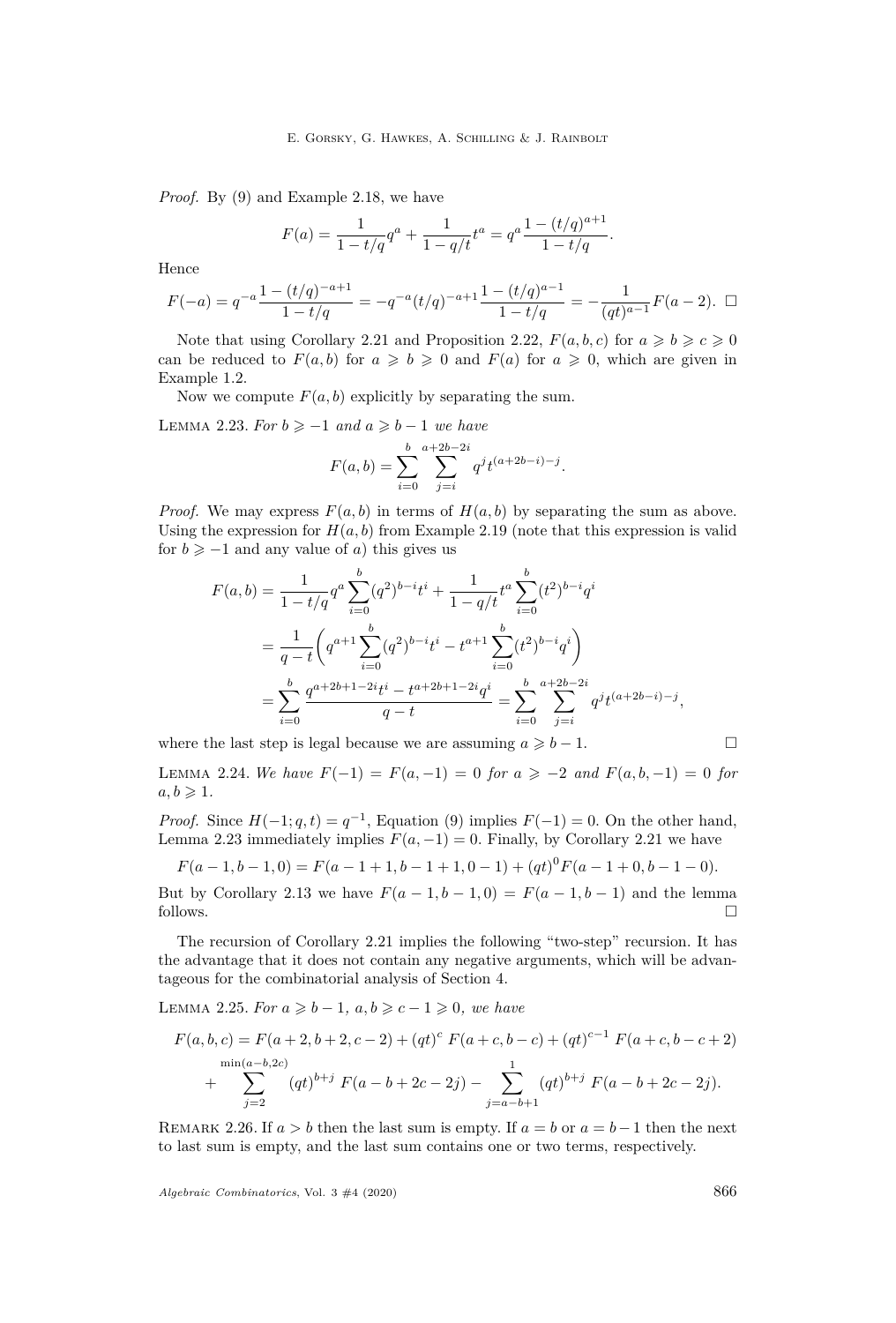*Proof.* Using the recurrence in Corollary [2.21](#page-11-0) and then the same recurrence again on the term  $F(a+1, b+1, c-1)$ , we obtain

$$
F(a, b, c) = F(a+2, b+2, c-2) + (qt)^{c} F(a+c, b-c) + (qt)^{c-1} F(a+c, b-c+2)
$$
  
+ 
$$
\sum_{i=0}^{c-1} (qt)^{b+2c-2i} F(a-b-2c+4i) + \sum_{i=0}^{c-2} (qt)^{b+2c-1-2i} F(a-b-2c+2+4i).
$$

The first three terms are the same as in the statement of the lemma. The last two sums can be combined to

<span id="page-13-1"></span>
$$
\sum_{j=0}^{2c-2} (qt)^{b+2c-j} F(a-b-2c+2j),
$$

or, reversing the order of the sum:

(11) 
$$
\sum_{j=2}^{2c} (qt)^{b+j} F(a-b+2c-2j).
$$

If  $2c \leq a - b$  the corollary is proved. Otherwise we may break expression [\(11\)](#page-13-1) above into two pieces to obtain

$$
\sum_{j=2}^{a-b} (qt)^{b+j} F(a-b+2c-2j) + \sum_{j=\max(a-b+1,2)}^{2c} (qt)^{b+j} F(a-b+2c-2j),
$$

or equivalently

$$
\sum_{j=2}^{a-b} (qt)^{b+j} F(a-b+2c-2j) + \sum_{j=a-b+1}^{2c} (qt)^{b+j} F(a-b+2c-2j) - \sum_{j=a-b+1}^{1} (qt)^{b+j} F(a-b+2c-2j).
$$

Therefore, if we show that the middle sum above is 0 the corollary is proved. However, setting  $K = -a + b - 2c$  we have

$$
\sum_{j=a-b+1}^{2c} (qt)^{b+j} F(a-b+2c-2j) = \sum_{-K \leqslant r \leqslant K-2} (qt)^{b-(K+r)/2} F(r),
$$

where the sum is over only those *r* such that  $2|(K+r)$ . Since  $F(-1) = 0$  this can be split into

$$
\sum_{2 \leqslant r \leqslant K} (qt)^{b-(K-r)/2} F(-r) + \sum_{0 \leqslant s \leqslant K-2} (qt)^{b-(K+s)/2} F(s),
$$

where again the sum is only over  $r$  with  $2|(K+r)$ . However, applying Proposition [2.22](#page-11-1) term-wise to the left sum gives precisely the opposite of the right sum.

### 3. Combinatorial expressions

<span id="page-13-0"></span>In this section, we present a combinatorial formula for  $F(a, b, c)$  when  $a + 1 \geq b$ ,  $a+1, b+1 \geqslant c \geqslant 0.$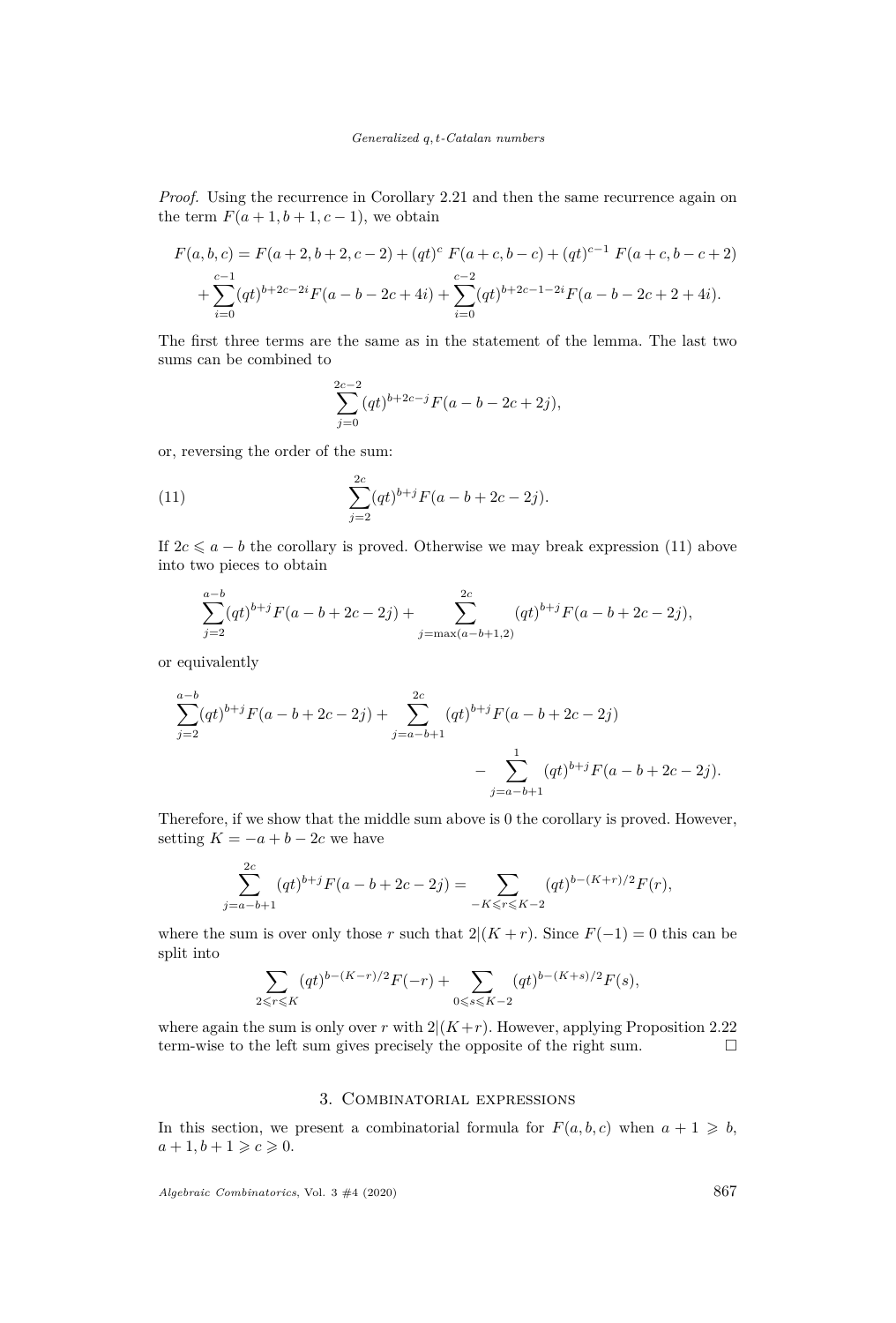3.1. SYMMETRIC CHAIN EXPRESSION. Recall that  $\lambda(a, b, c) = (a + b + c, b + c, c)$ . We set  $A = |\lambda(a, b, c)| = a + 2b + 3c$ ,  $\epsilon_{ij} = \max(0, i + j - b - c)$ , and  $m_{cj} = c - j \pmod{2}$ for convenience. Define the *symmetric chain* for  $k \leq \ell$  as

$$
[k,\ell]_{q,t} = q^{\ell}t^{k} + q^{\ell-1}t^{k+1} + \cdots + q^{k+1}t^{\ell-1} + q^{k}t^{\ell}.
$$

We may write  $F(a, b, c)$  as a sum of symmetric chains.

<span id="page-14-0"></span>THEOREM 3.1. For nonnegative integers  $a, b, c$  and  $a+1 \geq b, a+1, b+1 \geq c$ , we have

$$
F(a, b, c) = \sum_{(i,j)\in \widetilde{Q}} [i + \epsilon_{ij}, A - 2i - j]_{q,t},
$$

 $where \ \tilde{Q} = \{(i, j) \mid 0 \leq j \leq c, \ j \leq i \leq b + c, \ 2i + 2j \leq a + b + 2c - m_{cj}\}.$ 

The proof of Theorem [3.1](#page-14-0) is given in Section [4,](#page-16-0) see in particular Corollary [4.14.](#page-30-0) For the various conditions appearing in  $\tilde{Q}$ , see the conditions for quasiheads in Table [3.](#page-18-0) Note that Theorem [3.1](#page-14-0) immediately implies that the right hand side is symmetric in *q* and *t*.

REMARK 3.2. Note that the conditions on *i* and *j* imply that  $i + \epsilon_{ij} \leq A - 2i - j$ . Namely, since  $i \leq b + c$ , we have  $i + \epsilon_{ij} \leq \max(b + c, i + j)$ . Furthermore, since  $2i + 2j \leq a + b + 2c$ , we have  $A - 2i - j = A - 2i - 2j + j \geq b + c + j$  which in turn is greater or equal to  $\max(b+c, i+j)$  given that  $j \geq 0$  and  $i \leq b+c$ .

REMARK 3.3. Note that the interval  $[i + \epsilon_{ij}, A - 2i - j]$  of integers that appears in the symmetric chains in Theorem [3.1](#page-14-0) will be called the *area range* in Section [4](#page-16-0) as it is the range of the area statistic for the given symmetric chain.

REMARK 3.4. Surprisingly, the identity  $H(a, b, c) = \sum_{(i, j) \in \widetilde{O}} q^{A-2i-j} t^{i+\epsilon_{ij}}$  does not hold in general, as the right hand side satisfies slightly different recursion relation, see Lemma [4.11.](#page-28-1)

<span id="page-14-8"></span>3.2. COMBINATORIAL EXPRESSION. The symmetric chain expression of Theorem [3.1](#page-14-0) leads to a purely combinatorial expression for  $F(a, b, c)$  as a sum of all subpartitions of  $\lambda(a, b, c)$  with two associated statistics. The *area statistic* for  $\lambda \subseteq \lambda(a, b, c)$  is given by

$$
\textsf{area}(\lambda) = |\lambda(a, b, c)| - |\lambda|.
$$

The second statistic requires a little more notation. We set  $L = a + b + c$ . Furthermore, we name the following cases:

*y*−*a*<sup>*a*</sup>

<span id="page-14-3"></span><span id="page-14-2"></span><span id="page-14-1"></span>CASE 1. 
$$
z \ge \min(b + c - x, \lceil \frac{y-a}{2} \rceil)
$$
  
\n(a)  $x + y - z + 2\epsilon_{yz} < L$   
\n(b)  $x + y - z + 2\epsilon_{yz} \ge L$   
\n(i)  $y + z < b + c$   
\n(ii)  $y + z \ge b + c$ 

<span id="page-14-6"></span><span id="page-14-5"></span><span id="page-14-4"></span>CASE 2.  $z < \min(b + c - x, \lceil \frac{y-a}{2} \rceil).$ 

With this, we are ready to define the *t*-statistic, where  $\lambda = (x, y, z)$  is a partition with  $x \ge y \ge x \ge 0$  and  $x \le a + b + c, y \le b + c, z \le c$ 

<span id="page-14-7"></span>(12) 
$$
\text{stat}(\lambda) = \begin{cases} x + \max(0, \lceil \frac{y-a}{2} \rceil, y+z-b-c, \lceil \frac{2y+z-L}{2} \rceil) & \text{in Case 1(a)}, \\ -L + 2x + y - z + \max(0, \lceil \frac{L+z-x-a}{2} \rceil) & \text{in Case 1(b)(i)}, \\ 2x + 3y + z - (a + 3b + 3c) & + \max(0, \lceil \frac{2b+2c-x-y}{2} \rceil, a+2b+2c-x-2y) & \text{in Case 1(b)(ii)}, \\ y + z & \text{in Case 2.} \end{cases}
$$

Our main result is the following.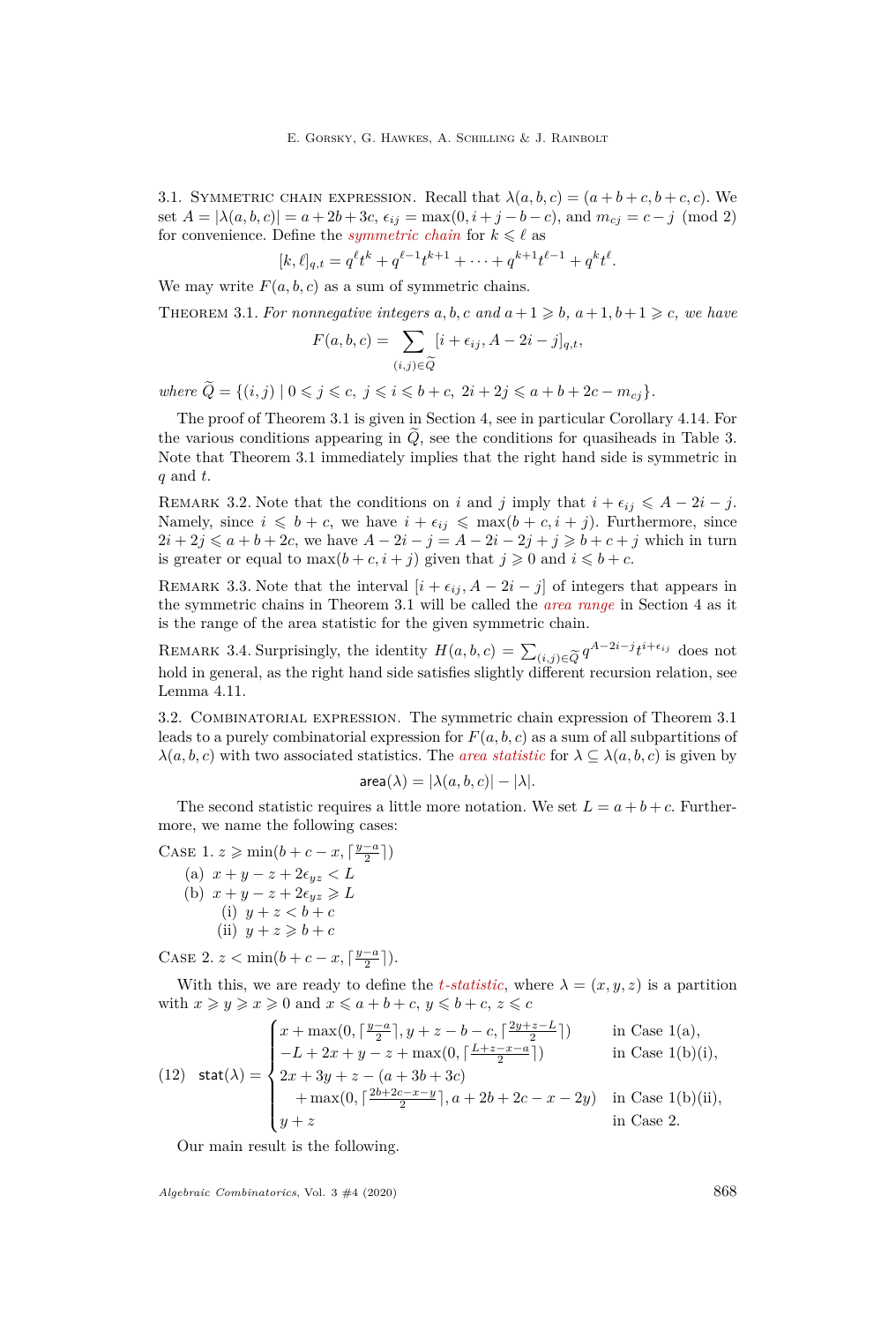<span id="page-15-0"></span>THEOREM 3.5. Let  $a, b, c$  be nonnegative integers with  $a+1 \geq b, a+1, b+1 \geq c$ . Then

$$
F(a, b, c) = \sum_{\lambda \subseteq \lambda(a, b, c)} q^{\text{area}(\lambda)} t^{\text{stat}(\lambda)}.
$$

The proof of Theorem [3.5](#page-15-0) is given in Section [4.7.](#page-30-1)

<span id="page-15-2"></span>EXAMPLE 3.6. Let us take  $a = b = c = 1$ , so that  $\lambda(1, 1, 1) = (3, 2, 1)$ . The subpartitions  $\lambda$  of  $(3, 2, 1)$  together with their monomial  $q^{\text{area}(\lambda)}t^{\text{stat}(\lambda)}$  are listed in Table [1,](#page-15-1) organized in the chains associated to Theorem [3.1.](#page-14-0)

<span id="page-15-1"></span>TABLE 1. Subpartitions of  $(3, 2, 1)$  with their monomials  $q^{\mathsf{area}(\lambda)} t^{\mathsf{stat}(\lambda)}$ 



REMARK 3.7. Note that  $\text{stat}(\lambda)$  is in general different from  $\text{dinv}(\lambda)$  and  $\text{bounce}(\lambda)$ . As stated in [\[15,](#page-31-15) Exercise 3.19],  $\dim(\lambda)$  is the number of cells x in  $\lambda$  such that  $\log(x) \leq \text{arm}(\lambda) \leq \log(x) + 1$ . Here  $\log(x)$  is the number of cells in  $\lambda$  above x in the same column as x and  $arm(x)$  is the number of cells in  $\lambda$  to the right of x in the same row as x. Then  $q^{\text{area}(\lambda)} t^{\text{dinv}(\lambda)}$  for the partitions in Table [1](#page-15-1) read row by row, top to bottom, left to right are

$$
q^6,q^5t,q^4t^2,q^3t^2,q^2t^4,qt^5,t^6,q^4t,q^3t^3,q^2t^3,qt^3,q^3t,q^2t^2,qt^4,
$$

which differs from Table [1.](#page-15-1) Similarly, one may check that **bounce** $(\lambda)$  is in general different from stat(*λ*).

<span id="page-15-3"></span>EXAMPLE 3.8. Consider  $(a, b, c) = (1, 1, 2)$ , so that  $\lambda(1, 1, 2) = (4, 3, 2)$ . The subpartitions  $\lambda$  of (4, 3, [2](#page-16-1)) together with their monomial  $q^{\text{area}(\lambda)}t^{\text{stat}(\lambda)}$  are listed in Table 2 organized in the chains associated to Theorem [3.1.](#page-14-0)

Remark 3.9. As the parameter *a* becomes larger with respect to *b* and *c*, simplifications occur.

- When  $a \geq b+c-1$ , the statistic in [\(12\)](#page-14-7) can be simplified by eliminating Case [2](#page-14-6) and setting any expression that appears inside a " $\lceil \cdot \rceil$ " to 0. Moreover, in Ta-ble [3](#page-18-0) the parameters  $\delta_{ij}$  and  $\delta^{EF}$  become uniformly 0 and the condition [\(15d\)](#page-18-1) becomes unnecessary.
- When  $a \geq b + 2c$ , all the above simplifications hold. Moreover, in Table [3](#page-18-0) the conditions [\(14c\)](#page-18-2), [\(15c\)](#page-18-3), and [\(17c\)](#page-18-4) become unnecessary.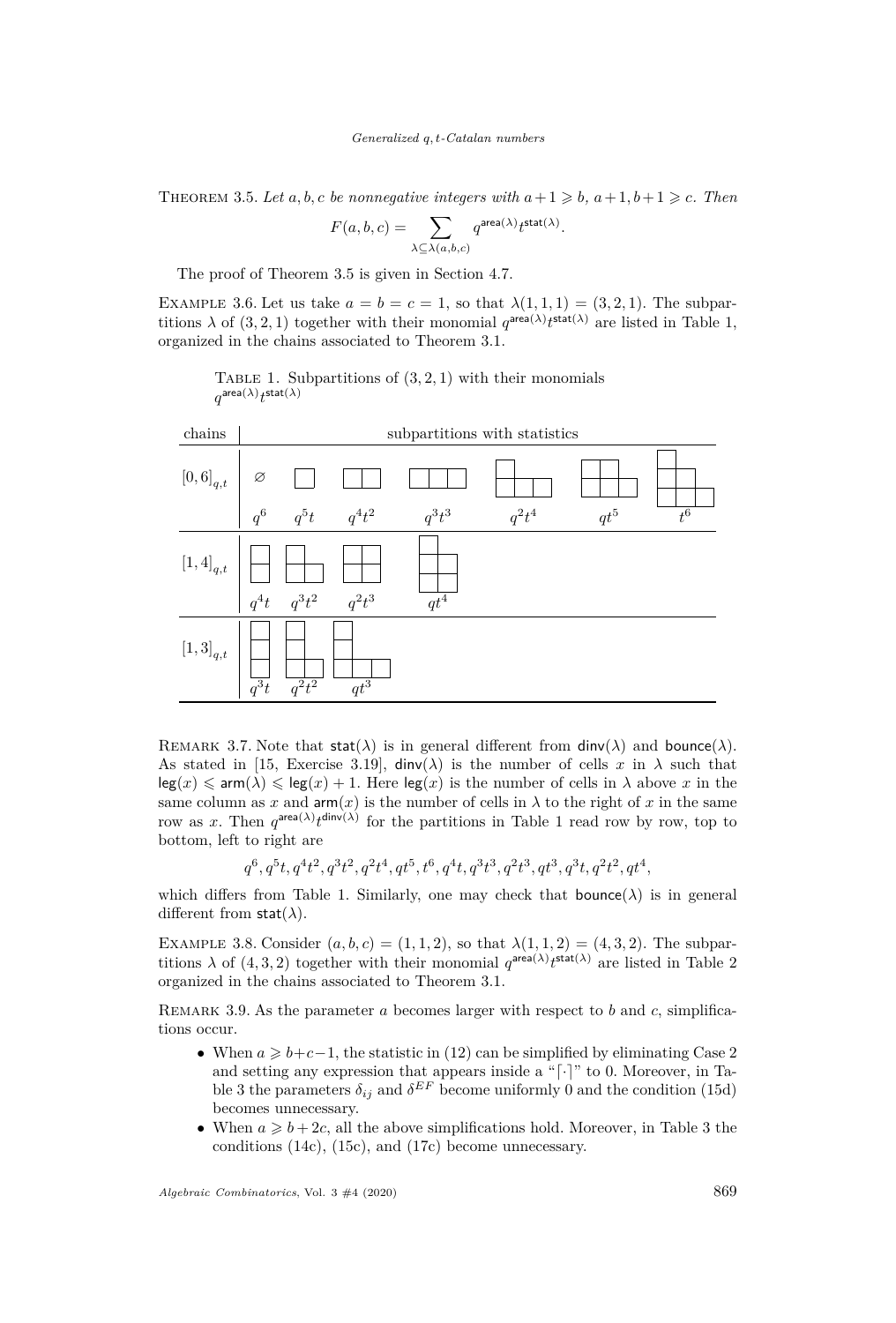<span id="page-16-1"></span>E. Gorsky, G. Hawkes, A. Schilling & J. Rainbolt

| $\text{chains}$                                                                                                                                                                                                                                                                                                                                                                                                                                                                       |                          |                                                                                                                                                                                                                                                                                                                                                   |                                                                                                                               | subpartitions with statistics |                     |                   |          |                   |                  |
|---------------------------------------------------------------------------------------------------------------------------------------------------------------------------------------------------------------------------------------------------------------------------------------------------------------------------------------------------------------------------------------------------------------------------------------------------------------------------------------|--------------------------|---------------------------------------------------------------------------------------------------------------------------------------------------------------------------------------------------------------------------------------------------------------------------------------------------------------------------------------------------|-------------------------------------------------------------------------------------------------------------------------------|-------------------------------|---------------------|-------------------|----------|-------------------|------------------|
| $\left[0,9\right]_{q,t}$                                                                                                                                                                                                                                                                                                                                                                                                                                                              |                          |                                                                                                                                                                                                                                                                                                                                                   | $\begin{array}{ccccc} \varnothing & \Box & \Box & \Box & \Box \Box \cr q^9 & q^8t & q^7t^2 & q^6t^3 & q^5t^4 \cr \end{array}$ |                               |                     |                   |          |                   |                  |
|                                                                                                                                                                                                                                                                                                                                                                                                                                                                                       |                          |                                                                                                                                                                                                                                                                                                                                                   |                                                                                                                               |                               | $q^4t^5$            | $q^3t^6$          | $q^2t^7$ | $\overline{qt^8}$ | $\overline{t^9}$ |
| $[1,7]_{q,t}$                                                                                                                                                                                                                                                                                                                                                                                                                                                                         |                          | $\begin{array}{c cc} \hline \begin{array}{ccc} \hline \begin{array}{ccc} \hline \begin{array}{ccc} \hline \begin{array}{ccc} \hline \begin{array}{ccc} \hline \end{array} & \text{1} & \text{1} & \text{1} & \text{1} \end{array} \\ \hline \end{array} & \begin{array}{ccc} q^7t & q^6t^2 & q^5t^3 & q^4t^4 \end{array} \end{array} \end{array}$ |                                                                                                                               | $q^3t^5$                      | $\overline{q^2t^6}$ | $\overline{qt^7}$ |          |                   |                  |
| $\begin{array}{c c c} \left[1,6\right]_{q,t} & \begin{array}{ c c c }\hline \quad\quad & \quad\quad\\ \hline \quad q^6 t & q^5 t^2 & q^4 t^3 \end{array} \end{array}$                                                                                                                                                                                                                                                                                                                 |                          |                                                                                                                                                                                                                                                                                                                                                   | $\frac{1}{q^3 t^4}$                                                                                                           | $\overline{q^2t^5}$           | $\overline{qt^6}$   |                   |          |                   |                  |
| $[2,5]_{q,t} \ \left  \begin{array}{c} \rule{0pt}{2ex} \\ \rule{0pt}{2ex} \end{array} \right  \ \left  \begin{array}{2ex} \\ \rule{0pt}{2ex} \\ \rule{0pt}{2ex} \end{array} \right  \ \left  \begin{array}{2ex} \\ \rule{0pt}{2ex} \\ \rule{0pt}{2ex} \end{array} \right  \ \left  \begin{array}{2ex} \\ \rule{0pt}{2ex} \\ \rule{0pt}{2ex} \end{array} \right  \ \left  \begin{array}{2ex} \\ \rule{0pt}{2ex} \\ \rule{0pt}{2ex} \end{array} \right  \ \left  \begin{array}{2ex} \\$ |                          |                                                                                                                                                                                                                                                                                                                                                   | $\frac{1}{q^2t^5}$                                                                                                            |                               |                     |                   |          |                   |                  |
| $\left[3,3\right]_{q,t}$                                                                                                                                                                                                                                                                                                                                                                                                                                                              | $\Big \;\prod_{q^3 t^3}$ |                                                                                                                                                                                                                                                                                                                                                   |                                                                                                                               |                               |                     |                   |          |                   |                  |

TABLE 2. Subpartitions of  $(4, 3, 2)$  with their monomials  $q^{\mathsf{area}(\lambda)} t^{\mathsf{stat}(\lambda)}$ 

#### 4. Partition chains and proofs

<span id="page-16-0"></span>In this section, we assume that  $a \geq b-1$ ,  $a, b \geq c-1$ . We provide four different indexing sets for symmetric chains that partition the set

$$
\Lambda := \{ \lambda \mid \lambda \subseteq \lambda(a, b, c) \text{ and } \lambda \text{ a partition} \}
$$

called tails, pseudoheads, heads, and quasiheads. The tails, pseudoheads, and quasiheads are defined as

| Set of tails      | $T := \{T^{EF} \mid \text{conditions } (14a)-(14c) \text{ on } E, F\},$ |                                                                         |
|-------------------|-------------------------------------------------------------------------|-------------------------------------------------------------------------|
| (13)              | Set of pseudobeads                                                      | $P := \{P_{ij} \mid \text{conditions } (15a)-(15d) \text{ on } i, j\},$ |
| Set of quasiheads | $Q := \{Q_{st} \mid \text{conditions } (17a)-(17c) \text{ on } s, t\},$ |                                                                         |

where  $T^{EF}$ ,  $P_{ij}$ , and  $Q_{st}$  are defined in Table [3](#page-18-0) and for convenience  $A = a + 2b + 3c$ and  $L = a + b + c$  throughout this section. In addition, we write  $P = P^- \cup P^+$ , where

$$
P^- = \{ P_{ij} \in P \mid \delta_{ij} \leqslant \epsilon_{ij} \} \quad \text{and} \quad P^+ = \{ P_{ij} \in P \mid \delta_{ij} > \epsilon_{ij} \}
$$

and  $\epsilon_{ij}$  and  $\delta_{ij}$  are also given in Table [3.](#page-18-0)

Finally, we define the set of *heads*  $H = H^- \cup H^+$ , where  $H^- = P^-$  and

 $H^+ = \{(k, \ell, 0) \mid a < \ell \leq k < b + c\}.$ 

For a negative head, the area range is the same as its area range as a pseudohead. For positive heads we set the area range to

$$
R_k^{\ell} = [\ell, A - k - \ell].
$$

Example 4.1. In terms of the indexing sets of Table [3,](#page-18-0) the symmetric chains in Table [1](#page-15-1) of Example [3.6](#page-15-2) from top to bottom correspond to the tails  $T^{00} = (3, 2, 1), T^{10} =$  $(2,2,1), T^{01} = (3,1,1),$  the pseudoheads (and heads)  $P_{00} = (0,0,0), P_{10} = (1,1,0),$  $P_{11} = (1, 1, 1)$ , and the quasiheads  $Q_{00} = (0, 0, 0), Q_{10} = (1, 1, 0), Q_{11} = (1, 1, 1),$ respectively. The tails are the largest partitions in the chain and the pseudoheads (heads, quasiheads) are the smallest partitions in each chain.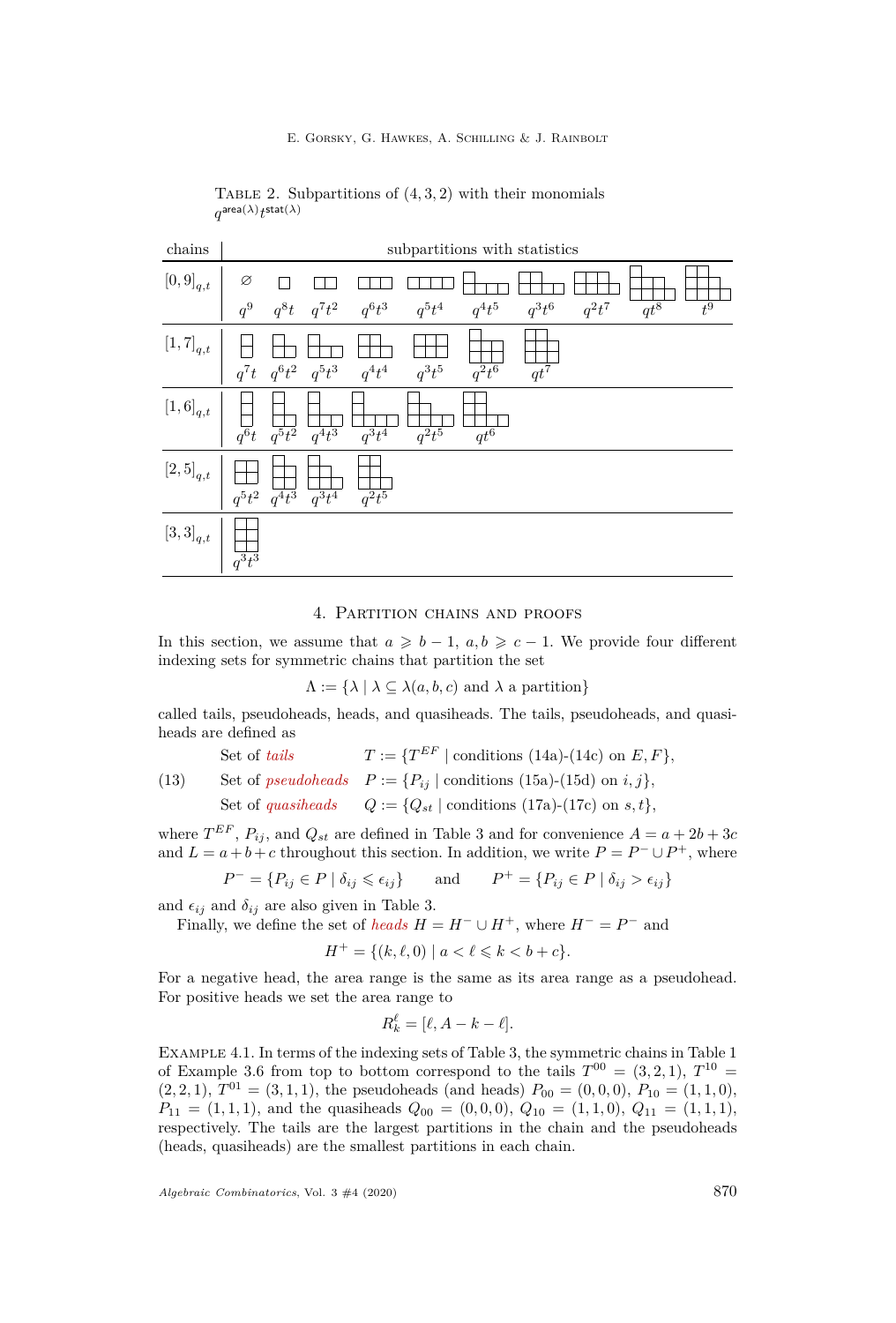Example 4.2. The symmetric chains in Table [2](#page-16-1) of Example [3.8](#page-15-3) from top to bottom correspond to the tails  $T^{00} = (4, 3, 2), T^{10} = (3, 3, 2), T^{01} = (4, 2, 2), T^{11} = (3, 2, 2),$  $T^{21} = (2, 2, 2)$ , the pseudoheads  $P_{00} = (0, 0, 0)$ ,  $P_{10} = (1, 1, 0)$ ,  $P_{11} = (1, 1, 1)$ ,  $P_{21} =$  $(P_{2}, (2, 1), P_{22} = (2, 2, 2),$  the heads  $P_{00} = (0, 0, 0), P_{10} = (1, 1, 0), P_{11} = (1, 1, 1),$  $H_2^2 = (2, 2, 0), P_{22} = (2, 2, 2),$  and the quasiheads  $Q_{00} = (0, 0, 0), Q_{10} = (1, 1, 0),$  $Q_{11} = (1, 1, 1), Q_{20} = (2, 2, 0), Q_{22} = (2, 2, 2),$  respectively. The tails are the largest partitions in the chain and the heads are the smallest partitions in the chain. For the chain  $[2, 5]_{q,t}$ , the head and pseudohead are not the same.

The set of tails, pseudoheads, heads, and quasiheads are all in area preserving bijection. That is, if *X, Y* are one of the sets tails, pseudoheads, heads, and quasiheads and the area ranges for  $x \in X$  and  $y \in Y$  are  $R_x$  and  $R_y$ , respectively, then there is a bijection  $\Phi: X \to Y$  such that  $R_x = R_{\Phi(x)}$  for all  $x \in X$  (see Sections [4.1,](#page-17-0) [4.2](#page-18-8)) and [4.5\)](#page-24-0).

In Section [4.4,](#page-23-0) we define chains (using the strings of Section [4.3\)](#page-20-0) and prove in Theorem [4.8](#page-23-1) that the chains partition  $\Lambda$ , the set of all subpartitions of  $\lambda(a, b, c)$ . In Section [4.6,](#page-28-0) using the quasiheads, we show that the combinatorial symmetric chain function  $G(a, b, c)$  satisfies the same recursions as  $F(a, b, c)$ , thereby proving Theorem [3.1.](#page-14-0) The proof of Theorem [3.5](#page-15-0) is given in Section [4.7.](#page-30-1)

<span id="page-17-0"></span>4.1. Area preserving bijection between tails and pseudoheads. We now construct an area preserving bijection between tails and pseudoheads.

LEMMA 4.3. *Define maps*  $\Psi$  *and*  $\Psi^{-1}$  *by* 

$$
\Psi(E, F) = (E + F - \epsilon^{EF}, F + \epsilon^{EF}),
$$
  

$$
\Psi^{-1}(i, j) = (i - j + 2\epsilon_{ij}, j - \epsilon_{ij}).
$$

*Then*  $\Psi$  *induces a bijection from T to P via the rule that if*  $\Psi(E, F) = (i, j)$  *then* 

$$
(a+b+c-E, b+c-F, c) \mapsto (i, i, j).
$$

*The inverse of this bijection is induced by*  $\Psi^{-1}$  *via the rule that if*  $\Psi^{-1}(i, j) = (E, F)$ *then*

$$
(i,i,j)\mapsto (a+b+c-E, b+c-F, c).
$$

*Moreover, if*  $\Psi(E, F) = (i, j)$ *, then*  $R^{EF} = R_{ij}$ *.* 

*Proof.* First we show that  $\Psi$  is a bijection on  $\mathbb{Z}^2$ . Indeed, note that if either  $\Psi(E, F)$  =  $(i, j)$  or  $\Psi^{-1}(i, j) = (E, F)$  we have  $\delta^{EF} = \delta_{ij}$  and  $\epsilon^{EF} = \epsilon_{ij}$ . Hence, a simple computation shows that  $\Psi \circ \Psi^{-1}$  and  $\Psi^{-1} \circ \Psi$  are the identity on  $\mathbb{Z}^2$ . Moreover, it is apparent that  $\Psi$  preserves the area range. It remains to show that  $\Psi(T) \subseteq P$  and  $\Psi^{-1}(P) \subseteq T$ .

First let  $T^{EF} \in T$  and suppose  $\Psi(E, F) = (i, j)$ . We must show that the conditions in [\(15a\)](#page-18-6)-[\(15d\)](#page-18-1) hold:

- Condition [\(15a\)](#page-18-6): The condition  $0 \leq j \leq c$  translates to  $0 \leq F + \epsilon^{EF} \leq c$ which is immediate from [\(14a\)](#page-18-5).
- Condition [\(15b\)](#page-18-9): The condition  $j \leqslant i \leqslant b + c$  translates to  $F + \epsilon^{EF} \leqslant$  $E + F - \epsilon^{EF} \leq b + c$ . The left hand side follows from the left hand side of [\(14b\)](#page-18-10). If  $\epsilon^{EF} = 0$ , then we have  $E + 2F \le b + c$  so the right hand side follows. Otherwise the right hand side reduces to  $-F + b + c \le b + c$  which follows from  $F \geq 0$ .
- Condition [\(15c\)](#page-18-3): The condition  $4i + j \leq a + 3b + 3c$  translates to  $4E + 5F$   $3\epsilon^{EF} \leqslant a + 3b + 3c$  which is [\(14c\)](#page-18-2).
- Condition [\(15d\)](#page-18-1): The condition  $i 2j \leq a$  translates to  $E F 3\epsilon^{EF} \leq a$ which follows from the right hand side of [\(14b\)](#page-18-10).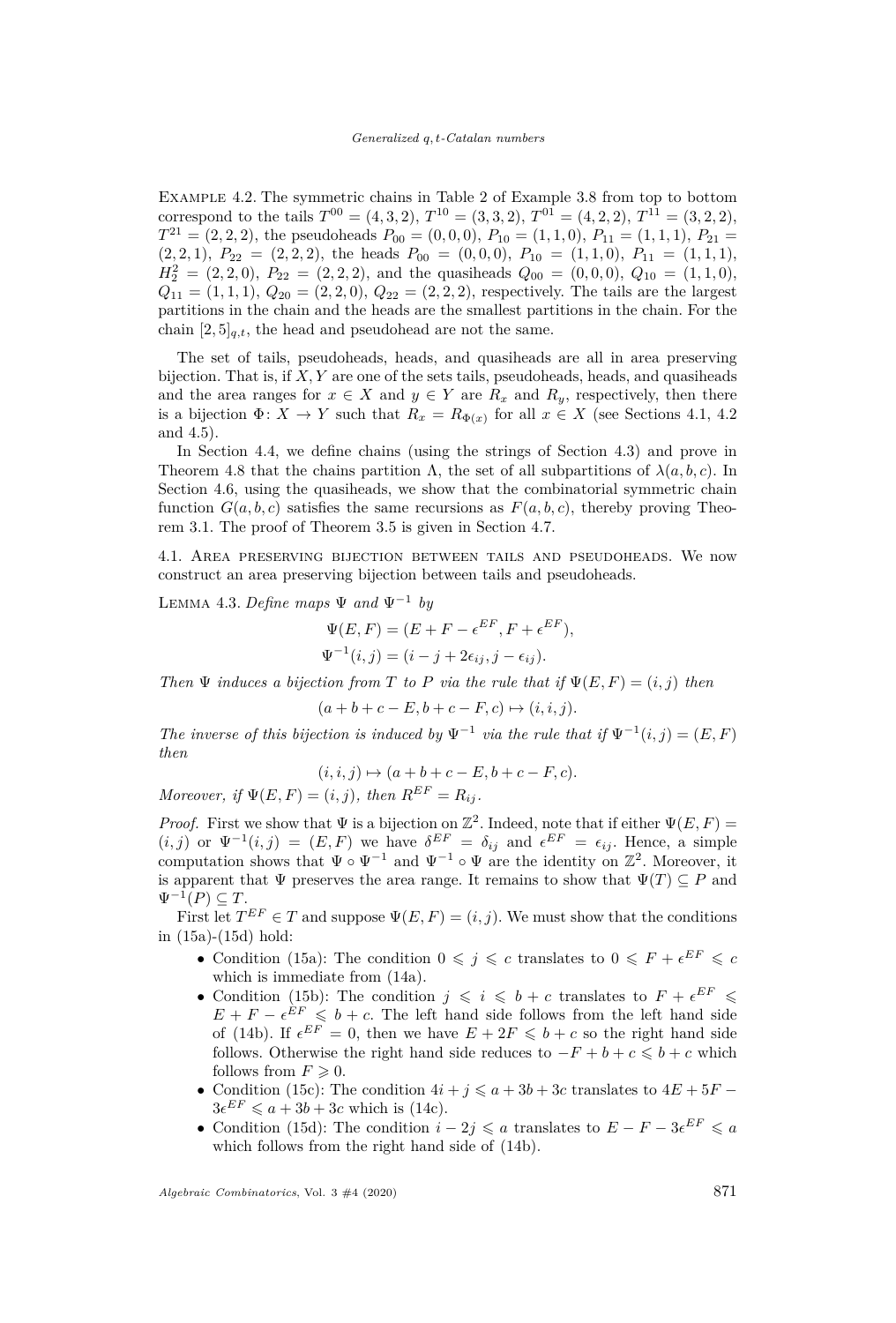<span id="page-18-10"></span><span id="page-18-5"></span><span id="page-18-2"></span><span id="page-18-0"></span>

| TABLE 3. Various indexing sets for chains |  |  |  |
|-------------------------------------------|--|--|--|
|                                           |  |  |  |

<span id="page-18-9"></span><span id="page-18-6"></span><span id="page-18-3"></span><span id="page-18-1"></span>

| Tails       | $T^{EF} = (a+b+c-E, b+c-F, c)$                                                                                                                  |  |  |  |
|-------------|-------------------------------------------------------------------------------------------------------------------------------------------------|--|--|--|
| Conditions  | $0 \leq F \leq c - \epsilon_{FF}$<br>(14a)<br>$2e^{EF} \leq E \leq F + a$<br>(14b)<br>$4E + 5F - 3\epsilon^{EF} \leqslant a + 3b + 3c$<br>(14c) |  |  |  |
| Area range  | $R^{EF} = [E + F, A - 2E - 3F + \max(\epsilon^{EF}, \delta^{EF})]$                                                                              |  |  |  |
| Notation    | $\epsilon^{EF} = \max(0, E + 2F - b - c)$ and $\delta^{EF} = \left[\frac{E + F - a}{2}\right]$                                                  |  |  |  |
|             |                                                                                                                                                 |  |  |  |
| Pseudoheads | $P_{ij} = (i, i, j)$                                                                                                                            |  |  |  |
| Conditions  | $0 \leqslant i \leqslant c$<br>(15a)<br>(15b) $j \leqslant i \leqslant b + c$<br>(15c) $4i + j \leq a + 3b + 3c$<br>$i-2j\leqslant a$<br>(15d)  |  |  |  |
| Area range  | $R_{ij} = [i + \epsilon_{ij}, A - 2i - j + \max(0, \delta_{ij} - \epsilon_{ij})]$                                                               |  |  |  |
| Notation    | $\epsilon_{ij} = \max(0, i + j - (b + c)), \qquad \delta_{ij} = \left  \frac{i + \epsilon_{ij} - a}{2} \right $<br>(16)                         |  |  |  |
|             |                                                                                                                                                 |  |  |  |
| Quasiheads  | $Q_{st} = (s, s, t)$                                                                                                                            |  |  |  |
| Conditions  | $(17a)$ $0 \leqslant t \leqslant c$<br>(17b)<br>$t \leq s \leq b+c$<br>$2s + 2t \leq a + b + 2c - m_{ct}$<br>(17c)                              |  |  |  |
| Area range  | $R_{st} = [s + \epsilon_{st}, A - 2s - t]$                                                                                                      |  |  |  |
| Notation    | $\epsilon_{st} = \max(0, s + t - (b + c))$ and $m_{ct} = (c - t) \pmod{2}$                                                                      |  |  |  |

<span id="page-18-12"></span><span id="page-18-11"></span><span id="page-18-7"></span><span id="page-18-4"></span>Now let  $P_{ij} \in P$  and suppose  $\Psi^{-1}(i, j) = (E, F)$ . We must show that the conditions in [\(14a\)](#page-18-5)-[\(14c\)](#page-18-2) hold:

- Condition [\(14a\)](#page-18-5): The condition  $0 \leq F \leq c \epsilon^{EF}$  translates to  $0 \leq j \epsilon_{ij} \leq$ *c* −  $\epsilon^{EF}$ . The left hand side follows from *j* ≥ 0 unless  $\epsilon_{ij}$  > 0, in which case it follows from  $i \leq b + c$ . The right hand side is equivalent to  $j \leq c$  (since  $\epsilon_{ij} = \epsilon^{EF}$ ).
- Condition [\(14b\)](#page-18-10): The condition  $2e^{EF} \leqslant E \leqslant F + a$  translates to  $2e^{EF} \leqslant$  $i - j + 2\epsilon_{ij} \leq j - \epsilon_{ij} + a$ . The left hand side is equivalent to  $j \leq i$  and the right hand side follows from [\(15d\)](#page-18-1).
- Condition [\(14c\)](#page-18-2): The condition  $4E + 5F 3e^{EF} \leq a + 3b + 3c$  translates to  $4i - 4j + 8\epsilon_{ij} + 5j - 5\epsilon_{ij} - 3\epsilon^{EF} \leqslant a + 3b + 3c$  which follows from [\(15c\)](#page-18-3). □

<span id="page-18-8"></span>4.2. Area preserving bijection between pseudoheads and heads. We now construct an area preserving bijection between pseudoheads and heads. Set  $\delta_k^{\ell} = \lceil \frac{\ell-a}{2} \rceil$ and  $\epsilon_k^{\ell} = \max(k + \delta_k^{\ell} - b - c, 0).$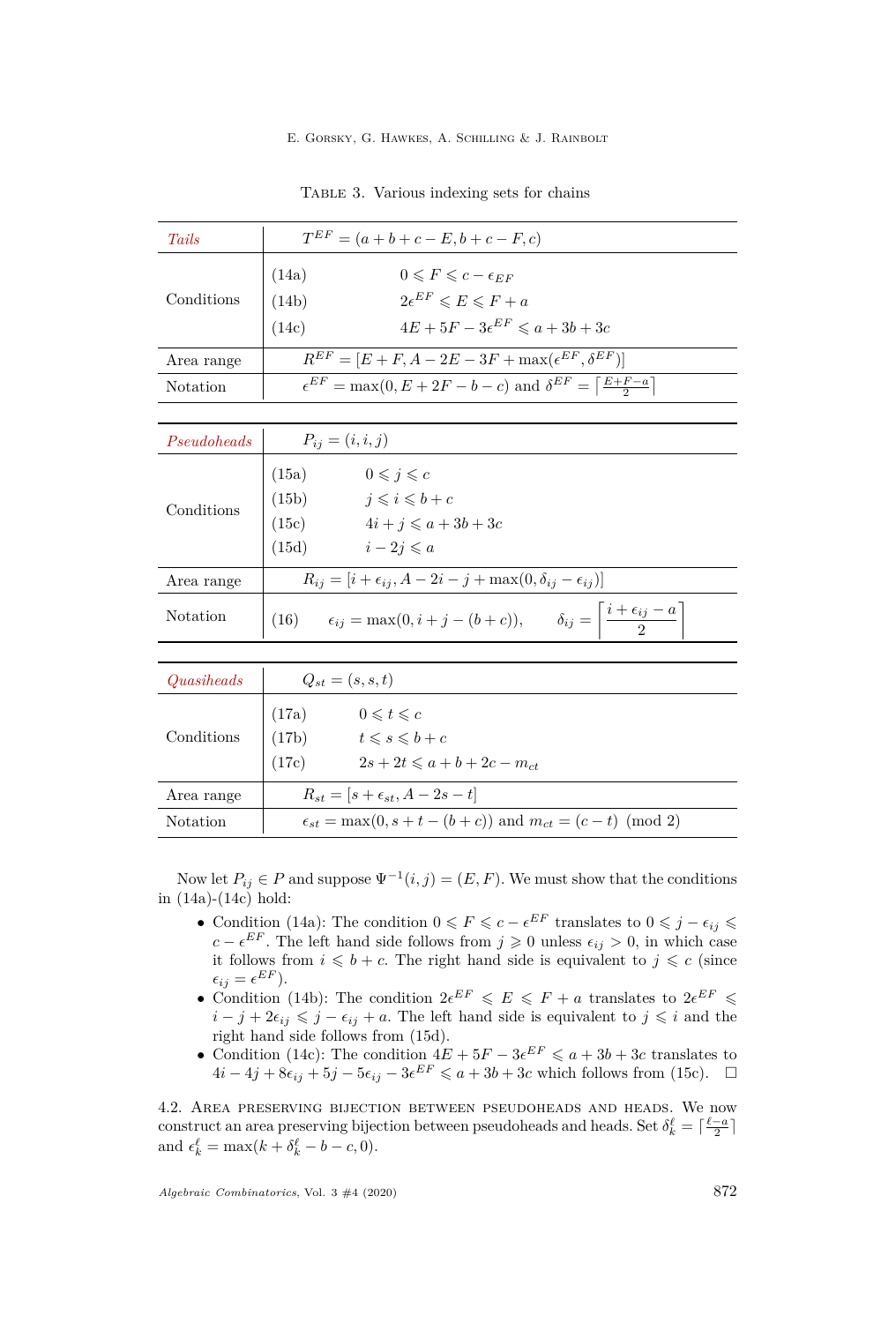Lemma 4.4. *Define maps* Θ *and* Θ−<sup>1</sup> *by*

$$
\Theta(i,j) = (i+j-\delta_{ij}, i+\epsilon_{ij}),
$$
  

$$
\Theta^{-1}(k,\ell) = (\ell-\epsilon_k^{\ell}, k-\ell+\epsilon_k^{\ell}+\delta_k^{\ell}).
$$

*Then*  $\Theta$  *induces a bijection from P to H, which is the identity on*  $P^-$  *and, if*  $\Theta(i, j)$  =  $(k, \ell)$  *it acts as*  $(i, i, j) \mapsto (k, \ell, 0)$  *on*  $P^+$ *. The inverse of this map is the identity on*  $H^$ *and, if*  $\Theta^{-1}(k, \ell) = (i, j)$ *, then*  $(k, \ell, 0) \mapsto (i, i, j)$  *on*  $H^+$ *. Moreover if*  $\Theta(i, j) = (k, \ell)$ *then*  $R_{ij} = R_k^{\ell}$ .

*Proof.* First we show that  $\Theta$  is a bijection on  $\mathbb{Z}^2$ . Indeed, note that if either  $\Theta(i, j)$  =  $(k, \ell)$  or  $\Theta^{-1}(k, \ell) = (i, j)$  we have  $\delta_k^{\ell} = \delta_{ij}$  and  $\epsilon_k^{\ell} = \epsilon_{ij}$ . Hence, a simple computation shows that  $\Theta \circ \Theta^{-1}$  and  $\Theta^{-1} \circ \Theta$  are the identity on  $\mathbb{Z}^2$ . Moreover, it is apparent that Θ preserves the area range.

Now suppose  $P_{ij} \in P^+$ , and  $\Theta(i, j) = (k, \ell)$ . We wish to show that  $(k, \ell, 0) \in H^+$ . This means we must verify the inequalities  $a < i + \epsilon_{ij} \leq i + j - \delta_{ij} < b + c$ . The first inequality is immediate because  $\delta_{ij} > \epsilon_{ij}$  is equivalent to  $i - \epsilon_{ij} > a$ . The second inequality is the same as  $\delta_{ij} + \epsilon_{ij} \leq j$  which is equivalent to  $i - 2j \leq a - 3\epsilon_{ij}$ . If  $\epsilon_{ij} = 0$ , this is the same as the pseudohead condition  $i - 2j \leq a$ . Otherwise, it is equivalent to the pseudohead condition  $4i + j \leq a + 3b + 3c$ . Finally, the last inequality is just  $i + j - (b + c) < \delta_{ij}$  which is immediate since the former is less than or equal to  $\epsilon_{ij}$ which is by assumption less than  $\delta_{ij}$ .

Now suppose  $H_k^{\ell} \in H^+$  and  $\Theta^{-1}(k,\ell) = (i,j)$ . We need to show that  $\delta_{ij} > \epsilon_{ij}$  as well as the pseudohead conditions [\(15a\)](#page-18-6)-[\(15d\)](#page-18-1) for  $i = \ell - \epsilon_k^{\ell}$  and  $j = k - \ell + \epsilon_k^{\ell} + \delta_k^{\ell}$ for any  $(k, \ell)$  such that  $a < \ell \leq k < b + c$ :

- $\delta_{ij} > \epsilon_{ij}$ . We have  $\delta_{ij} \epsilon_{ij} = \delta^{\ell}_k \epsilon^{\ell}_k = \min(-k + b + c, \delta^{\ell}_k)$ . But this is a positive number because  $k < b + c$  and  $\ell > a$ .
- Condition [\(15a\)](#page-18-6): The condition  $0 \leq j \leq c$  translates to  $0 \leq k \ell + \epsilon_k^{\ell} + \delta_k^{\ell} \leq c$ . The left side holds since all of  $k - \ell, \epsilon_k^{\ell}, \delta_k^{\ell}$  are nonnegative. Now, if  $\epsilon_k^{\ell} = 0$ then  $k + \delta_k^{\ell} \leq b + c \leq a + c + 1 \leq \ell + c$  which implies the right hand side. On the other hand, if  $\epsilon_k^{\ell} > 0$  the inequality becomes  $2k - \ell + 2\delta_k^{\ell} \leq b + c$  which would certainly hold if  $2k + 2\frac{\ell-a}{2} - \ell = 2k - a < b + 2c$ . But this is true since  $k < b + c$  and  $k \leq b + c - 1 \leq a + c$ .
- Condition [\(15b\)](#page-18-9): The left hand side of the condition  $j \leqslant i \leqslant b+c$  translates to  $k - \ell + \epsilon_k^{\ell} + \delta_k^{\ell} \leq \ell - \epsilon_k^{\ell}$ , that is,  $k + 2\epsilon_k^{\ell} \leq 2\ell - \delta_k^{\ell}$ . If  $\epsilon_k^{\ell} = 0$  this says  $k \leq \lfloor \frac{3\ell+a}{2} \rfloor$ . But  $k \leq b + c - 1 \leq (a+1) + (a+1) - 1 = 2a + 1$ . On the other hand  $\ell > a$  implies  $\lfloor \frac{3\ell+a}{2} \rfloor \leqslant 2a+1$ . If  $\epsilon_k^{\ell} > 0$  the left hand inequality reduces to  $3k \leq 2\ell - 3\delta_k^{\ell} + 2b + 2c = \lfloor \frac{\ell+a}{2} \rfloor + a + 2b + 2c$  which would certainly hold if  $2k + k = 3k \le 2a + 2b + 2c$ . But  $2k \le b + c - 2$  and  $k \le 2a + 1$ so this holds (in fact strictly). Moreover, the righthand side easily holds as  $\ell - \epsilon_k^{\ell} \leqslant \ell \leqslant k < b + c.$
- Condition [\(15c\)](#page-18-3): The condition  $4i + j \le a + 3b + 3c$  translates to  $3\ell 3\epsilon_k^{\ell} + k + j$  $\delta_k^{\ell} \leq a + 3b + 3c$ . If  $\epsilon_k^{\ell} = 0$ , we have  $k + \delta_k^{\ell} \leq b + c$ . Hence it is enough to show that  $3\ell \leq a + 2b + 2c$ . But this is also true since  $k + \delta_k^{\ell} \leq b + c$  is equivalent to  $2k + \ell \leq a + 2b + 2c$  and  $\ell \leq k$ . On the other hand, if  $\epsilon_k^{\ell} > 0$  the inequality we need to show reduces to  $3\ell - 2k - 2\delta_k^{\ell} \leqslant a$ . Since  $\ell - k \leqslant 0$  it suffices to show that  $\ell - 2\delta_k^{\ell} \leq a$ . But this is clear since  $\ell - 2\delta_k^{\ell} \leq \ell - 2\frac{\ell - a}{2} = a$ .
- $\bullet$  Condition [\(15d\)](#page-18-1): The condition  $i-2j \leq a$  translates to  $3\ell-2k-3\epsilon_k^{\ell}-3\delta_k^{\ell} \leq a$ . But this follows from  $\ell - 2\delta_k^{\ell} \leq a$  and  $\ell - k \leq 0$ .

This shows that  $\Theta$  induces a bijection from  $P^+$  to  $H^+$ . Extending this map to all of *P* by declaring it to be the identity on  $P^-$  is also a bijection as long as  $H^- \cap H^+ = \emptyset$ .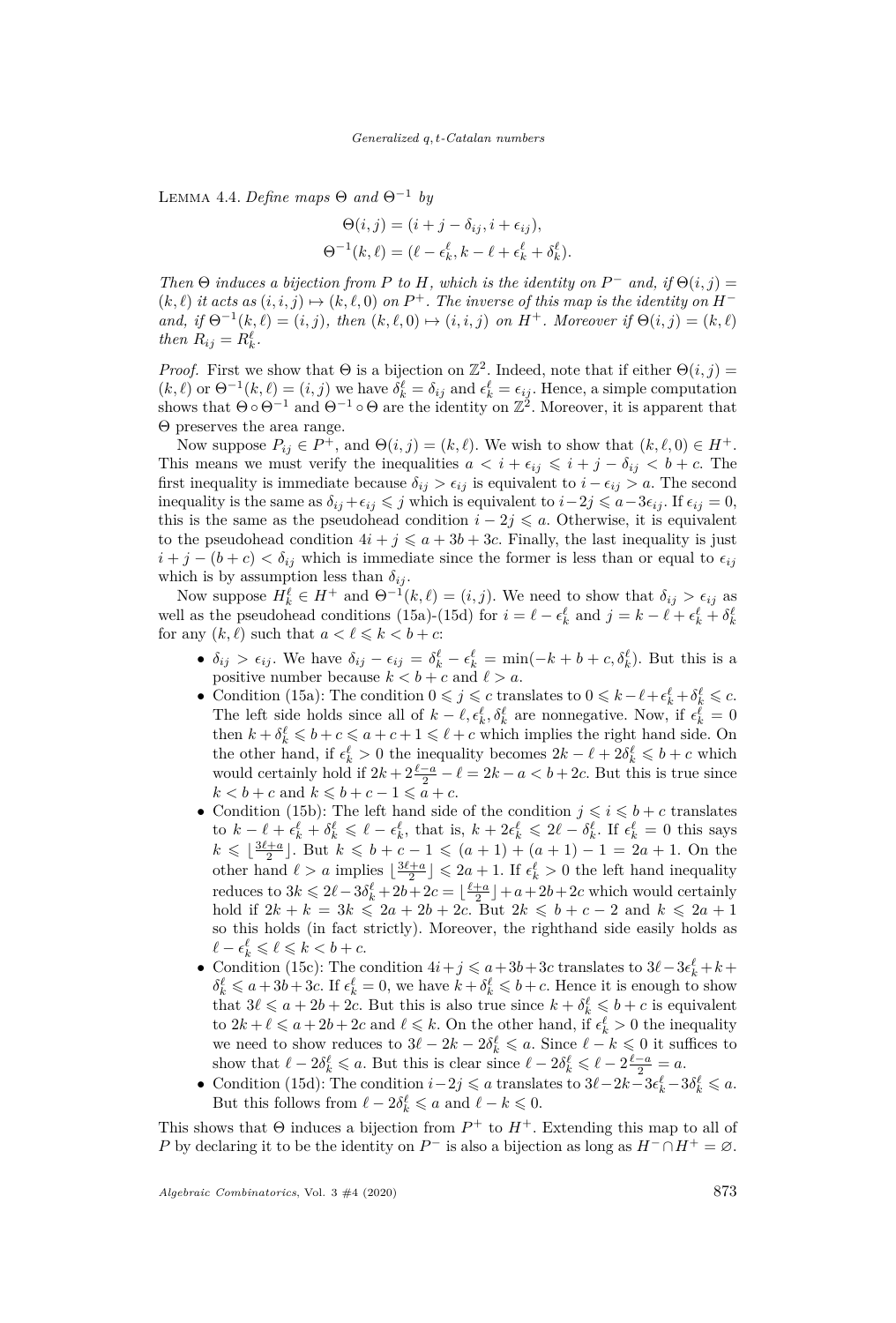Indeed, only partitions of the form  $(m, m, 0)$  may lie in both  $H^-$  and  $H^+$ . Moreover, being in  $H^-$  implies  $\delta_{m0} - \epsilon_{m0} \leq 0$  which means  $m \leq a$ . On the other hand, being in  $H^+$  would require  $a < m$ .

<span id="page-20-0"></span>4.3. STRINGS. We now consider the set of all partitions  $\Lambda$  which fit inside the partition  $\lambda(a, b, c) = (a + b + c, b + c, c)$ . We call such a partition  $(x, y, z)$  positive if  $z <$  $\min(b+c-x, \lceil \frac{y-a}{2} \rceil)$  and negative otherwise. Write  $\Lambda = \Lambda^- \cup \Lambda^+$ .

Let  $P_{ij} = (i, i, j)$  be a pseudohead with  $\Psi(E, F) = (i, j)$ . Suppose that  $T^{EF} =$  $(p, q, c)$ . We define the string associated to  $P_{ij}$  and  $T^{EF}$  to be

<span id="page-20-1"></span>(18) 
$$
S(P_{ij}) = S(T^{EF}) = \bigcup_{i \leq x < p} (x, i, j) \bigcup_{i \leq y < q} (p, y, j) \bigcup_{j \leq z < c} (p, q, z).
$$

LEMMA 4.5.  $(p, q, c)$  *is a partition containing*  $(i, i, j)$  *and is contained in*  $\lambda(a, b, c)$ *. Thus every*  $S(P_{ij})$  *is a nonempty set of partitions contained in*  $\lambda(a, b, c)$ *.* 

*Proof.* It is clear that  $p = L - E \leq L$  by the left side of [\(14b\)](#page-18-10). Furthermore,  $q =$ *b*+*c*−*F* ≤ *b*+*c* by the left side of [\(14a\)](#page-18-5). Obviously *c* ≤ *c*. Hence  $(p, q, c)$  is contained in  $\lambda(a, b, c)$ .

Now  $p - q = L - E - (b + c - F) = a - E + F \ge 0$  by the right side of [\(14b\)](#page-18-10). Furthermore,  $q = b + c - F \geq c$  follows from  $F \leq c$  (which comes from the right side of [\(14a\)](#page-18-5)) unless  $b < c$ . If  $b < c$ , we must have  $b = c - 1$  so we just need to show  $q = (c - 1) + c - F \geq c$  or equivalently  $F \leq c - 1$ . Indeed, if  $F = c$  then  $\epsilon^{EF} = \max(2c + E - (2c - 1), 0) = \max(E + 1, 0) > 0$  by the left-hand side of [\(14b\)](#page-18-10). Thus the right-hand side of [\(14a\)](#page-18-5) implies  $F \leq c - 1$  contradicting the assumption  $F = c$ . This shows that  $(p, q, c)$  is indeed a partition.

Finally it is obvious that  $j \leq c$  and since we already showed that  $p \geq q$  all that remains to show is  $q \geq i$ . But this says  $b + c - F \geq i$  or  $b + c - (j - \epsilon_{ij}) \geq i$  which is equivalent to  $i + j - (b + c) \leq \epsilon_{ij}$  which follows immediately from [\(16\)](#page-18-11).

<span id="page-20-2"></span>THEOREM 4.6. Let  $\mu \in \Lambda^-$ . Then there exists unique  $P_{ij} \in P$  such that  $\mu \in S(P_{ij})$ . *Conversely, if*  $\mu \in S(P_{ij})$  *for some pseudohead*  $P_{ij}$ *, then*  $\mu \in \Lambda^-$ *.* 

*Proof.* Let  $\mu = (x, y, z) \in \Lambda^{-}$ . Let us set:

$$
\mathcal{E}(y, z) = y - z + 2\epsilon_{yz}
$$
 and  $\mathcal{F}(y, z) = z - \epsilon_{yz}$ .

We prove the first statement in three cases.

([1](#page-14-1)) First suppose  $x + \mathcal{E}(y, z) < L$ . Note that this corresponds to Case 1[\(a\)](#page-14-2) in Section [3.2.](#page-14-8) To show uniqueness suppose  $\mu \in S(P_{ij})$  with tail  $T^{(L-p)(b+c-q)}$ .

If  $\mu$  is from the second union in [\(18\)](#page-20-1), then  $\mu = (p, y, j)$  for  $i \leq y < q$ . Since  $\mathcal{E}(y, j) \geqslant \mathcal{E}(i, j)$  we have:

$$
x + \mathcal{E}(y, z) = p + \mathcal{E}(y, j) \geqslant p + \mathcal{E}(i, j) = (L - \mathcal{E}(i, j)) + \mathcal{E}(i, j) = L.
$$

If  $\mu$  is from the third union in [\(18\)](#page-20-1), then  $\mu = (p, q, z)$  for  $j \leq z \leq c$ . Now  $q = b + c - \mathcal{F}(i, j)$  implies  $q + j \geq b + c$ . From this, it follows that  $\mathcal{E}(q, z) \geq \mathcal{E}(q, j)$ . Since  $\mathcal{E}(q, j) \geq \mathcal{E}(i, j)$  as well we have:

$$
x + \mathcal{E}(y, z) = p + \mathcal{E}(q, j) \geq p + \mathcal{E}(i, j) = (L - \mathcal{E}(i, j)) + \mathcal{E}(i, j) = L.
$$

This means that  $\mu$  can only come from the first union, so that we must have  $i = y$  and  $j = z$ . Hence  $\mu$  can be in no other string than  $S(P_{yz})$ .

Now we show that  $\mu \in S(P_{yz})$ . First we need to check  $P_{yz}$  satisfies the pseudohead conditions:

- Condition [\(15a\)](#page-18-6):  $0 \leq z \leq c$  is immediate.
- Condition [\(15b\)](#page-18-9):  $z \leq y \leq b + c$  is immediate.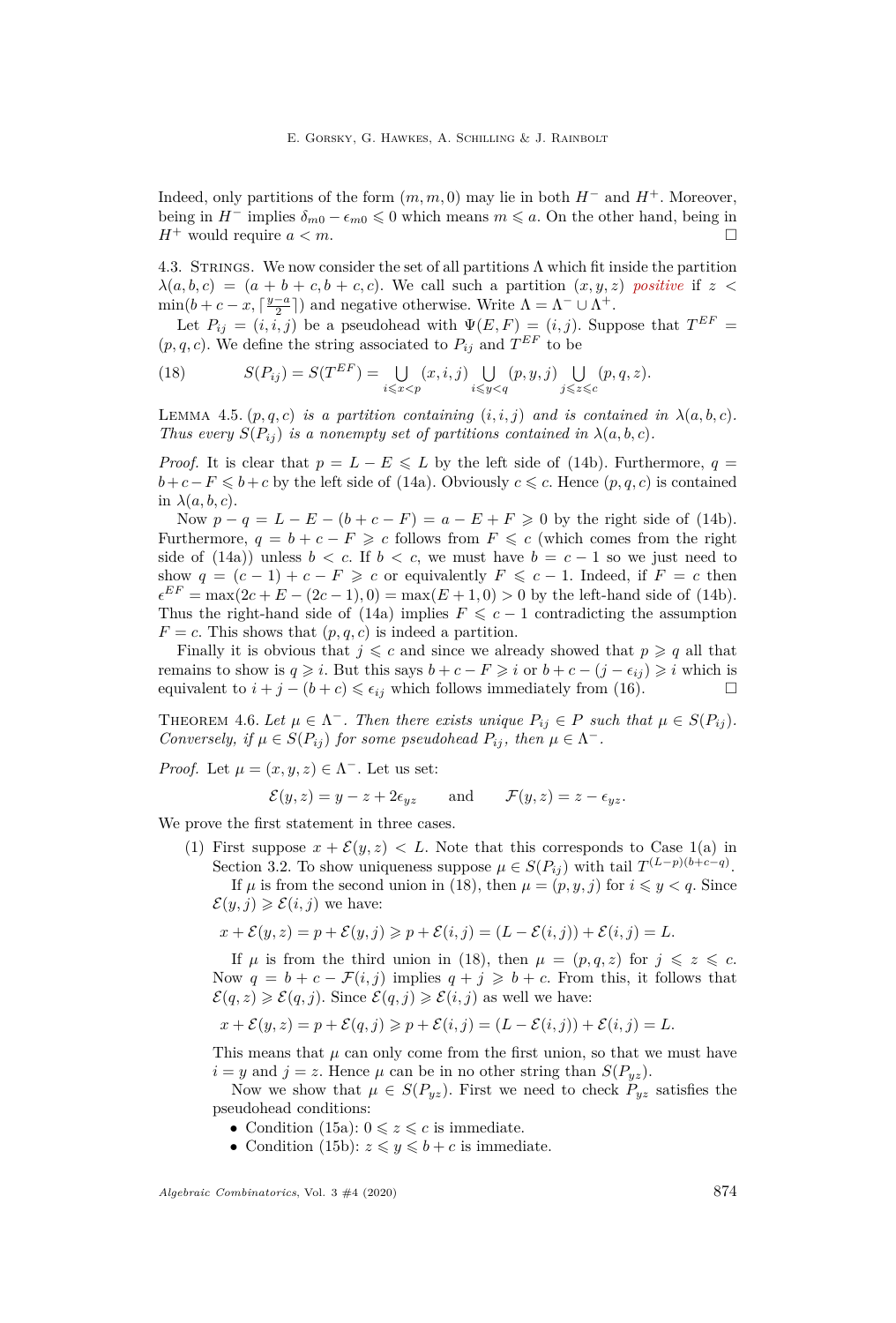#### *Generalized q, t-Catalan numbers*

- Condition [\(15c\)](#page-18-3):  $4y + z \leq a + 3b + 3c$ . If  $\epsilon_{yz} = 0$  then the original assumption becomes  $x + y - z < L$  and we also have  $y + z \leq b + c$ . Adding the first inequality to twice the second yields  $x + 3y + z < a + 3b + 3c$  and we are done since  $y \leq x$ . If  $\epsilon_{yz} > 0$  then the original assumption reduces directly to  $x + 3y + z < a + 3b + 3c$  so we are done for the same reason.
- Condition [\(15d\)](#page-18-1):  $y 2z \leq a$ . First suppose  $\epsilon_{yz} = 0$ . Now, since  $\mu$  is a negative partition we either have  $z \geqslant \lceil \frac{y-a}{2} \rceil$  which would mean  $2z \geqslant y-a$ and we would be done, or else,  $z \geq b + c - x$ . In the second case:  $\epsilon_{yz} = 0$ along with the original assumption imply  $x + y - z < L$ , and subtracting from this the inequality  $x + z \geq b + c$  gives  $y - 2z < a$ . Finally, if  $\epsilon_{yz} > 0$  then we have  $y + z > b + c$ . Subtracting three times this from  $4y + z \leq a + 3b + 3c$  (which we have already verified) gives  $y - 2z < a$ . Now that  $P_{yz}$  is in fact a pseudohead it is obvious that  $\mu \in S(P_{yz})$  (in the

first union) because  $x < L - \mathcal{E}(y, z)$ .

(2) Now suppose  $x + \mathcal{E}(y, z) \ge L$  and  $y + z < b + c$ . Note that this corresponds to Case [1](#page-14-1)[\(b\)](#page-14-3)[\(i\)](#page-14-4) in Section [3.2.](#page-14-8) To show uniqueness suppose  $\mu \in S(P_{ij})$  with tail  $T^{(L-p)(b+c-q)}$ .

If  $\mu$  is from the first union in [\(18\)](#page-20-1), then  $\mu = (x, i, j)$  for  $i \leq x < p$ . But this means  $x + \mathcal{E}(i, j) < L$ , that is,  $x + \mathcal{E}(y, z) < L$ , contradicting our assumption.

If  $\mu$  is from the third union in [\(18\)](#page-20-1), then  $\mu = (p, q, z)$  for  $j \leq z \leq c$ . Now  $q = b + c - \mathcal{F}(i, j)$  where  $\mathcal{F}(i, j) = j$  because  $y + z < b + c$  means  $i + j < b + c$ . Thus  $q + j = b + c$  so  $q + z \geq b + c$ , that is,  $y + z \geq b + c$ , again contradicting our assumption.

This means that  $\mu$  can only come from the second union in [\(18\)](#page-20-1). In this case,  $\mu$  is of the form  $(p, y, j)$  for  $i \leq y < q$ . In particular,  $x = p = L \mathcal{E}(i, j) = L - \mathcal{E}(i, z)$ . But  $i + z \leq y + z < b + c$  so  $\epsilon_{iz} = 0$  and this reduces to  $x = L - i + z$ . Therefore,  $i = L + z - x$ , and we see  $\mu$  can be in no other string than  $S(P_{(L+z-x)z})$ .

Now we show that  $\mu \in S(P_{(L+z-x)z})$ . First we need to check that  $P_{(L+z-x)z}$ satisfies the pseudohead conditions:

- Condition [\(15a\)](#page-18-6):  $0 \leq z \leq c$  is immediate.
- Condition [\(15b\)](#page-18-9):  $z \leq L + z x \leq b + c$ . The left hand side is immediate because  $x \leq L$ . On the other hand the first original assumption implies  $L + z - x \leq \mathcal{E}(y, z) + z$  and the second original assumption implies  $\mathcal{E}(y, z) = y - z$ . Thus  $L + z - x \leq y \leq b + c$ .
- Condition [\(15c\)](#page-18-3):  $4(L + z x) + z \leq a + 3b + 3c$ . Since  $\mu$  is a negative partition we have  $z \geqslant \min(b+c-x, \lceil \frac{y-a}{2} \rceil)$ . First suppose that  $z \geqslant \lceil \frac{y-a}{2} \rceil$ . This along with the fact that  $(L+z-x)+z \leq y+z < b+c$  implies that:

$$
4(L + z - x) + z = (L + z - x) + 3(L + z - x + z) - 2z
$$
  
\n
$$
\leq y + 3(b + c) + (a - y) = a + 3b + 3c.
$$

Otherwise we must have  $z < \lceil \frac{y-a}{2} \rceil$ , but  $z \geq b + c - x$ . Now  $\lceil \frac{y-a}{2} \rceil >$  $b + c - x$  means  $y > a + 2b + 2c - 2x$ . Since  $y < b + c - z$  this gives  $a + 2b + 2c - 2x < b + c - z$  which becomes  $2x - z > a + b + c$ . Adding this inequality to  $x + z \geq b + c$  (which is equivalent to the assumption on hand) we obtain  $3x > a + 2b + 2c$ . At this point we suppose for the sake of contradiction that  $4(L + z - x) + z > a + 3b + 3c$ . This means  $(L+z-x+z) + 3L+3z-3x > a+3b+3c$  which in light of the previous equation yields  $(L+z-x+z)+3L+3z > 2a+5b+5c$ . This in turn gives  $3L + 3z > 2a + 4b + 4c$  since  $L + z - x + z < b + c$ . Finally, we are left with  $3z > -a + b + c$ . But at the same time  $4(L + z - x) + z > a + 3b + 3c$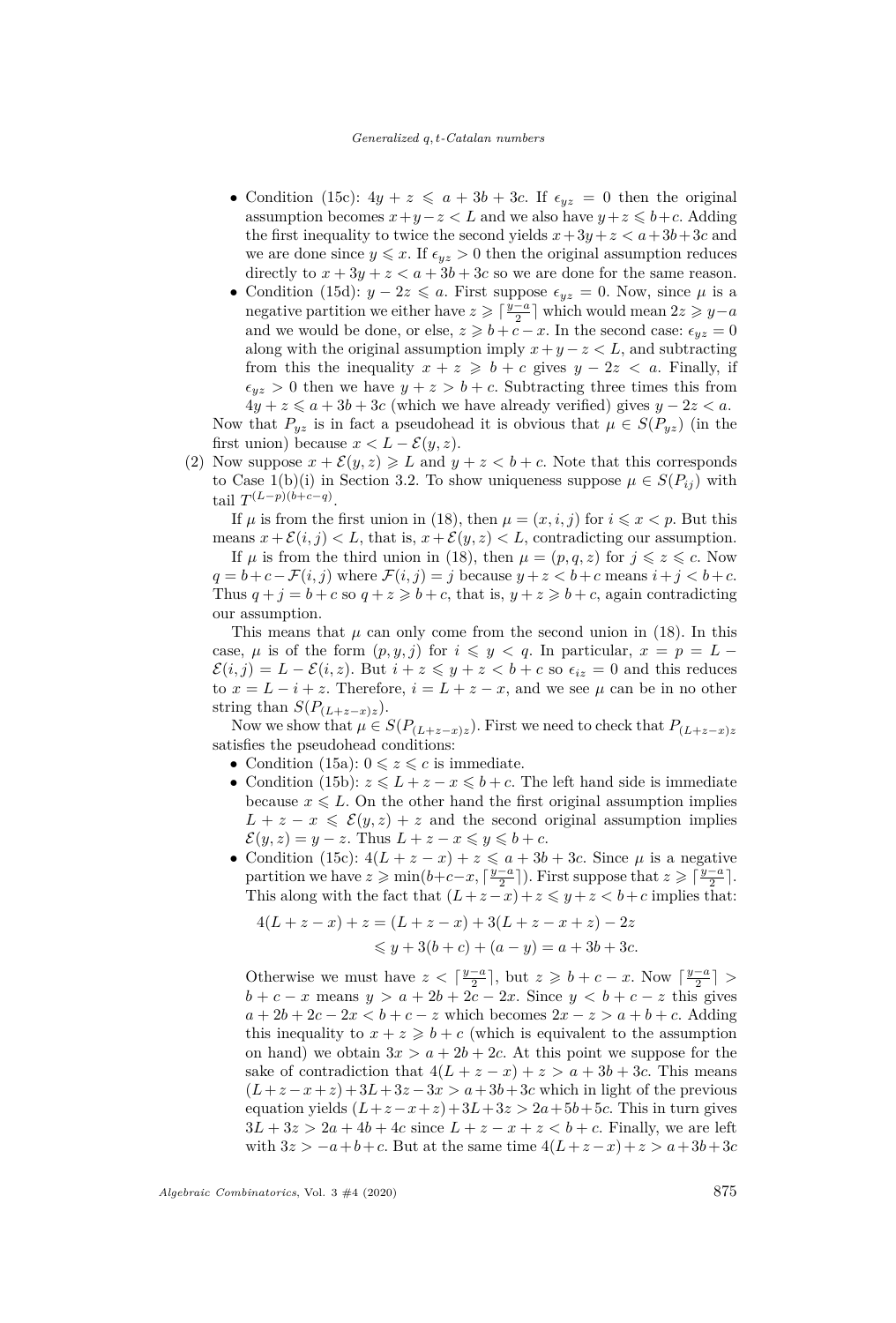E. Gorsky, G. Hawkes, A. Schilling & J. Rainbolt

means  $4(L + z - x + z) - 3z > a + 3b + 3c$ . And again making use of  $L+z-x+z < b+c$  this implies  $3z < -a+b+c$ , which is a contradiction. Hence we must have  $4(L + z - x) + z \leq a + 3b + 3c$ .

• Condition [\(15d\)](#page-18-1):  $(L + z - x) - 2z \leq a$ . Again,  $\mu$  is negative so we may consider two cases. First, if  $z \geqslant \lceil \frac{y-a}{2} \rceil$  then  $L + z - x \leqslant y$  implies  $L+z-x-2z = (L+z-x)-y+a \le a$ . On the other hand if  $z \ge b+c-x$ then  $(L + z - x) - 2z = L - x - z \le L - b - c = a$ .

Now since  $P_{(L+z-x)z}$  is indeed a pseudohead, the facts that  $L - \mathcal{E}(L+z - \mathcal{E}(L+z))$  $f(x, z) = L - (L - x) = x$  and  $L + z - x \le y < b + c - \mathcal{F}(L + z - z, z)$  (since the latter is equal to  $b + c - z$ ) imply that  $\mu \in S(P_{(L+z-x)z})$  (in the second union in  $(18)$ ).

(3) Now suppose  $x + \mathcal{E}(y, z) \geqslant L$  and  $y + z \geqslant b + c$ . Note that this corresponds to Case [1](#page-14-1)[\(b\)](#page-14-3)[\(ii\)](#page-14-5) in Section [3.2.](#page-14-8) To show uniqueness suppose  $\mu \in S(P_{ij})$  with tail  $T^{(L-p)(b+c-q)}$ .

If  $\mu$  is from the first union in [\(18\)](#page-20-1), then  $\mu = (x, i, j)$  for  $i \leqslant x < p$ . This means that  $x + \mathcal{E}(y, z) = x + \mathcal{E}(i, j) < L$ , contradicting our assumption.

If  $\mu$  is from the second union in [\(18\)](#page-20-1), then  $\mu = (p, y, j)$  for  $i \leq y < q$ . Thus  $y < b + c - \mathcal{F}(i, j)$  which is equivalent to  $y + j - (b + c) < \epsilon_{ij} \leq \epsilon_{ij}$  which implies  $\epsilon_{yj} = 0$  and  $y + j - (b + c) < 0$ , contradicting  $y + j = y + z \geq b + c$ .

This means that  $\mu$  can only come from the third union in [\(18\)](#page-20-1), so that we must have  $x = p$  and  $y = q$ . Hence  $\mu$  can be in no other string than  $S(T^{(L-x)(b+c-y)})$ .

Now we show that  $\mu \in S(T^{(L-x)(b+c-y)})$ . First we need to check that  $T^{(L-x)(b+c-y)}$  satisfies the tail conditions [\(14a\)](#page-18-5)-[\(14c\)](#page-18-2) for  $E = L - x$  and  $F = b + c - y$ :

- Condition [\(14a\)](#page-18-5):  $0 \leq F \leq c \epsilon^{EF}$ . This means  $0 \leq b + c y \leq c \epsilon^{(L-x)(b+c-y)}$ . The left-hand side follows from  $y \leq b + c$ . The righthand side says  $\epsilon_{(L-x)(b+c-y)} \leq y - b$ . We may assume  $\epsilon^{(L-x)(b+c-y)}$  $a + 2b + 2c - x - 2y$  because if it were 0 then the fact that  $z \leq c$  and  $y + z \geq b + c$  imply  $y - b \geq 0$  which would prove this side. Under this assumption what we need to show becomes  $x + 3y \ge a + 3b + 2c$ . But  $y + z \geq b + c$  implies that  $\mathcal{E}(y, z) = 3y + z - 2(b + c)$ , so the original assumption that  $x + \mathcal{E}(y, z) \ge L$  becomes  $x + 3y + z \le a + 3b + 3c$  which implies what we wanted to show as  $z \leq c$ .
- Condition [\(14b\)](#page-18-10):  $2e^{EF} \leq E \leq F + a$ . If  $e^{EF} = 0$  the left-hand side is immediate. Otherwise it is equivalent to  $x+4y \geq a+3b+3c$ . This follows from  $x + 3y + z \le a + 3b + 3c$  unless  $y < c$ . But this means we must have *z* > *b* to obtain  $y + z \geq b + c$ . Since  $y \geq z$  this would give  $b \leq c - 2$  which is not allowed. The right hand side follows directly from  $x \geq y$ .
- Condition [\(14c\)](#page-18-2):  $4E + 5F 3e^{EF} \leq a + 3b + 3c$ . This reduces to  $4x + 5y +$ 3 $e^{(L-x)(b+c-y)} \ge 3a+6b+6c$ . If  $e^{(L-x)(b+c-y)} = 0$  we must have  $x+2y \ge 0$  $a + 2b + 2c$ . Adding three times this inequality to the inequality  $x - y \ge 0$ gives us what we desire. If  $\epsilon^{(L-x)(b+c-y)} > 0$  then  $\epsilon^{(L-x)(b+c-y)} = a +$  $2b + 2c - x - 2y$  and the inequality  $4x + 5y + 3e^{(L-x)(b+c-y)} \geq 3a + 6b + 6c$ reduces to  $x - y \geqslant 0$ .

Now we know that  $T^{(L-x)(b+c-y)}$  is a valid tail. Denote  $\Psi(L-x, b+c-y)$  $(i, j)$ . In order to show that  $\mu \in S(T^{(L-x)(b+c-y)})$  we need only verify that *j* ≤ *z*. That is to say  $b + c - y + \epsilon^{(L-x)(b+c-y)} \leq z$ . If  $\epsilon^{(L-x)(b+c-y)} = 0$  this follows from the original assumption that  $y + z \geq b + c$ . Otherwise it reduces to  $a + 3b + 3c \leq x + 3y + z$ . But this is equivalent to the original assumption that  $x + \mathcal{E}(y, z) \geqslant L$  since  $y + z \geqslant b + c$  implies  $\epsilon_{yz} = y + z - (b + c)$ .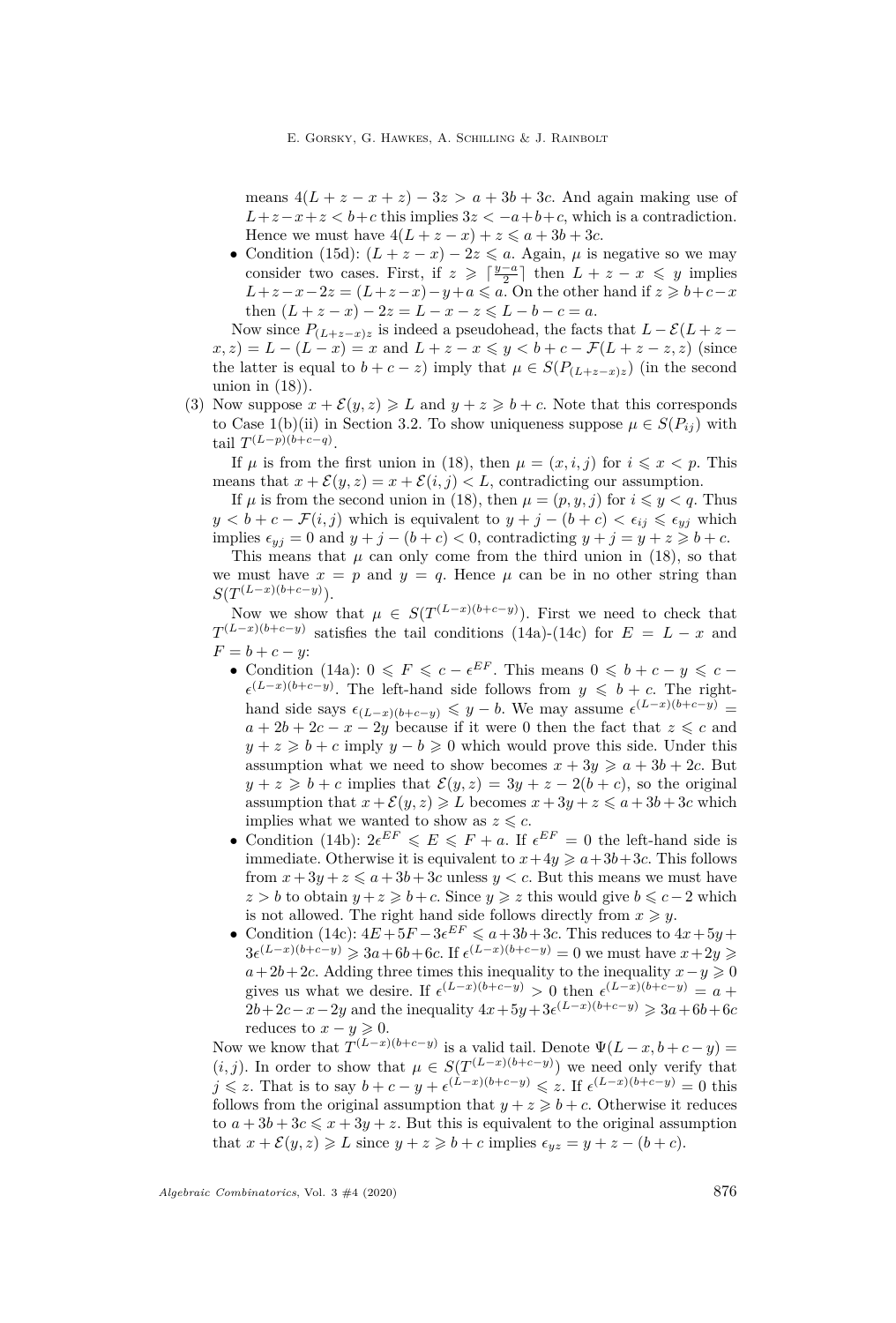This concludes the proof of the first statement.

Now we prove the second statement. Suppose  $\mu = (x, y, z) \in S(P_{ij})$  for some pseudohead  $P_{ij}$ . We must show that  $z \geqslant \min(b + c - x, \lceil \frac{y-a}{2} \rceil)$ . We use two cases:

- (1)  $\mu$  is in the first union in [\(18\)](#page-20-1). We show  $z \geqslant \lceil \frac{y-a}{2} \rceil$ . We have  $y = i$  and  $j = z$ so this becomes  $j \geqslant \lceil \frac{i-a}{2} \rceil$ . But the latter is equivalent to  $2j \geqslant i-a$  which is equivalent to condition [\(15d\)](#page-18-1).
- (2) *µ* is in the second or third union in [\(18\)](#page-20-1). We show  $z \geq b + c x$ . First, if  $\epsilon_{ij} > 0$  then  $i + j > b + c$  directly implies  $j > b + c - x$  so that  $z > b + c - x$ . Now we assume  $\epsilon_{ij} = 0$ . Since  $x = L - \mathcal{E}(i, j)$  and  $z \geq j$  it would be enough to show  $j \geq b + c - (L - (i - j))$  which reduces to  $j \geq -a + i - j$  but this follows from condition [\(15d\)](#page-18-1).

If  $H_k^{\ell} \in H^+$ , we define the *appendage* associated to  $H_k^{\ell}$  to be

$$
A(H_k^{\ell}) = \left\{ (k, \ell, z) \mid z < \min\left(b + c - k, \left\lceil \frac{\ell - a}{2} \right\rceil \right) \right\}.
$$

<span id="page-23-2"></span>THEOREM 4.7. Let  $\mu \in \Lambda^+$ . Then there exists unique  $H_k^{\ell} \in H^+$  such that  $\mu \in A(H_k^{\ell})$ . *Conversely, if*  $\mu \in A(H_k^{\ell})$  *for some positive head*  $H_k^{\ell}$ *, then*  $\mu \in \Lambda^+$ *.* 

*Proof.* Let  $\mu = (x, y, z) \in \Lambda^+$ . Note that this correspond to Case [2](#page-14-6) in Section [3.2.](#page-14-8) Then it is immediate that  $\mu$  could only belong to the appendage  $A(H_x^y)$ . Since  $z$  $\min(b+c-x, \lceil \frac{y-a}{2} \rceil)$  in particular  $0 < \min(b+c-x, \lceil \frac{y-a}{2} \rceil)$ . This implies both  $x < b+c$ and  $y > a$  so (as  $y \leq x$ )  $H_x^y \in H^+$ . Since  $\mu$  is positive  $z < \min(b + c - x, \lceil \frac{y-a}{2} \rceil)$ , so  $\mu \in A(H_x^y).$ 

Now if  $\mu = (x, y, z) \in A(H_k^{\ell})$  for some head, then  $x = k$  and  $y = \ell$  and so the inequality  $z < \min(b + c - x, \lceil \frac{y-a}{2} \rceil)$  is clearly satisfied implying that  $\mu \in \Lambda^+$ .  $\Box$ 

<span id="page-23-0"></span>4.4. CHAINS. Suppose  $T^{EF} \in T$ . Set  $(i, j) = \Psi(E, F)$ . If  $P_{ij} \in P^+$  set  $(k, \ell) = \Theta(i, j)$ . We define the *chain* of *T EF* to be

(19) 
$$
C(T^{EF}) = \begin{cases} S(P_{ij}) & \text{if } P_{ij} \in P^-, \\ S(P_{ij}) \cup A(H_k^{\ell}) & \text{if } P_{ij} \in P^+. \end{cases}
$$

Our fundamental result concerning chains is the following.

<span id="page-23-1"></span>Theorem 4.8. Λ *is the disjoint union:*

$$
\Lambda = \bigcup_{T^{EF} \in T} C(T^{EF}).
$$

*Moreover, for each integer*  $m \in R^{EF} = [E + F, A - 2E - 3F + \max(\delta^{EF}, \epsilon^{EF})]$  *there is precisely one element*  $\mu \in C(T^{EF})$  *with area* area $(\mu) = m$ *.* 

*Proof.* The first statement is immediate by combining Theorems [4.6](#page-20-2) and [4.7.](#page-23-2)

Now fix  $T^{EF}$  and set  $(i, j) = \Psi(E, F)$ . If  $P_{ij} \in P^-$ , then by definition  $C(T^{EF}) = S(P_{ij})$ . By construction, this string has one partition of area *m* for  $\text{each}\ \ m\ \in\ \left[\text{area}(T^{EF}),\text{area}(P_{ij})\right]. \ \ \text{But}\ \ \text{area}(T^{EF})\ =\ E+F. \ \ \text{Moreover,}\ \ \text{area}(P_{ij})\ =\ \ \text{Area}(P_{ij})\ =\ \text{Area}(P_{ij})\ =\ \text{Area}(P_{ij})\ =\ \text{Area}(P_{ij})\ =\ \text{Area}(P_{ij})\ =\ \text{Area}(P_{ij})\ =\ \text{Area}(P_{ij})\ =\ \text{Area}(P_{ij})\ =\ \text{Area}(P_{ij})\ =\ \text{Area}(P_{ij})\ =\ \text{Area}(P_{ij})\ =\ \text{Area}(P_{ij})$  $A-2i-j = A-2E-3F + \epsilon^{EF}$  and since  $P_{ij} \in P^-$  implies that  $\epsilon_{ij} = \max(\delta_{ij}, \epsilon_{ij}) =$  $\max(\delta^{EF}, \epsilon^{EF})$  this means  $\text{area}(P_{ij}) = A - 2E - 3F + \max(\delta^{EF}, \epsilon^{EF}).$ 

Now suppose  $P_{ij} \in P^+$ . Then  $C(T^{EF}) = S(P_{ij}) \cup A(H_k^{\ell})$  has one partition of area *m* for each  $m \in [\text{area}(T^{EF}), \text{area}(P_{ij})]$  and one partition of area *n* for each  $n \in [\textsf{area}(H_k^{\ell}) - \min(b+c-k,\lceil\frac{\ell-a}{2}\rceil) + 1, \textsf{area}(H_k^{\ell})].$  Again,  $\textsf{area}(T^{EF}) = E + F$  and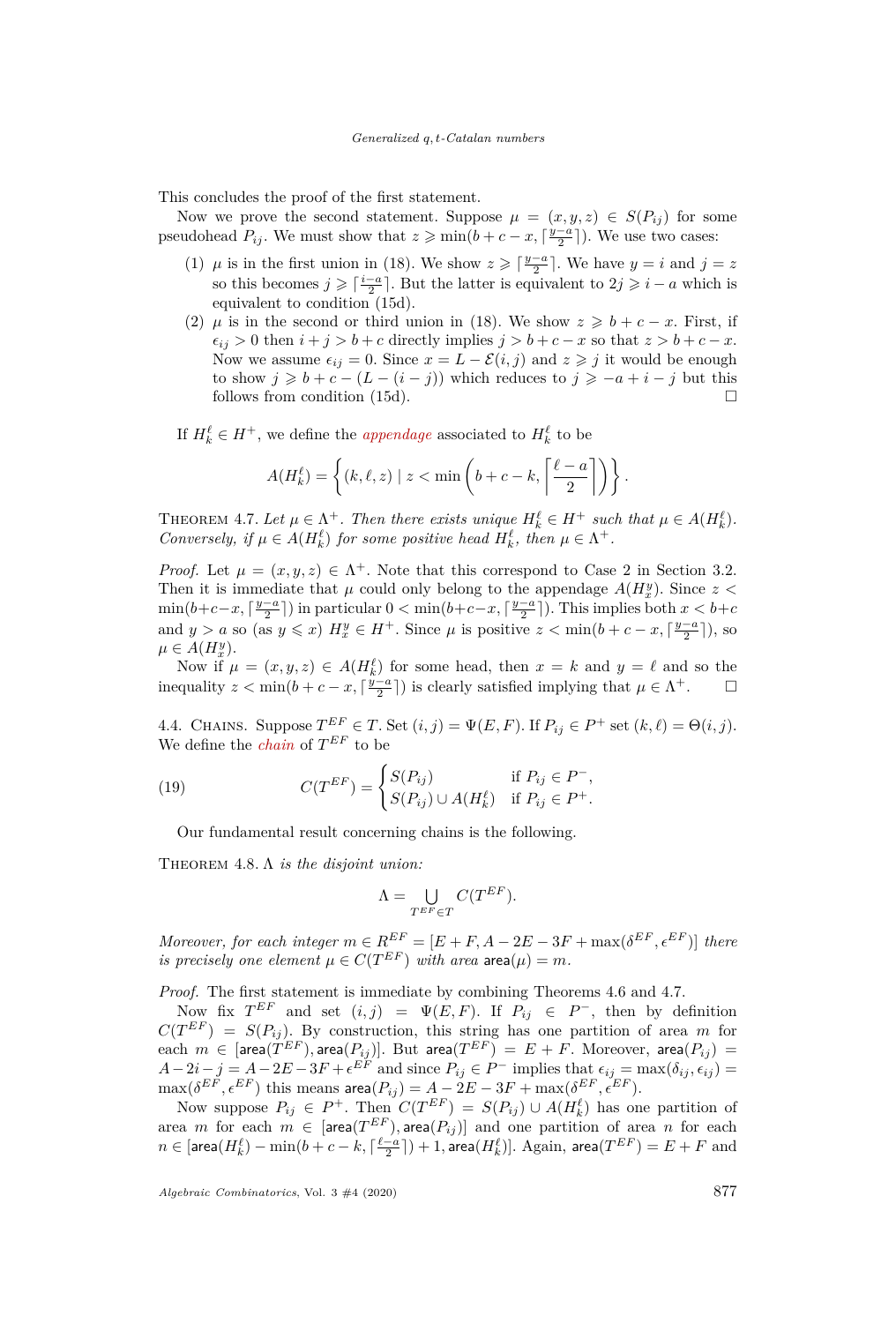area $(P_{ij}) = A - 2E - 3F + \epsilon^{EF}$  so it suffices to prove the two equations

$$
\text{area}(H_k^{\ell}) - \min\left(b + c - k, \left\lceil \frac{\ell - a}{2} \right\rceil\right) + 1 = A - 2E - 3F + \epsilon^{EF} + 1,
$$
  

$$
\text{area}(H_k^{\ell}) = A - 2E - 3F + \max(\delta^{EF}, \epsilon^{EF}) = A - 2E - 3F + \delta^{EF}.
$$

However, we have

$$
k + \ell = (i + j - \delta_{ij}) + (i + \epsilon_{ij}) = 2i + j - (\delta_{ij} - \epsilon_{ij})
$$
  
= 2(E + F - \epsilon^{EF}) + (F + \epsilon^{EF}) - (\delta^{EF} - \epsilon^{EF}) = 2E + 3F - \delta^{EF},

so that  $\textsf{area}(H^{\ell}_k) = A - (k+1) = A - 2E - 3F + \delta^{EF}$  as desired. On the other hand

$$
\begin{aligned}\n\min\left(b+c-k,\left\lceil\frac{\ell-a}{2}\right\rceil\right) &= \min\left(b+c-\left(i+j-\delta_{ij},\left\lceil\frac{i+\epsilon_{ij}-a}{2}\right\rceil\right) \\
&= \min\left(b+c-(i+j)+\delta_{ij},\delta_{ij}\right) = \delta_{ij} + \min\left(b+c-(i+j),0\right) \\
&= \delta_{ij}-\epsilon_{ij} = \delta^{EF}-\epsilon^{EF}.\n\end{aligned}
$$

Hence we have

area
$$
(H_k^{\ell})
$$
 – min $\left(b + c - k, \left\lceil \frac{\ell - a}{2} \right\rceil\right)$  =  $A - 2E - 3F + \delta^{EF} - (\delta^{EF} - \epsilon^{EF})$   
=  $A - 2E - 3F + \epsilon^{EF}$ ,

which gives the other equation we wanted after adding 1 to both sides.  $\Box$ 

Since  $\Psi$  and  $\Theta$  fix the area range, we can conclude the following statement.

<span id="page-24-2"></span>Corollary 4.9. *Let X represent the set of heads, the set of pseudoheads, or the set of tails. Then* Λ *is the disjoint union of all chains which contain an element of X. Moreover, for*  $x \in X$  *and each*  $m$  *in the area range of*  $x$ *, there is precisely one element µ of area m in the same chain as x.*

<span id="page-24-0"></span>4.5. Area preserving bijection between head and quasiheads. We write *Q* =  $Q$ <sub>≤</sub> ∪  $Q$ <sup>−</sup>, ∪  $Q$ <sup>+</sup>, where

$$
Q_{\leq} = \{Q_{st} \in Q \mid s+t \leq b+c, s \leq a\},
$$
  
\n
$$
Q_{>}^{-} = \{Q_{st} \in Q \mid s+t > b+c\} \cup \{Q_{st} \in Q \mid s+t = b+c, s > a\},
$$
  
\n
$$
Q^{+} = \{Q_{st} \in Q \mid s+t < b+c, s > a\},
$$

and  $H = P_{\leqslant}^- \cup P_{\geqslant}^- \cup H^+$ , where

$$
P^-_{\leqslant} = \{ P_{ij} \in P^- \mid i + j \leqslant b + c \} \qquad \text{and} \qquad P^-_{>} = \{ P_{ij} \in P^- \mid i + j > b + c \}.
$$

<span id="page-24-1"></span>Proposition 4.10. *There is an area range preserving bijection from H to Q.*

*Proof.* We prove the proposition in three parts. First we show that the identity is an area range preserving bijection from  $P_{\leq 0}$  to  $Q_{\leq 0}$ . Then we define an area range preserving bijection from  $P^-$  to  $Q^-$ . Finally we define an area range preserving bijection from  $H^+$  to  $Q^+$ .

(1) The set  $P_{\leq}^-$  is the set of triples  $(i, i, j)$  obeying the conditions [\(15a\)](#page-18-6)-[\(15d\)](#page-18-1) as well as the inequalities  $\delta_{ij} \leqslant \epsilon_{ij}$  and  $i + j \leqslant b + c$ . In light of [\(15b\)](#page-18-9),  $\epsilon_{ij} = 0$ and  $\delta_{ij} \leq \epsilon_{ij}$  simply becomes  $i \leq a$ . But this in turn implies [\(15d\)](#page-18-1). Moreover, adding  $i \leq a$  to  $3i + 3j \leq 3b + 3c$  gives condition [\(15c\)](#page-18-3). Thus  $P_{\leq a}^-$  is the set of triples  $(i, i, j)$  satisfying the four conditions in [\(15a\)](#page-18-6) and [\(15b\)](#page-18-9) as well as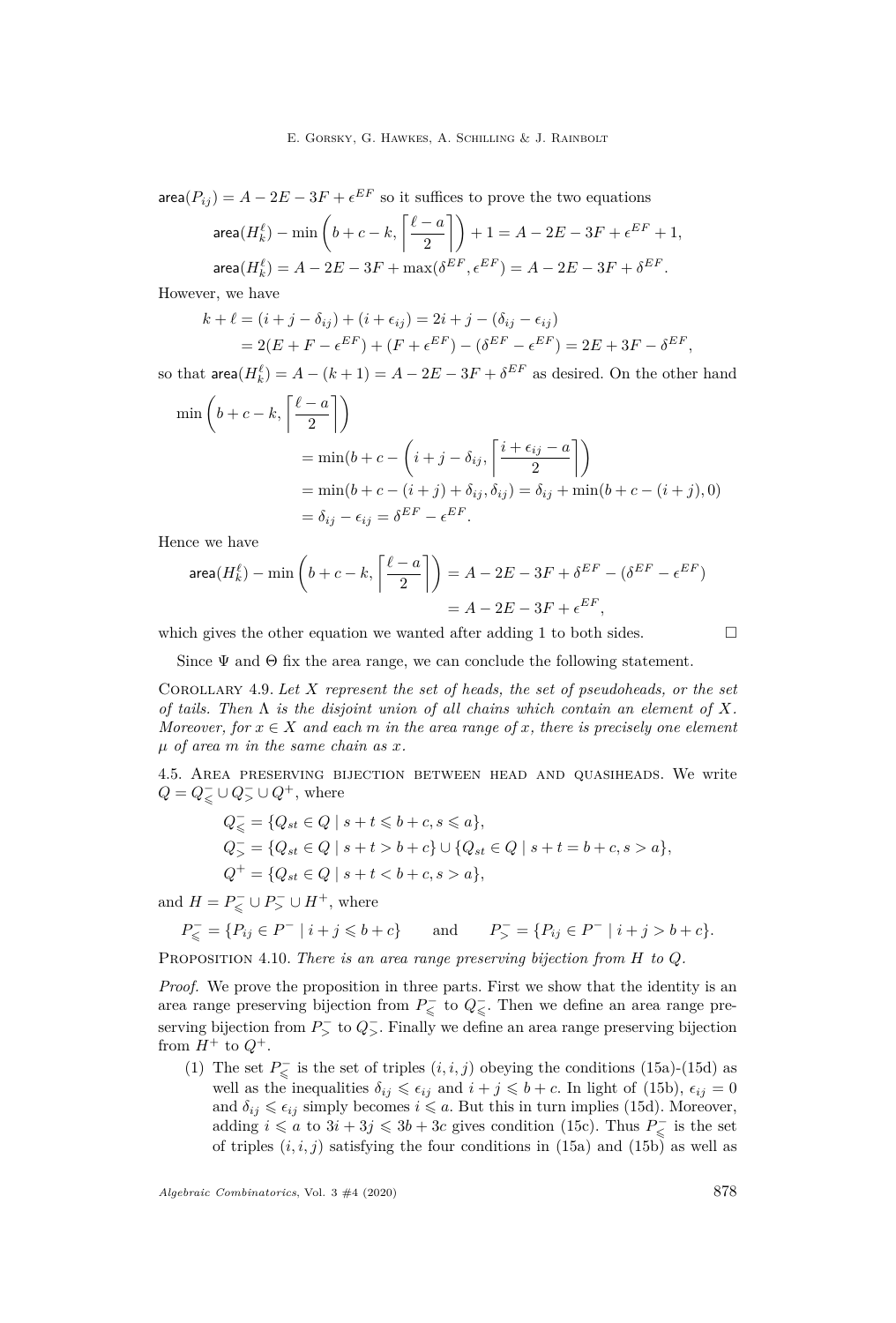*i* + *j* ≤ *b* + *c* and *i* ≤ *a*. On the other hand,  $Q$ <sub>≤</sub> is the set of triples  $(s, s, t)$ satisfying the five conditions [\(17a\)](#page-18-7)-[\(17c\)](#page-18-4) as well as  $s + t \leq b + c$  and  $s \leq a$ . Since conditions  $(15a)-(15b)$  $(15a)-(15b)$  $(15a)-(15b)$  are equivalent to  $(17a)-(17b)$  $(17a)-(17b)$  $(17a)-(17b)$ , if we can show that condition [\(17c\)](#page-18-4) is implied by the other four conditions, it follows that  $Q_{\leq}^- = P_{\leq}^-$ . Indeed, adding the three inequalities  $s + t \leq b + c$ ,  $s \leq a$ , and  $t \leq c$  gives  $2s + 2t \leq a + b + 2c$ . This is strict unless we have equality in all of the three previous conditions. In particular, this would mean  $t = c$  so that  $m_{ct} = 0$ . Thus in any case  $2s + 2t \le a + b + 2c - m_{ct}$ . Therefore,  $Q_{\le} = P_{\le}$ . Since for  $P_{ij} \in P_{\leq}$  max $(0, \delta_{ij} - \epsilon_{ij}) = 0$ , we have  $R_{ij} = R_{st}$  if  $i = s, j = t$ , so that the identity is an area range preserving bijection between the two sets. (2) Let  $\omega_{ij} = \max(0, \lceil \frac{2i+j-L}{2} \rceil)$  and define maps  $\Phi$  and  $\Phi^{-1}$  by

$$
\Phi(i,j) = (i + \omega_{ij}, j - 2\omega_{ij}) \quad \text{and} \quad \Phi^{-1}(s,t) = (s - \omega_{st}, t + 2\omega_{st}).
$$

Now if  $\Phi(i, j) = (s, t)$  or  $\Phi^{-1}(s, t) = (i, j)$ , it is clear that  $\omega_{ij} = \omega_{st}$ . From this it follows that  $\Phi^{-1} \circ \Phi$  and  $\Phi \circ \Phi^{-1}$  are the identity on  $\mathbb{Z}^2$ . We claim that  $\Phi$  induces an area range preserving bijection from  $P$ <sup> $>$ </sup> to  $Q$ <sup> $>$ </sup> via the rule that if  $\Phi(i, j) = (s, t)$ , then  $(i, i, j) \mapsto (s, s, t)$  with the inverse induced by  $\Phi^{-1}$  via the rule that if  $\Phi^{-1}(s,t) = (i, j)$ , then  $(s, s, t) \mapsto (i, i, j)$ .

First suppose  $P_{ij} \in P_{>}^-$ , so that conditions [\(15a\)](#page-18-6)-[\(15d\)](#page-18-1) are satisfied alongside  $\delta_{ij} - \epsilon_{ij} \leq 0$  and  $i + j > b + c$ . We need to check that if  $\Phi(i, j) = (s, t)$ , i.e.  $s = i + \omega_{ij}$  and  $t = j - 2\omega_{ij}$ , then  $(s, t)$  satisfies conditions [\(17a\)](#page-18-7)-[\(17c\)](#page-18-4) and that  $s + t \geq b + c$  and  $(s + t = b + c) \implies s > a$ .

- Condition [\(17a\)](#page-18-7):  $0 \le t \le c$ . This translates to  $0 \le j 2\omega_{ij} \le c$ . The right hand side follows from  $j \leq c$  (see the right hand side of [\(15a\)](#page-18-6)). If  $\omega_{ij} = 0$ , the left hand side follows from the left hand side of [\(15a\)](#page-18-6). Otherwise it says that  $j \geqslant 2\lceil \frac{2i+j-L}{2} \rceil$ . Now  $\delta_{ij} - \epsilon_{ij} \leqslant 0$  is equivalent to  $i - \epsilon_{ij} \leqslant a$ , but  $i + j > b + c$  so  $\epsilon_{ij} > 0$  and this becomes  $i - (i + j - (b + c)) \le a$  or  $-j \leq a - b - c$ . Adding this to [\(15c\)](#page-18-3) yields  $4i \leq 2a + 2b + 2c$  or  $2i \leq L$ . This is enough to prove  $j \ge 2\lceil \frac{2i+j-L}{2} \rceil$  unless  $2i = L$  and  $j$  is odd. But then  $4i + j$  is odd and  $a + 3b + 3c$  is even so we have strictness in [\(15c\)](#page-18-3), that is,  $4i + j < a + 3b + 3c$ . Hence adding this to  $-j \leq a - b - c$  results in  $4i < 2a + 2b + 2c$  which contradicts  $2i = L$ .
- Condition [\(17b\)](#page-18-12):  $t \le s \le b + c$ . This translates to  $j 2\omega_{ij} \le i + \omega_{ij} \le$  $b + c$ . The left hand side follows from the left hand side of [\(15b\)](#page-18-9). If  $\omega_{ij} = 0$ , then the right hand side comes from the right hand side [\(15b\)](#page-18-9). Otherwise the right hand side says  $i + \lceil \frac{2i+j-L}{2} \rceil \leq b + c$  which follows from  $i + \frac{2i+j-L}{2} \leq b + c$  (which is equivalent to [\(15c\)](#page-18-3)) since  $b + c$  is an integer.
- Condition [\(17c\)](#page-18-4):  $2s + 2t \leq a + b + 2c m_{ct}$ . This translates to  $2i + 2j$  $2\omega_{ij} \leq a + b + 2c - m_{cj}$  (note that  $m_{c(j-2\omega_{ji})} = m_{cj}$ ). If  $\omega_{ij} = 0$  then  $2i + j \leq L$  so it suffices to show  $j \leq c - m_{cj}$  which is evident by the definition of  $m_{ci}$  and  $j \leq c$ . On the other hand if  $\omega_{ij} > 0$ , then proving  $2i+2j \leqslant (2i+j-L)+a+b+2c-m_{ci}$  suffices since  $(2i+j-L) \leqslant 2\omega_{ij}$ . But the former again reduces to  $j \leqslant c - m_{cj}$ .
- $s+t \geq b+c$ . This says  $i+j-\omega_{ij} \geq b+c$ . This is clear from the definition of  $P_{\geq}$  if  $\omega_{ij} = 0$  so suppose  $\omega_{ij} > 0$ . Now, as in the first bullet point,  $\delta_{ij} - \epsilon_{ij} \leq 0$  and  $i + j > b + c$  imply  $j \geq b + c - a$ . The latter is equivalent  $\frac{1}{2}$  to  $2i + 2j - 2\frac{2i + j - L}{2} \ge 2b + 2c$ , or, dividing by 2,  $i + j - \frac{2i + j - L}{2} \ge b + c$ . But since  $b + c$  is an integer, this implies  $i + j - \lceil \frac{2i+j-L}{2} \rceil \geq b + c$  as desired.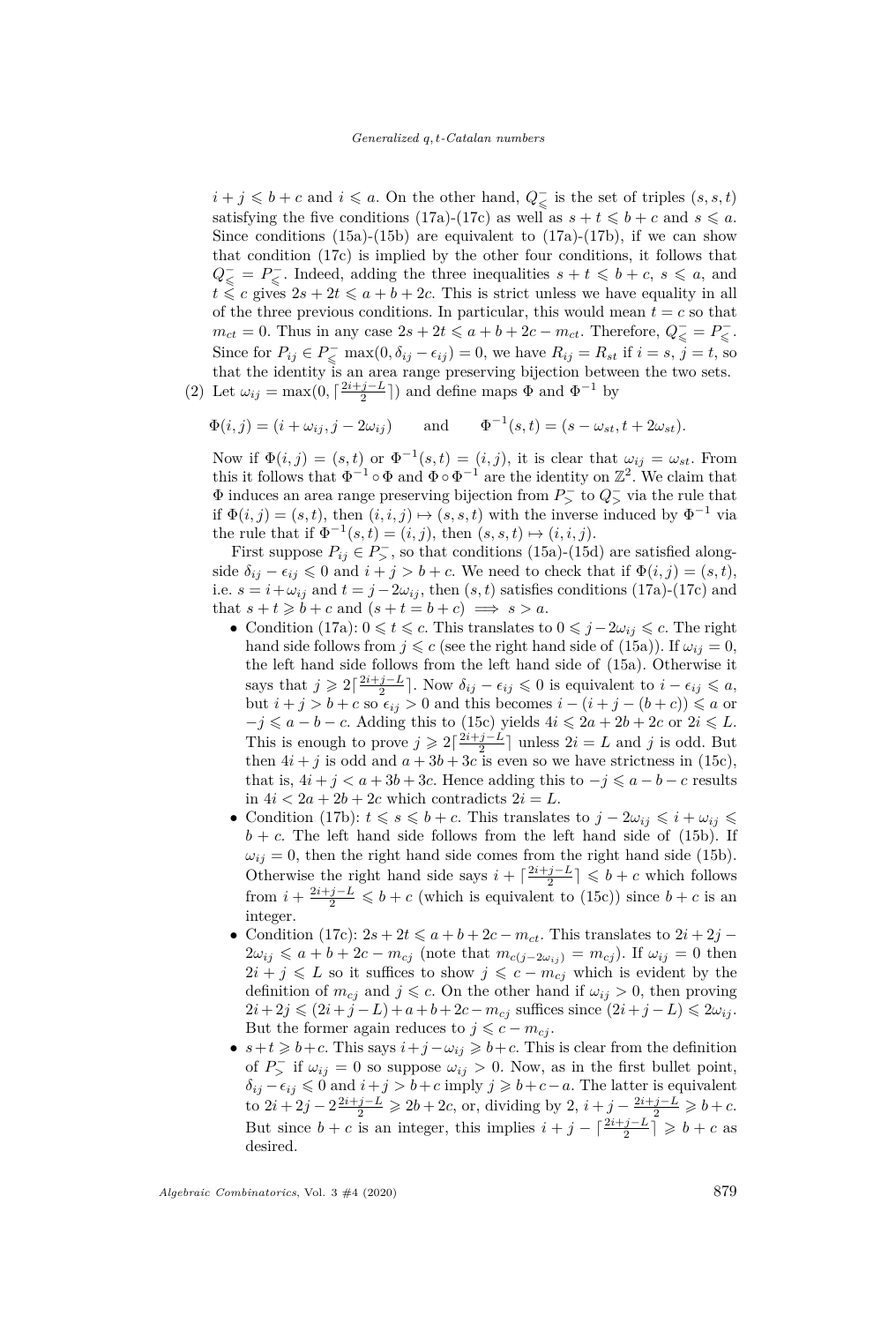E. Gorsky, G. Hawkes, A. Schilling & J. Rainbolt

•  $(s + t = b + c) \implies s > a$ . This translates to, if  $i + j - \omega_{ij} = b + c$ , then  $i + \omega_{ij} > a$ . If  $\omega_{ij} = 0$ , the hypothesis would clearly contradict the assumption  $i + j > b + c$ . Thus we may assume  $\omega_{ij} > 0$  which means  $2i + j > L$ . Adding this to  $-i - j \geq -b - c - \omega_{ij}$  gives  $i > a - \omega_{ij}$  as desired.

Now suppose  $Q_{st} \in Q_{\geq s}$ , so that conditions [\(17a\)](#page-18-7)-[\(17c\)](#page-18-4) are satisfied alongside  $s + t \geq b + c$  and  $(s + t = b + c) \implies s > a$ . We need to check that if  $\Phi^{-1}(s,t) = (i, j)$ , that is,  $i = s - \omega_{st}$  and  $j = t + 2\omega_{st}$ , then  $(i, j)$  satisfies conditions [\(15a\)](#page-18-6)-[\(15c\)](#page-18-3) as well as  $\delta_{ij} - \epsilon_{ij} \leq 0$  and  $i + j > b + c$ . (We do not need to check condition [\(15d\)](#page-18-1) as adding −3*i* − 3*j <* −3*b* − 3*c* to [\(15c\)](#page-18-3) yields *i* − 2*j < a*.)

- Condition [\(15a\)](#page-18-6):  $0 \leq j \leq c$ . This translates to  $0 \leq t + 2\omega_{st} \leq c$ . The left hand side follows from  $0 \leq t$  (which is the left hand side of [\(17a\)](#page-18-7)). Now, if either  $t - c$  or  $a + b$  are odd, then  $2s + 2t \le a + b + 2c - m_{ct}$  implies  $2s + 2t < a + b + 2c$ , which is to say  $t + 2\frac{2s + t - L}{2} < c$  so that  $t + 2\omega_{st} \leqslant c$ . On the other hand if both  $t - c$  and  $a + b$  are even, then we can only deduce  $t + 2\frac{2s+t-L}{2} \leq c$  from [\(17c\)](#page-18-4), but in this case  $\frac{2s+t-L}{2} = \omega_{st}$  so we still get what we want.
- Condition [\(15b\)](#page-18-9):  $j \leq i \leq b+c$ . This translates to  $t+2\omega_{st} \leq s-\omega_{st} \leq b+c$ . The right hand side follows from the right hand side of [\(17b\)](#page-18-12). If  $\omega_{st} = 0$ , then the left hand side comes from the left hand side [\(17b\)](#page-18-12). Now suppose  $\omega_{st} > 0$ . We need to show that  $t + 2\omega_{st} \leq s - \omega_{st}$ . The inequality we wish to show is equivalent to  $2t - 2s + 6\omega_{st} \leq 0$ . Since  $2\omega_{st}$  can be rewritten  $\text{as } 2s + t - L + m_{Lt} \text{ this becomes } 4s + 5t \leq 3L - 3m_{Lt}.$

First suppose that  $s + t > b + c$  and  $m_{Lt} \leq m_{ct}$ . Since twice [\(17c\)](#page-18-4) reads  $4s+4t ≤ 2L+2c-2m_{ct}$  it suffices to prove  $t ≤ a+b-c+2m_{ct}-3m_{Lt}$ , since the sum of the last two inequalities mentioned gives the one at the end of the last sentence. Since  $t \leq c$ , it suffices to show  $a+b \geq 2c-2m_{ct}+3m_{Lt}$ . Since  $s + t > b + c$ , we have  $-2s - 2t \le -2b - 2c - 2$  which we can add to [\(17c\)](#page-18-4) to get *a*  $\geq b+2+m_{ct}$  or *a*−*b*  $\geq 2+m_{ct}$ . Adding this to 2*b*  $\geq 2c-2$ yields  $a + b \geq 2c + m_{ct}$  which implies  $a + b \geq 2c - 2m_{ct} + 3m_{Lt}$  since we are assuming  $m_{Lt} \leq m_{ct}$ .

Now suppose that  $s + t > b + c$ , but  $0 = m_{Lt} < m_{ct} = 1$ . Since  $L + c$ must be odd, we have strictness in [\(17c\)](#page-18-4), that is we have  $2s + 2t <$  $a + b + 2c = L + c$ . Thus we have  $4s + 4t \leq 2L + 2c - 2$  so it suffices to prove  $t \leq a + b - c - 1$  since adding these gives  $4s + 5t \leq 3L - 3m_{Lt}$ as desired. Again,  $t \leq c$  so its enough to show  $a + b \geq 2c + 1$ . Since strictness of [\(17c\)](#page-18-4) implies  $2s + 2t \leq a + b + 2c - 1$ , we can add this to  $-2s - 2t \le -2b - 2c - 2$  to obtain  $a \ge b + 3$ . Since  $b \ge c - 1$ , this implies  $a + b \geqslant 2c + 1$  as desired.

Finally suppose that  $s + t = b + c$  (and so also  $s > a$ ). We need to show  $4(b+c) + t \leq 3L - 3m_{Lt}$ , or equivalently,  $t \leq 3a - b - c - 3m_{Lt}$ . When  $s + t = b + c$ , condition [\(17c\)](#page-18-4) becomes  $a \geq b + m_{ct}$ . Thus  $s > a$ implies  $s \geq b + m_{ct} + 1$ , which in turn means  $t \leq c - m_{ct} - 1$ . In fact  $t \leq c - 2$  because if  $t = c - 1$  then we would have  $m_{ct} = 1$  and thus *t* ≤ *c* − 2. Now since  $a \ge b + m_{ct} \ge c - 1 + m_{ct}$  this means  $t \le$  $c - 2 + (a - b - m_{ct}) + 2(a - c + 1 - m_{ct})$  or that  $t \leq 3a - b - c - 3m_{ct}$ which implies  $t \leq 3a - b - c - 3m_{Lt}$  unless  $0 = m_{ct} < m_{Lt} = 1$ . But in the latter case  $a + b$  must be odd so  $a \geq b$  implies  $a > b$ . Thus we have *a* ≥ *b*+1 ≥ *c* so that  $t \le c - 2 + (a - b - 1) + 2(a - c)$  or  $t \le 3a - b - c - 3$ .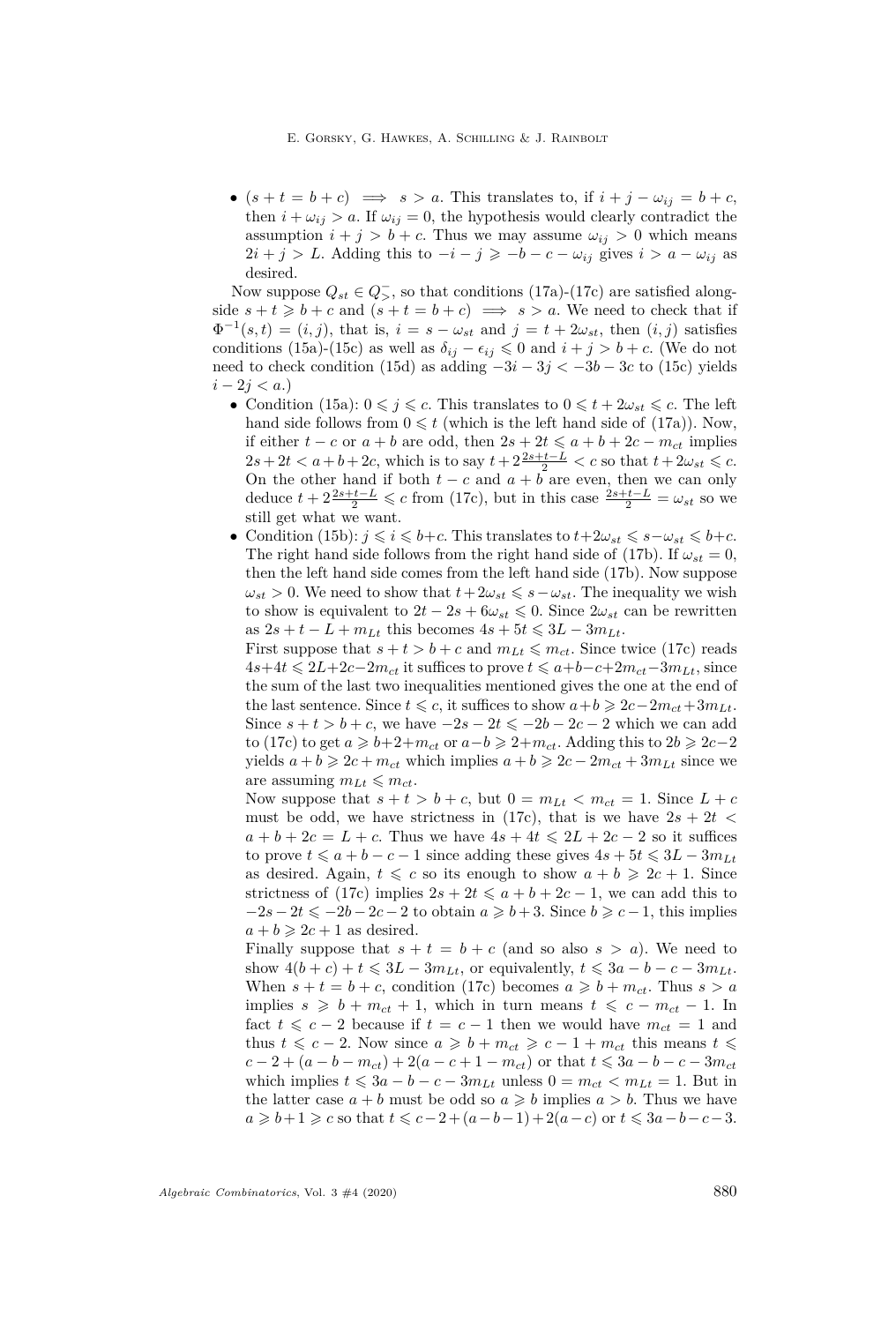#### *Generalized q, t-Catalan numbers*

- Condition [\(15c\)](#page-18-3):  $4i + j \leq a + 3b + 3c$ . This translates to  $4s + t 2\omega_{st} \leq$  $a+3b+3c$ . If  $\omega_{st} = 0$ , then  $2s+t \leq L$  which we add to two times the right hand side of [\(17b\)](#page-18-12) to obtain  $4s + t \leq a + 3b + 3c$  as desired. Now suppose  $\omega_{st} > 0$ . Then  $4s + t - 2\omega_{st} = 4s + t - 2\left[\frac{2s + t - L}{2}\right] \leq 4s + t - 2\frac{2s + t - L}{2} =$  $2s + L \leq L + b + c$ , where the last inequality comes from the right hand of [\(17b\)](#page-18-12).
- $\delta_{ij} \epsilon_{ij} \leq 0$ . This reduces to  $i \epsilon_{ij} \leq a$  which says that  $s \omega_{st}$  $\max(0, s + t + \omega_{st} - (b + c)) \leq a$ . Since  $s + t \geq b + c$ , this is equivalent  $\text{to } -t - 2\omega_{st} \leqslant a - b - c$ . If  $\omega_{st} = 0$  then  $2s + t \leqslant L$  and which we may add to  $-2s - 2t \le -2b - 2c$  to get  $-t \le a - b - c$  as desired. If  $\omega_{st} > 0$ then it will suffice to show  $-t-2\frac{2s+t-L}{2} \leq a-b-c$  but this reduces to  $-2s - 2t \le -2b - 2c$ .
- $i + j > b + c$ . This means  $s + t + \omega_{st} > b + c$ . If  $\omega_{st} > 0$  this follows from  $s + t \geq b + c$ . Now suppose  $\omega_{st} = 0$ . Then  $2s + t \leq L$  which we may add  $\text{to } -s - t \leqslant -b - c$  to get  $s \leqslant a$ . Thus the assumptions  $s + t \geqslant b + c$  and  $(s+t=b+c) \implies s > a$  reveal that  $s+t > b+c$ .

This proves that  $\Phi$  induces a bijection from  $P^-$  to  $Q^-$ . Moreover if  $P_{ij} \in$  $P_{>}^-$ , then  $\delta_{ij} \leq \epsilon_{ij}$  and  $i + j > b + c$ , so the area range reduces to  $R_{ij}$  =  $[2i + j - (b + c), A - 2i - j]$ . Now if  $\Phi(i, j) = (s, t)$ , then since by the above  $Q_{st} \in Q$ <sub>></sub> we have  $s + t \geq b + c$  so that we get  $R_{st} = [2s + t - (b + c), A - 2s - t]$ . Since it is clear that  $2i + j = 2s + t$  we see that  $R_{ij} = R_{st}$  and so the bijection induced by  $\Phi$  preserves the area range.

(3) Define maps  $\Omega$  and  $\Omega^{-1}$  by

$$
\Omega(k,\ell) = (\ell, k - \ell) \quad \text{and} \quad \Omega^{-1}(s,t) = (s+t, s).
$$

Since  $\Omega$  is an invertible linear transformation (with inverse  $\Omega^{-1}$ ), it is immediate that  $\Omega^{-1} \circ \Omega$  and  $\Omega \circ \Omega^{-1}$  are the identity on  $\mathbb{Z}^2$ . We claim that  $\Omega$ induces an area range preserving bijection from  $H^+$  to  $Q^+$  via the rule that, if  $\Omega(k,\ell) = (s,t)$ , then  $(k,\ell,0) \to (s,s,t)$  with inverse induced by  $\Omega^{-1}$  via the rule that, if  $\Omega^{-1}(s,t) = (k,\ell)$  then  $(s, s, t) \to (k,\ell, 0)$ .

First suppose that  $H_k^{\ell} \in H^+$  so that  $a < \ell \leq k < b + c$ , and that  $\Omega(k, \ell) =$  $(s, t)$ , that is,  $s = \ell$  and  $t = k - \ell$ . We need to check inequalities [\(17a\)](#page-18-7)-[\(17c\)](#page-18-4) as well as  $s + t < b + c$  and  $s > a$ .

- Condition [\(17a\)](#page-18-7):  $0 \leq t \leq c$ . This translates to  $0 \leq k \ell \leq c$ . The left hand side is true because  $\ell \leq k$ . Moreover, since  $\ell > a \geq b - 1$ , the inequalities  $\ell \geq b$  and  $k < b + c$  give  $k - \ell < c$ .
- Condition [\(17b\)](#page-18-12):  $t \le s \le b + c$ . This translates to  $k \ell \le \ell \le b + c$ . Now  $k \leq b + c - 1 \leq 2a + 1 < 2\ell$  which established the left hand side. On the other hand  $\ell \leq k < b + c$  makes the right hand side obvious.
- Condition [\(17c\)](#page-18-4):  $2s + 2t \leq a + b + 2c m_{ct}$ . This translates to  $2k \leq$  $a + b + 2c - m_{c(k-\ell)}$ . But  $k \leq b + c - 1$  and since  $a \geq b - 1$  also  $k \leq a + c$ . Since adding these gives  $2k \leq a+b+2c-1$  we are done.
- $s + t < b + c$ . This translates to  $\ell + k \ell < b + c$ , that is,  $k < b + c$ , as assumed.
- $s > a$ . This says  $\ell > a$ , as assumed.

Now suppose that  $Q_{st} \in Q^+$  so that the inequalities [\(17a\)](#page-18-7)-[\(17c\)](#page-18-4) hold and we have  $s + t < b + c$  and  $s > a$ . We need to show that if  $\Omega^{-1}(s,t) = (k, \ell)$ then  $H_k^{\ell} \in H^+$ , that is,  $a < \ell \leq k < b+c$ . Since  $k = s+t$  and  $\ell = s$ , this says  $a < s \leqslant s + t < b + c$ . The left and right hand inequalities are those assumed above. The middle inequality follows from the left hand side of [\(17a\)](#page-18-7).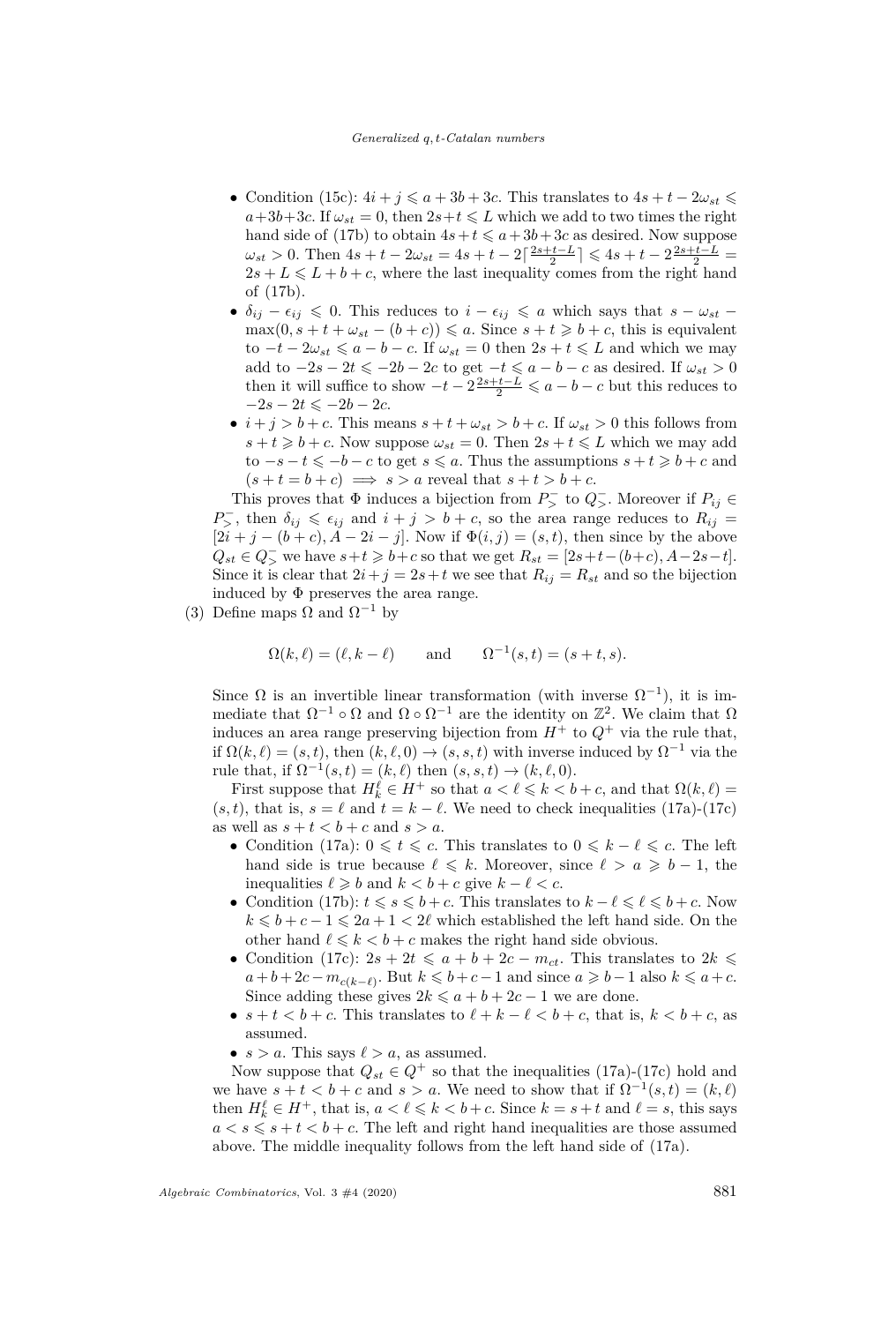This proves that  $\Omega$  induces a bijection from  $H^+$  to  $Q^+$ . Moreover if  $H_k^{\ell} \in H^+$ , then  $R^{\ell}_{k} = [\ell, A - k - \ell]$ . Now if  $\Omega(i, j) = (s, t)$ , then since by the above  $Q_{st} \in Q^{+}$ , we have  $s + t < b + c$  so  $\epsilon_{st} = 0$  and  $R_{st} = [s, A - 2s - t] = [\ell, A - 2\ell - k + \ell]$ . Thus  $R^{\ell}_k = R_{st}$  and so the bijection induced by  $\Omega$  preserves the area range.

<span id="page-28-0"></span>4.6. Combinatorial recursion. In this section, we show that the combinatorial expression of Theorem [3.1](#page-14-0) also satisfies the recursion relations of Lemma [2.25](#page-12-1) for  $c \geq 1$  and equals  $F(a, b, 0)$  and  $F(a, b, -1)$  for  $c = 0$  and  $c = -1$ , respectively.

Recall that the set of quasiheads is defined as

<span id="page-28-2"></span>
$$
\widetilde{Q}(a, b, c) = \{(i, j) \mid 0 \leq j \leq c, j \leq i \leq b + c, 2i + 2j \leq a + b + 2c - m_{cj}\}\
$$

where  $m_{ci} = c - j \pmod{2}$ . Define

(20) 
$$
H_{\text{comb}}(a, b, c) = \sum_{(i,j) \in \widetilde{Q}(a, b, c)} q^{A - 2i - j} t^{i + \epsilon_{ij}},
$$

where  $\epsilon_{ij} = \max(0, i + j - b - c)$ .

<span id="page-28-1"></span>LEMMA 4.11. *For*  $a + 1 \geq b$ ,  $a + 1$ ,  $b + 1 \geq c \geq 1$ , we have

(21) 
$$
H_{\text{comb}}(a, b, c) = H_{\text{comb}}(a+2, b+2, c-2) + (qt)^{c}H(a+c, b-c)
$$

$$
+ (qt)^{c-1}H(a+c, b-c+2) + \sum_{2 \leq \ell \leq \min(2c, a-b)} q^{a+2c-\ell}t^{\ell+b} - \delta_{a,b-1}q^{a+2c}t^{b}
$$

$$
- (\delta_{a,b} + \delta_{a,b-1})q^{a+2c-1}t^{b+1},
$$

*where*  $H(a, b)$  *is given by* [\(10\)](#page-10-5).

*Proof.* Observe that if  $(a', b', c') = (a+2, b+2, c-2)$ , then  $b' + c' = b + c, a' + b' + 2c' = b'$  $a + b + 2c$ ,  $m_{c'j} = m_{cj}$ . Therefore

$$
\widetilde{Q}(a',b',c') = \{(i,j) \mid 0 \leq j \leq c', j \leq i \leq b+c, 2i+2j \leq a+b+2c-m_{cj}\}.
$$

We conclude that  $\widetilde{Q}(a',b',c') \subseteq \widetilde{Q}(a,b,c)$  and the difference of these two sets consists of  $(i, j) \in \tilde{Q}(a, b, c)$  with  $j = c$  or  $j = c - 1$ . In the former case, the inequalities have the form

(22) 
$$
c \leqslant i \leqslant b + c, \qquad 2i \leqslant a + b
$$

and the contribution to  $H_{\text{comb}}$  equals

$$
\sum_{\substack{c \le i \le b+c \\ 2i \le a+b}} q^{A-c-2i} t^{i+\max(0,i-b)}.
$$

This sum breaks into two parts for  $c \leqslant i \leqslant b$  and for  $b+1 \leqslant i$ 

$$
\sum_{\substack{c\leqslant i\leqslant b\\ 2i\leqslant a+b}}q^{a+2b+2c-2i}\ t^{i}+\sum_{\substack{b+1\leqslant i\leqslant b+c\\ 2i\leqslant a+b}}q^{a+2b+2c-2i}\ t^{2i-b}.
$$

If  $a \geq b$ , the restriction  $2i \leq a + b$  in the first sum is redundant and so it becomes  $(qt)^c H(a+c, b-c)$ . On the other hand if  $a = b-1$ , the first sum does not contain the  $i = b$  term  $q^{a+2c}t^b$  but  $(qt)^c H(a+c, b-c)$  does. Thus we conclude the above is equal to

$$
(qt)^c H(a+c, b-c) - \delta_{a,b-1} q^{a+2c} t^b + \sum_{2b+2 \leqslant 2i \leqslant \min(2b+2c, a+b)} q^{a+2b+2c-2i} t^{2i-b}.
$$

Similarly, in the case  $j = c - 1$  for  $a > b$  we obtain

$$
c - 1 \leqslant i \leqslant b + c, \qquad 2i \leqslant a + b + 1
$$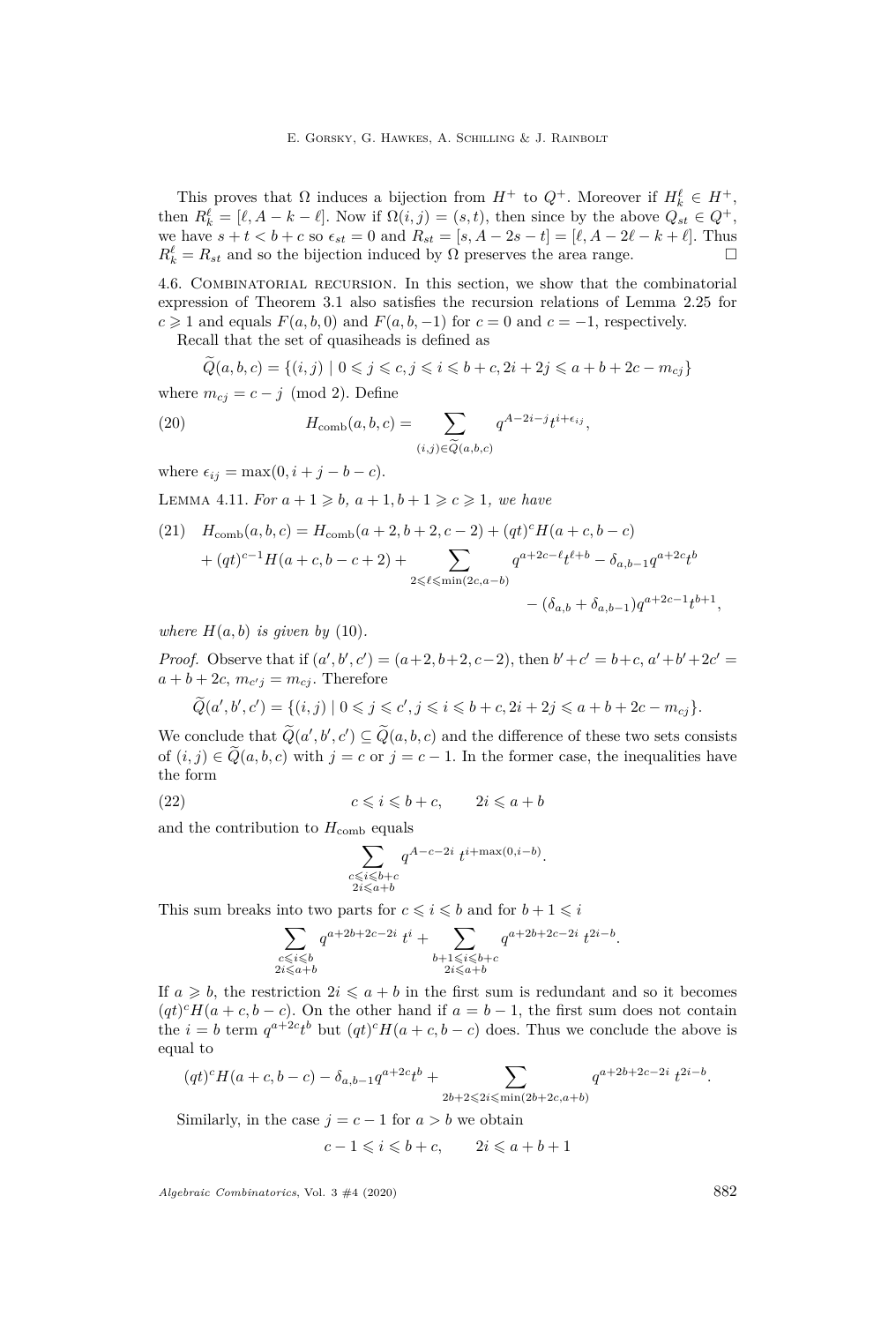#### *Generalized q, t-Catalan numbers*

and the contribution to  $H_{\text{comb}}$  equals

$$
\sum_{\substack{c-1 \leqslant i \leqslant b+1 \\ 2i \leqslant a+b+1}} q^{a+2b+2c-2i+1} t^i + \sum_{\substack{b+2 \leqslant i \leqslant b+c \\ 2i \leqslant a+b+1}} q^{a+2b+2c-2i+1} t^{2i-1-b}.
$$

If  $a > b$  the restriction  $2i \leq a + b + 1$  in the first sum is redundant and so it becomes  $(qt)^{c-1}H(a+c, b-c+2)$ . On the other hand if  $a = b$  or  $a = b-1$  the first sum does not contain the  $i = b + 1$  term  $q^{a+2c-1}t^{b+1}$  or the  $i = b$  term  $q^{a+2c}t^b$  but  $(qt)^{c-1}H(a+c, b-c-2)$  does. Thus we conclude the above is equal to

$$
(qt)^{c-1}H(a+c,b-c+2) - (\delta_{a,b-1} + \delta_{a,b})q^{a+2c-1}t^{b+1} + \sum_{2b+3 \le 2i-1 \le \min(2b+2c-1,a+b)} q^{a+2b+2c-2i+1}t^{2i-1-b}.
$$

Finally,

$$
\sum_{2b+2 \le 2i \le \min(2b+2c,a+b)} q^{a+2b+2c-2i} t^{2i-b}
$$
  
+ 
$$
\sum_{2b+3 \le 2i-1 \le \min(2b+2c-1,a+b)} q^{a+2b+2c-2i+1} t^{2i-1-b}
$$
  
= 
$$
\sum_{2b+2 \le k \le \min(2b+2c,a+b)} q^{a+2b+2c-k} t^{k-b},
$$

where we combined terms with even and odd *k*. If we denote  $\ell = k - 2b$ , then

$$
\sum_{2b+2\leq k\leq \min(2b+2c,a+b)} q^{a+2b+2c-k} t^{k-b} = \sum_{2\leq \ell \leq \min(2c,a-b)} q^{a+2c-\ell} t^{\ell+b}.
$$

<span id="page-29-0"></span>Corollary 4.12. *Let*

$$
F_{\text{comb}}(a, b, c) = \frac{1}{1 - t/q} H_{\text{comb}}(a, b, c; q, t) + \frac{1}{1 - q/t} H_{\text{comb}}(a, b, c; t, q).
$$

*Then for*  $a + 1 \ge b$ ,  $a + 1$ ,  $b + 1 \ge c \ge 1$  *we have* 

(23) 
$$
F_{\text{comb}}(a, b, c) = F_{\text{comb}}(a+2, b+2, c-2) + (qt)^{c} F(a+c, b-c)
$$

$$
+ (qt)^{c-1} F(a+c, b-c+2) + \sum_{2 \leq \ell \leq \min(2c, a-b)} (qt)^{\ell+b} F(a-b+2c-2\ell)
$$

$$
- \sum_{j=a-b+1}^{1} (qt)^{b+j} F(a-b+2c-2j).
$$

*Proof.* This follows directly from Lemma [4.11,](#page-28-1) using [\(9\)](#page-10-3), and Example [2.18.](#page-10-0) Also note that

$$
\sum_{j=a-b+1}^{1} (qt)^{b+j} F(a-b+2c-2j) = \delta_{a,b}(qt)^{b+1} F(a-b+2c-2)
$$
  
+  $\delta_{a,b-1} [(qt)^{b} F(a-b+2c) + (qt)^{b+1} F(a-b+2c-2)].$ 

We need to check the base cases.

<span id="page-29-1"></span>Lemma 4.13. *We have*

$$
F_{\text{comb}}(a, b, 0) = F(a, b, 0) \text{ for } a, b \ge 0,
$$
  

$$
F_{\text{comb}}(a, b, -1) = F(a, b, -1) \text{ for } a, b \ge 1.
$$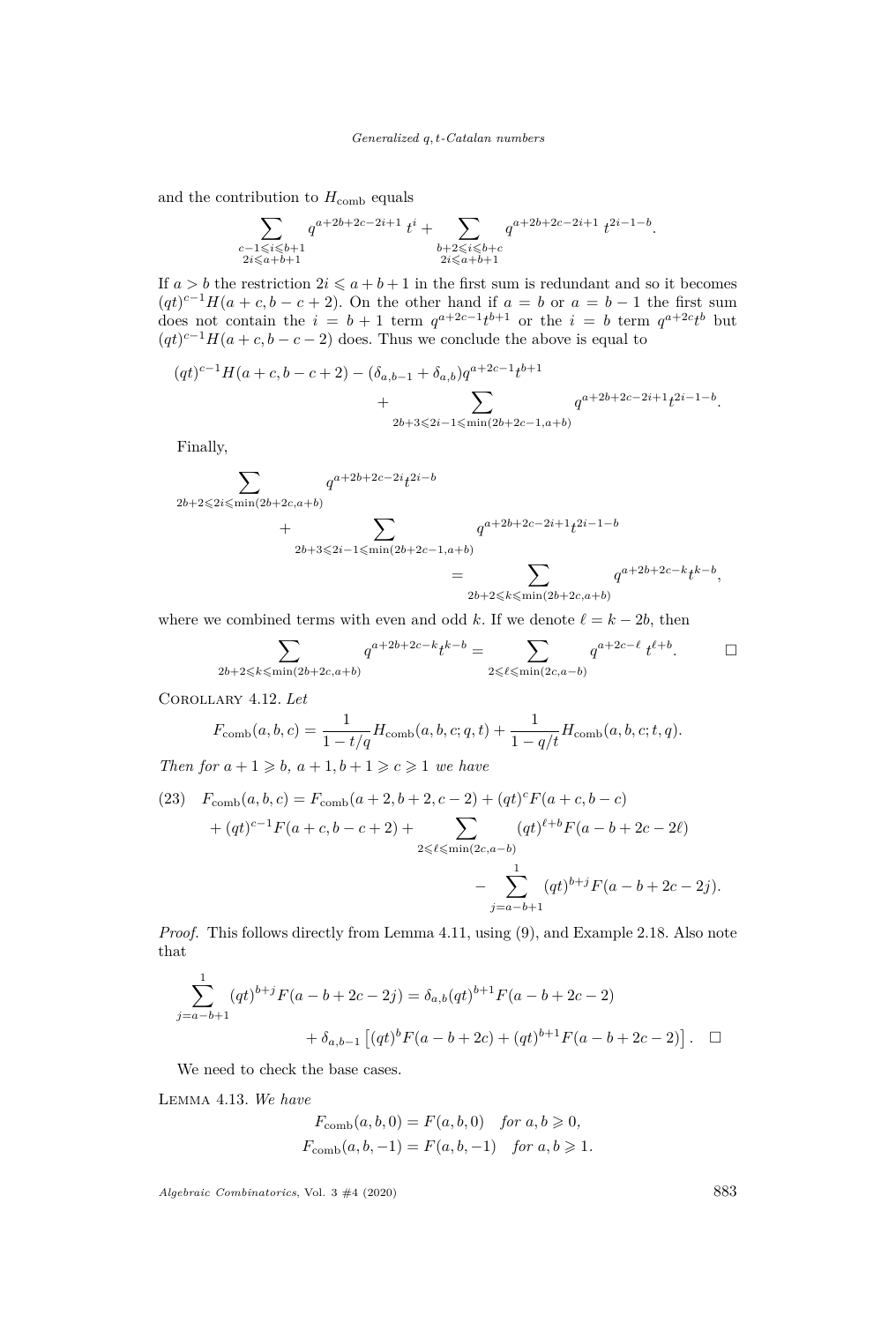*Proof.* For  $a, b \ge 0$  and  $c = 0$ , we have  $j = 0$  in  $\tilde{Q}(a, b, 0)$ , so  $0 \le i \le b$ . Therefore, by comparing [\(20\)](#page-28-2) with [\(10\)](#page-10-5)

$$
H_{\text{comb}}(a, b, 0) = H(a, b),
$$

and hence  $F_{\text{comb}}(a, b, 0) = F(a, b)$ . Furthermore, by Corollary [2.13](#page-9-1) the first claim follows.

For  $a, b \geq 1$ , we have by Lemma [2.24](#page-12-2) and the fact that  $F_{\text{comb}}(a, b, -1) = 0$  by definition that  $F(a, b, -1) = F_{\text{comb}}(a, b, -1) = 0.$ 

<span id="page-30-0"></span>COROLLARY 4.14. For nonnegative integers  $a, b, c$  and  $a + 1 \geq b, a + 1, b + 1 \geq c, we$ *have*  $F(a, b, c) = F_{\text{comb}}(a, b, c)$  *proving Theorem [3.1](#page-14-0).* 

*Proof.* By Lemma [2.25](#page-12-1) and Corollary [4.12,](#page-29-0)  $F(a, b, c)$  and  $F_{\text{comb}}(a, b, c)$  satisfy the same two step recursion. Hence the equality  $F(a, b, c) = F_{\text{comb}}(a, b, c)$  can be reduced to the equalities  $F(a, b, 0) = F_{\text{comb}}(a, b, 0)$  for  $a, b \ge 0$  and  $F(a, b, -1) = F_{\text{comb}}(a, b, -1)$ for  $a, b \geq 1$ . These are given in Lemma [4.13.](#page-29-1)

<span id="page-30-1"></span>4.7. PROOF OF THEOREM [3.5](#page-15-0). By Corollary [4.14,](#page-30-0) we have that  $F(a, b, c)$  =  $F_{\text{comb}}(a, b, c)$ . By Proposition [4.10,](#page-24-1) there is an area preserving bijection between quasiheads and heads. Combined with Corollary [4.9,](#page-24-2) there is also an area preserving bijection with pseudoheads and tails. Furthermore, each  $\lambda \subseteq \lambda(a, b, c)$  sits in precisely one chain indexed by a given pseudohead (or head). The proofs of Theorems [4.6](#page-20-2) and [4.7](#page-23-2) tell us, which chain  $\lambda$  sits in depending on the cases spelled out in Section [3.2:](#page-14-8)

| Case   | Chain membership                                                                                                                                               |
|--------|----------------------------------------------------------------------------------------------------------------------------------------------------------------|
|        | Case 1(a)<br>Case 1(b)(i) $\lambda \in \overline{C(P_{yz})}$<br>Case 1(b)(ii) $\lambda \in C(P_{(L+z-x)z})$<br>Case 1(b)(ii) $\lambda \in C(T^{(L-x)(b+c-y)})$ |
|        |                                                                                                                                                                |
|        |                                                                                                                                                                |
| Case 2 | $\lambda \in C(H_x^y)$                                                                                                                                         |

Now if the area range for a given chain is  $[r, R]$ , then due to the symmetry between *q* and *t* in each chain, we have

$$
stat(\lambda) = r + R - area(\lambda) = r + R - A + x + y + z
$$

for  $\lambda = (x, y, z)$ . Using the area ranges for pseudoheads, tails, and heads as given in Table [3](#page-18-0) and the beginning of this section, this yields [\(12\)](#page-14-7). In Case [1](#page-14-1)[\(a\),](#page-14-2) we first obtain  $\text{stat}(\lambda) = x + \max(\epsilon_{yz}, \delta_{yz}),$  which is equal to  $x + \max(0, \lceil \frac{y-a}{2} \rceil, y+z-b-c, \lceil \frac{2y+z-L}{2} \rceil).$ In Case [1](#page-14-1)[\(b\)](#page-14-3)[\(i\),](#page-14-4) we first obtain  $\text{stat}(\lambda) = -L + 2x + y - z + \max(\epsilon_{(L+z-x)z}, \delta_{(L+z-x)z})$ , but using that  $y + z \leq b + c$  and  $L + z - x \leq y$ , we obtain  $\epsilon_{(L+z-x)z} = 0$  and  $\delta_{(L+z-x)x} = \lceil \frac{L+z-x-a}{2} \rceil$ . Combined with Theorem [3.1](#page-14-0) this proves Theorem [3.5.](#page-15-0)

*Acknowledgements.* The authors would like to thank the American Institute for Mathematics (AIM) for hosting the conference "Categorified Hecke algebras, link homology, and Hilbert schemes" in October 1-5, 2018, where this work began. E. G. would also like to thank Andrei Negut, and Karola Meszaros for very useful and inspiring discussions.

E. G. was partially supported by NSF grants DMS–1700814, DMS–1760329, and the Russian Academic Excellence Project 5-100. A.S. was partially supported by NSF grants DMS–1760329 and DMS–1764153.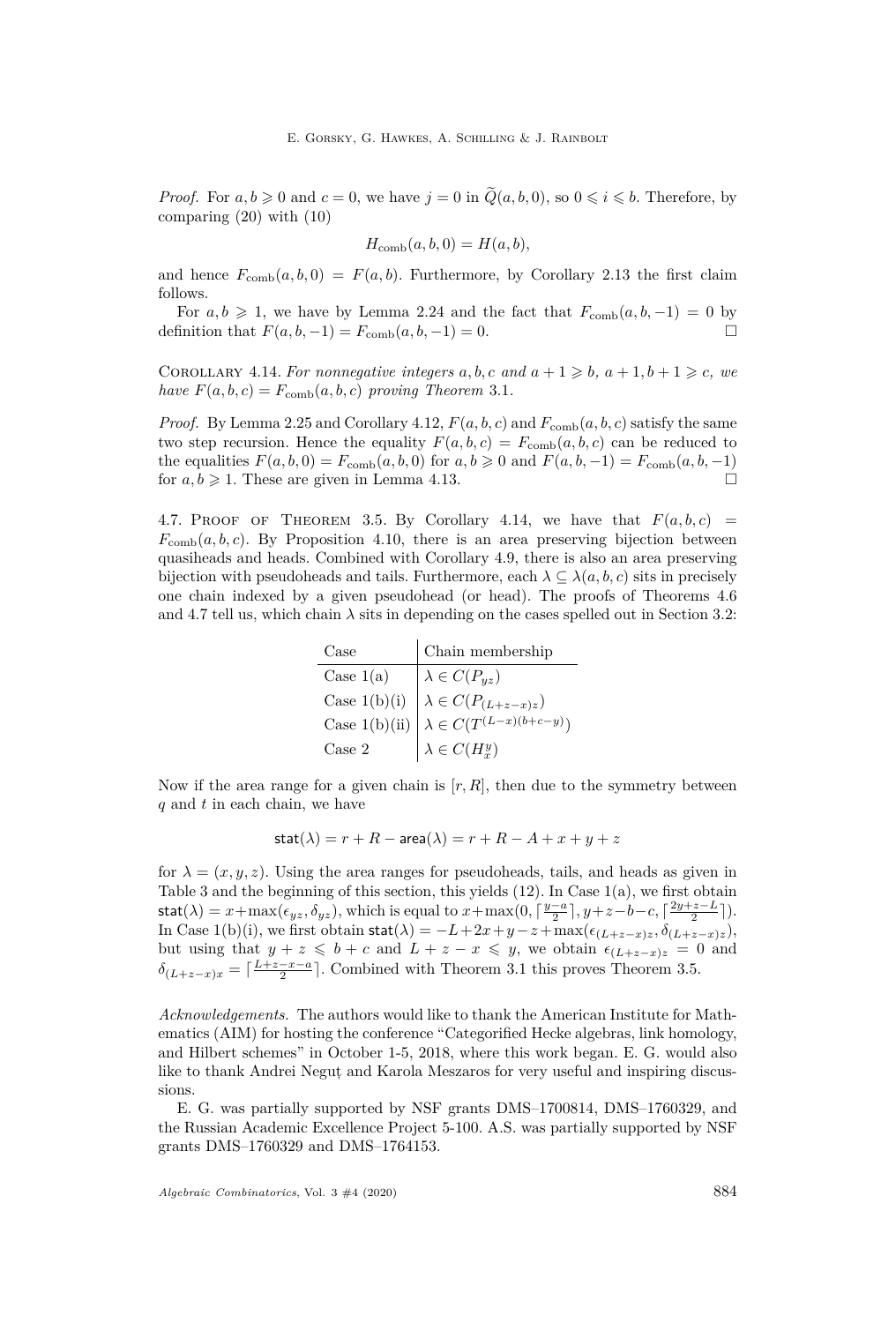#### **REFERENCES**

- <span id="page-31-13"></span>[1] Drew Armstrong, Adriano Garsia, James Haglund, Brendon Rhoades, and Bruce Sagan, *Combinatorics of Tesler matrices in the theory of parking functions and diagonal harmonics*, J. Comb. **3** (2012), no. 3, 451–494.
- <span id="page-31-22"></span>[2] Cesar Ceballos and Rafael S. González D'León, *Signature Catalan combinatorics*, J. Comb. **10** (2019), no. 4, 725–773.
- <span id="page-31-10"></span>[3] Ben Elias and Matthew Hogancamp, *On the computation of torus link homology*, Compos. Math. **155** (2019), no. 1, 164–205.
- <span id="page-31-7"></span>[4] A. M. Garsia and M. Haiman, *A remarkable q, t-Catalan sequence and q-Lagrange inversion*, J. Algebraic Combin. **5** (1996), no. 3, 191–244.
- <span id="page-31-24"></span>[5] Adriano M. Garsia, James Haglund, and Guoce Xin, *Constant term methods in the theory of Tesler matrices and Macdonald polynomial operators*, Ann. Comb. **18** (2014), no. 1, 83–109.
- <span id="page-31-4"></span>[6] Eugene Gorsky and Mikhail Mazin, *Rational parking functions and LLT polynomials*, J. Combin. Theory Ser. A **140** (2016), 123–140.
- <span id="page-31-5"></span>[7] Eugene Gorsky, Mikhail Mazin, and Monica Vazirani, *Affine permutations and rational slope parking functions*, Trans. Amer. Math. Soc. **368** (2016), no. 12, 8403–8445.
- <span id="page-31-6"></span>[8] , *Rational Dyck paths in the non relatively prime case*, Electron. J. Combin. **24** (2017), no. 3, Paper 3.61 (29 pages).
- <span id="page-31-1"></span>[9] Eugene Gorsky and Andrei Neguţ, *Refined knot invariants and Hilbert schemes*, J. Math. Pures Appl. (9) **104** (2015), no. 3, 403–435.
- <span id="page-31-16"></span>[10] Eugene Gorsky, Andrei Neguţ, and Jacob Rasmussen, *Flag Hilbert schemes, colored projectors and Khovanov–Rozansky homology*, preprint <https://arxiv.org/abs/1608.07308>, 2016.
- <span id="page-31-0"></span>[11] Eugene Gorsky, Alexei Oblomkov, Jacob Rasmussen, and Vivek Shende, *Torus knots and the rational DAHA*, Duke Math. J. **163** (2014), no. 14, 2709–2794.
- <span id="page-31-2"></span>[12] Evgeny Gorsky and Mikhail Mazin, *Compactified Jacobians and q, t-Catalan numbers, I*, J. Combin. Theory Ser. A **120** (2013), no. 1, 49–63.
- <span id="page-31-3"></span>[13] , *Compactified Jacobians and q, t-Catalan numbers, II*, J. Algebraic Combin. **39** (2014), no. 1, 153–186.
- <span id="page-31-8"></span>[14] J. Haglund, M. Haiman, N. Loehr, J. B. Remmel, and A. Ulyanov, *A combinatorial formula for the character of the diagonal coinvariants*, Duke Math. J. **126** (2005), no. 2, 195–232.
- <span id="page-31-15"></span>[15] James Haglund, *The q,t-Catalan numbers and the space of diagonal harmonics*, University Lecture Series, vol. 41, American Mathematical Society, Providence, RI, 2008, With an appendix on the combinatorics of Macdonald polynomials.
- <span id="page-31-23"></span>[16] , *A polynomial expression for the Hilbert series of the quotient ring of diagonal coinvariants*, Adv. Math. **227** (2011), no. 5, 2092–2106.
- <span id="page-31-11"></span>[17] Matthew Hogancamp, *Khovanov-Rozansky homology and higher Catalan sequences*, preprint <https://arxiv.org/abs/1704.01562>, 2017.
- <span id="page-31-20"></span>[18] Masaki Kashiwara, *The crystal base and Littelmann's refined Demazure character formula*, Duke Math. J. **71** (1993), no. 3, 839–858.
- <span id="page-31-18"></span>[19] Kyungyong Lee, Li Li, and Nicholas A. Loehr, *Combinatorics of certain higher q, t-Catalan polynomials: chains, joint symmetry, and the Garsia-Haiman formula*, J. Algebraic Combin. **39** (2014), no. 4, 749–781.
- <span id="page-31-19"></span>[20] , *A combinatorial approach to the symmetry of q, t-Catalan numbers*, SIAM J. Discrete Math. **32** (2018), no. 1, 191–232.
- <span id="page-31-21"></span>[21] Peter Littelmann, *Crystal graphs and Young tableaux*, J. Algebra **175** (1995), no. 1, 65–87.
- <span id="page-31-14"></span>[22] Anton Mellit, *Toric braids and* (*m, n*)*-parking functions*, preprint [https://arxiv.org/abs/](https://arxiv.org/abs/1604.07456) [1604.07456](https://arxiv.org/abs/1604.07456), 2016.
- <span id="page-31-12"></span>[23] , *Homology of torus knots*, preprint <https://arxiv.org/abs/1704.07630>, 2017.
- <span id="page-31-17"></span>[24] Alexei Oblomkov and Lev Rozansky, *HOMFLYPT homology of Coxeter links*, preprint [https:](https://arxiv.org/abs/1706.00124) [//arxiv.org/abs/1706.00124](https://arxiv.org/abs/1706.00124), 2017.
- <span id="page-31-9"></span>[25] Olivier Schiffmann and Eric Vasserot, *The elliptic Hall algebra and the K-theory of the Hilbert* scheme of  $A^2$ , Duke Math. J. **162** (2013), no. 2, 279–366.